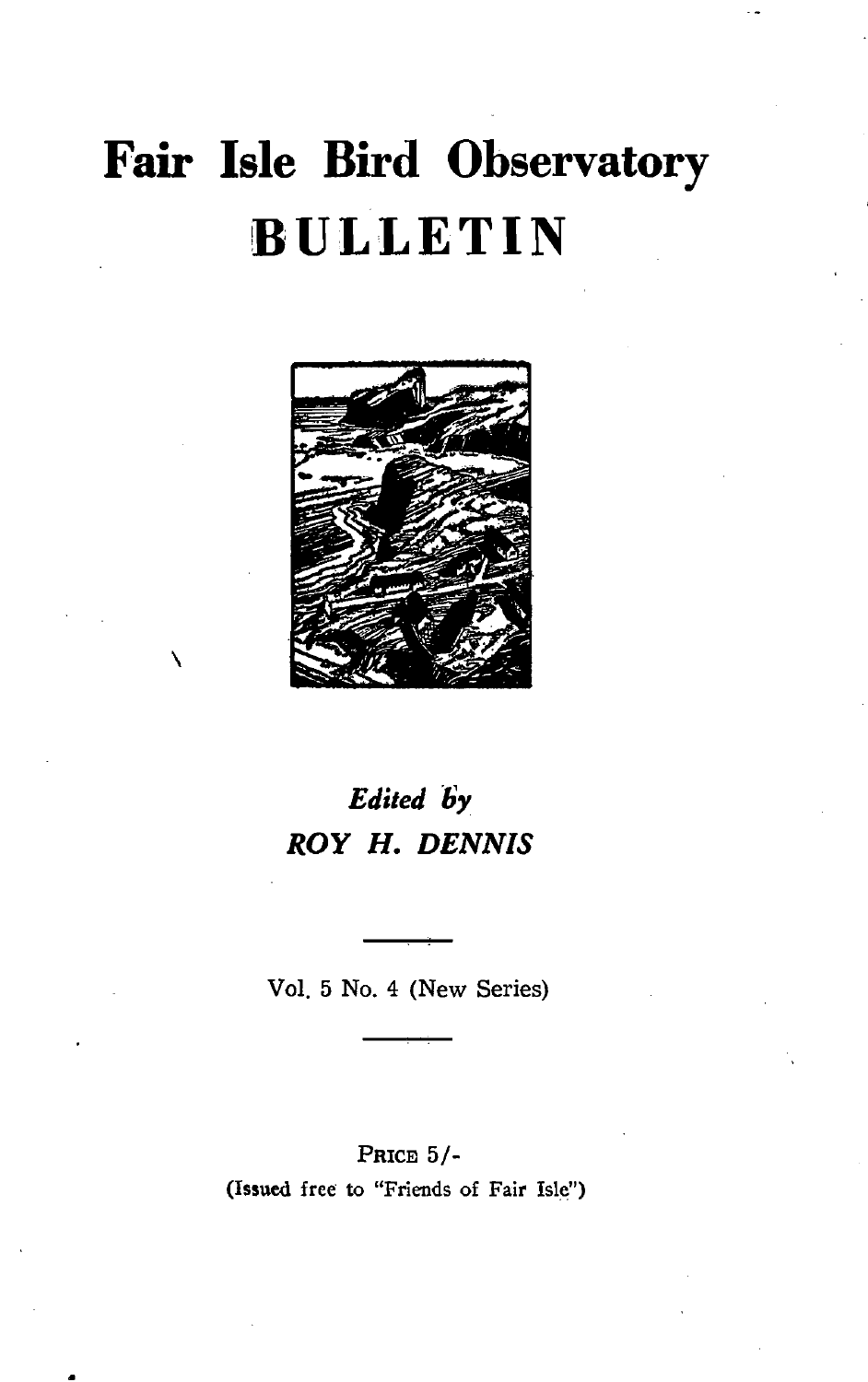# *Fair Isle Bird Observatory' Trust*

#### *:l'rustees*

\*Mr D. G. Andrew; Dr John Berry; \*Mr A. G. S. Bryson; Dr James W. Campbell; \*Sir Charles G. ConneIl; Dr F. Fraser Darling; \*Dr W. J. Eggeling; Mr James Fisher; Cmdr. Sir G. Hughes-Onslow, R.N.; Mr G. T. Kay; \*Professor M. F. M. Meiklejohn; Col. R. Meinertzhagen; Mr E. M. Nicholson; Dr Ian D. Pennie; Mr Peter Scott; Mr P. J. Sellar; \*Mr Peter Slater; Dr A. C. Stephen; Sir A. Landsborough Thomson; \*Mrs Irene Waterston; \*Professor V. C. Wynne-Edwards.

*Ghairman*-\*Sir Arthur B. Duncan.

*Hon. Secretary-\*Mr* George Waterston, 21 Regent Terr., Edinburgh, 7. *Hon. TreaSU1'er-\*Mr* Ian R. Pitman, 48 Castle Street, Edinburgh, 2. \*denotes Member of Executive Committee.

*Warden*-Mr Roy H. Dennis, The Bird Observatory, Fair Isle, Shetland. «Tel. Fair Isle 8).

*Solicitors-'-*J. & F. Anderson, W.S., 48 Castle Street, Edinburgh, 2. *Auditors.* Lindsay, Jamieson and Haldane, C.A., 24 St Andrew Square, Edinburgh.

*Bankers-The* Bank of Scotland, 64 George Street, Edinburgh, 2.

ANNUAL SUBSCRIPTION - Friend of Fair Isle - ONE GUINEA.

# Please support by Donation or Legacy-<br>THE FAIR ISLE BIRD OBSERVATORY ENDOWMENT FUND.

With the generous help of the Pilgrim Trust, the Observatory Trustees have established an Endowment Fund for Ornithology and Bird Preser-vation in Scotland. The objects are-To establish the Fair Isle Bird Observatory on a permanent financial basis; to extend Fair Isle research methods to other stations in Scotland; and finally to develop Bird Sanctuaries and Bird Protection in general.

Capital subscribed to. the Fund will be held as a permanent Endowment by the Trustees and cannot be spent. Income from the Fund will be carefully used by the Bird Observatory Executive Committee in keeping with the above objects.

Please write to the Hon. Secretary for particulars.

GEORGE WATERSTON,  $H$ on. Secretary.

21 Regent Terrace, Edinburgh, 7.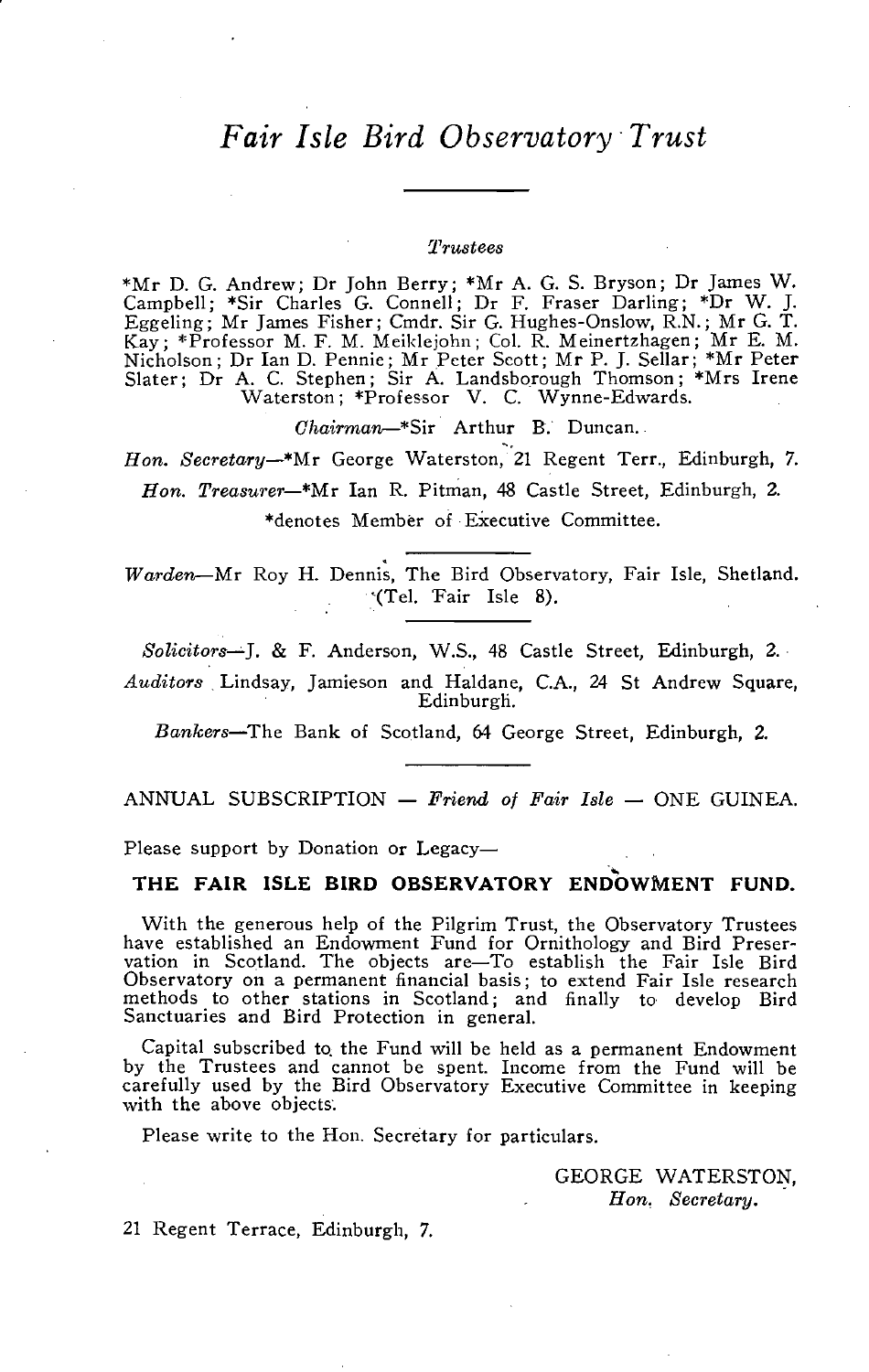# *FAIR ISLE BIRD OBSERVATORY BULLETIN*

l,

Vol. 5 No. 4 (New Series) DECEMBER 1964

# *CONTENTS*

|     |                                                                                                    | Page |
|-----|----------------------------------------------------------------------------------------------------|------|
| 30. | Birds of Fair Isle. Part IV                                                                        | 114  |
|     | 31. Additions and corrections. Parts I to III                                                      | 132  |
| 32. | The Rarer Birds of Summer and Autumn<br>1963<br>المتفاد المتفرد المتفاد المعتقد المتعد             | 134  |
| 33. | The general pattern of migration in Autumn<br>1963<br>الموارد والمتعارض المتعارض المتعارض المتعارض | 135  |
|     | 34. The late August/early September movements<br>of 1963                                           | 138  |
| 35. | The late Autumn rush of 1963                                                                       | 139  |
| 36. | The winter birds of Fair Isle in 1963/64                                                           | 141  |
| 37. | <b>Recoveries 1963</b>                                                                             | 143  |
| 38. | Ringed strangers in $1963$                                                                         | 148  |
|     | 39. Selected Bird Notes from Shetland,<br>Autumn 1963                                              |      |
|     |                                                                                                    | 148  |
| 40. | Birds from the Good Shepherd                                                                       | 153  |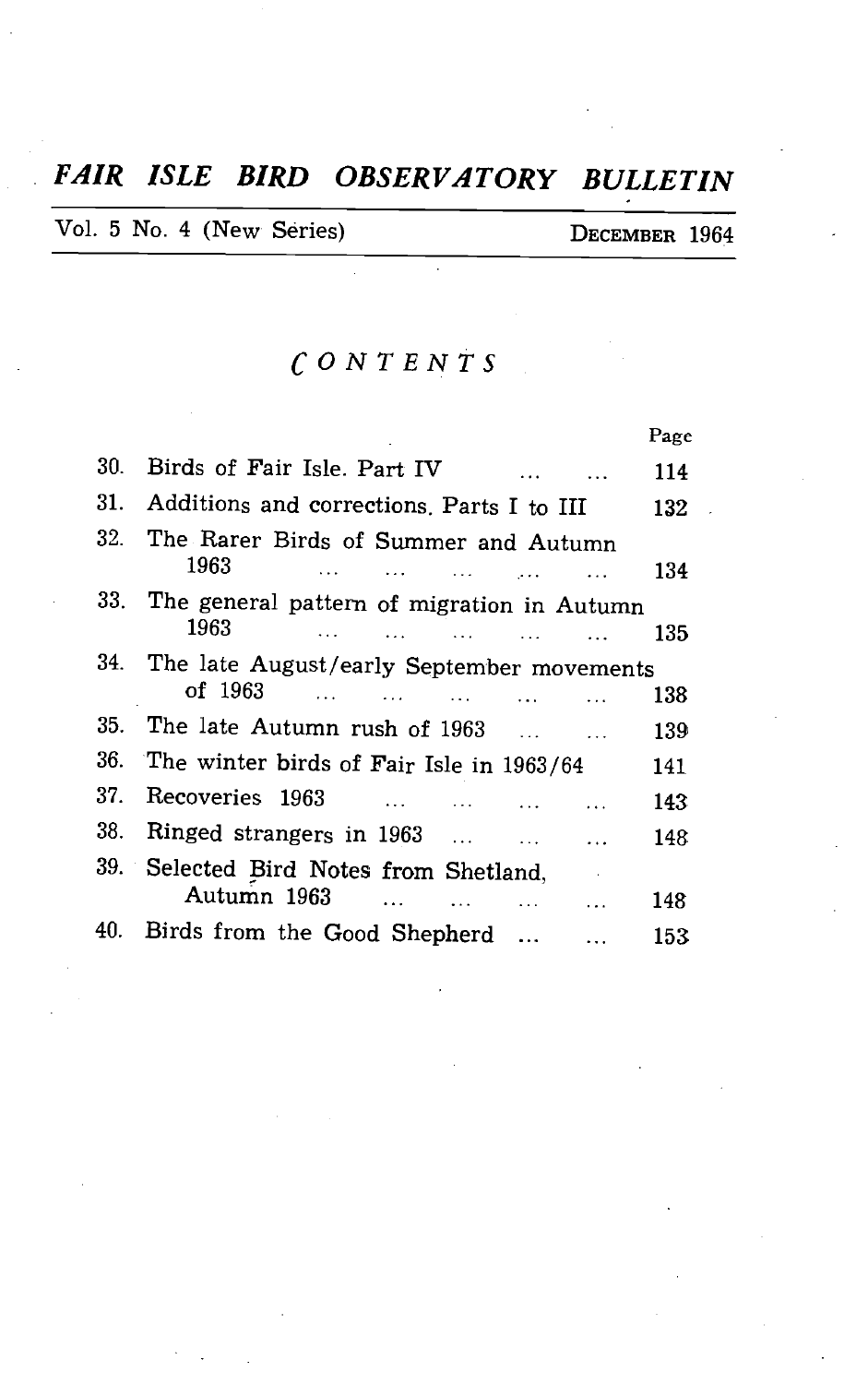### **Birds of Fair Isle-Part IV**

#### ( CONCLUDED)

#### PETER DAVIS

SAVI'S WARBLER *LocusteHa Luscinioides.* One obtained, of two seen, 14th May 1908.

RIVER WARBLER *Locustella fluviatilis.* One trapped 24th September 1961, seen again 25tb. First British record.

- GRASSHOPPER WARBLER *Locustella naevia.* Scarce and irregular on spring and autumn passage; about twice as many spring as autumn records. Spring occurrences 16th April to 29th May, mostly second and third weeks May; seen in nine of past fifteen springs. Autumn records 30th August to 15th October, mostly late September; seen in six of past sixteen autumns. No record of more than two at once in spring, and only single birds in autumn.
- LANCEOLATED WARBLER *Locustella lanceolata.* Ten records. Once in spring, 4th May 1953; the rest in autumn, between 9th 'September and 1st November, mostly late September. One 9th September 1908 was the first British record.
- PALLAS'S GRASSHOPPER WARBLER *Locustella certhiola.* One seen 6th-9th October 1949; one trapped 2nd October 1956.
- REED WARBLER *Acrocephalus scirpaceus.* Rare in spring; probably annual in autumn (every year since 1955) in very small numbers. In spring, single birds obtained or trapped on four occasions, 11th May 1936, 10th June 1915, 23rd June 1963, and 29th June to 2nd July 1962; a few other sightrecords have been claimed. Autumn birds recorded between 3rd August and 24th October, mostly late September, no record of more than three on one day.
- MARSH WARBLER *Acrocephalus palustris.* Thirteen birds trapped or obtained in spring (ten since 1950); and eight in autumn (six since 1950). Spring dates are between 29th May and 30th June; autumn ones between 16th August and 6th October. The species has apparently become more frequent in recent years; eight of the spring records are since 1959.
- BLYTH'S REED WARBLER *Acrocephalus dumetorum.* Six or seven occurrences; one (obtained) 29th-30th September 1910 (first British); four or five present (four obtained) on 24th, 26th, 29th and 30th September and 1st October 1912; one obtained 24th September 1928.
- PADDYFIELD WARBLER *Acrocephalus agricola.* One seen 26th September 1925, obtained on 1st October; one trapped 16th September 1953.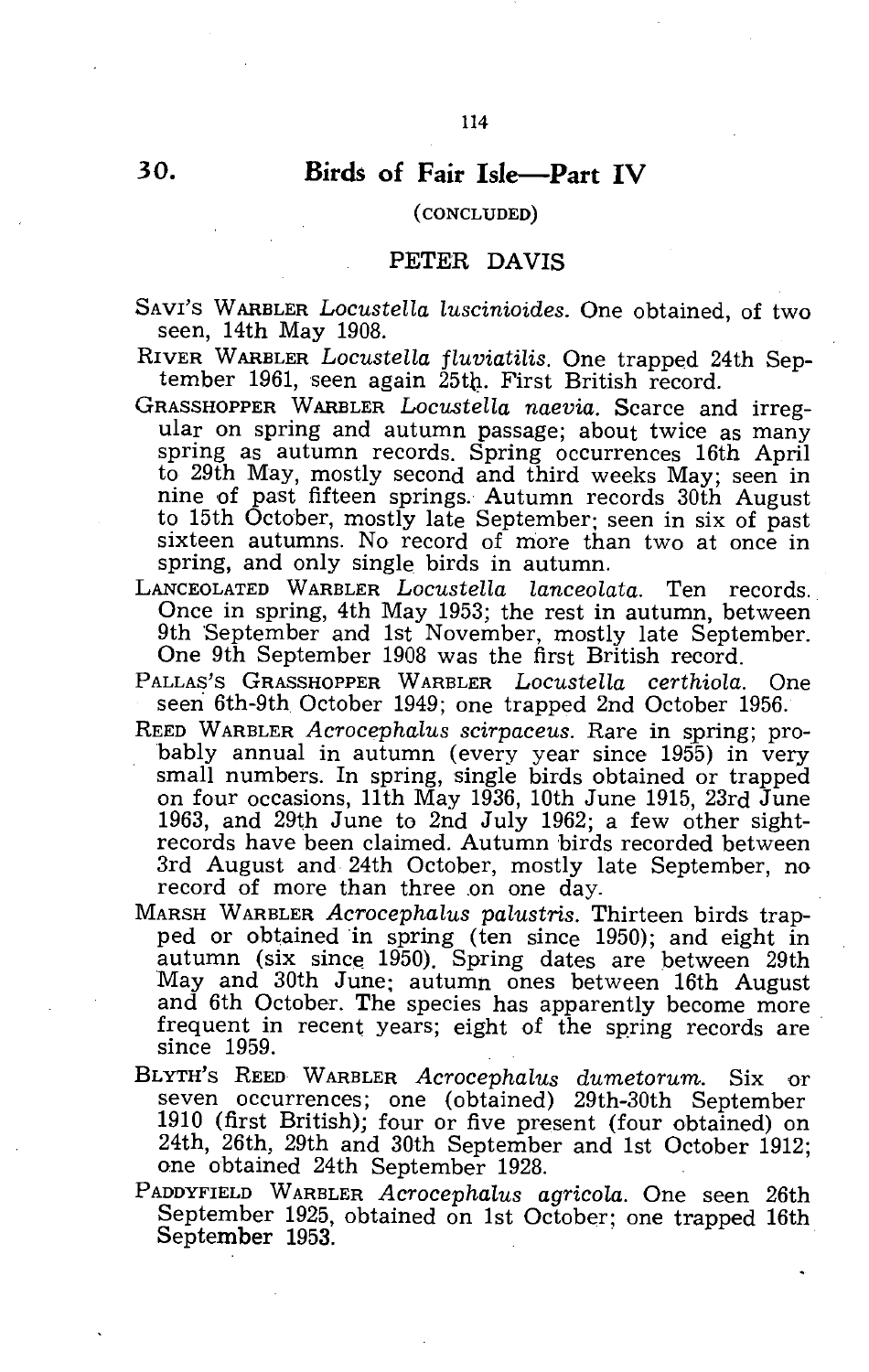- SEDGE WARBLER *Acrocephalus schoenobaenus.* Regular in small numbers in spring; rare and irregular (though each year since 1958) in autumn. Spring dates 1st May to 27th June, mainly last three weeks of May; seldom more than ten present, but up to 25 recorded. All autumn records are of single birds, between 28th July and 5th October, mostly mid-August to mid-September.
- AQUATIC WARBLER *Acrocephalus paludicola.* Seven acceptable records: 23rd October 1914, 4th October 1935, 20th August 1950, 11th August 1956, 6th to 10th and 15th September 1958, 14th-18th September 1960, and 23rd August 1962. All except the 1950 bird were obtained or trapped.
- THICK-BILLED WARBLER *Acrocephalus aedon.* One trapped 6th October 1955. First British record.
- MELODIOUS WARBLER *Hippolais polyglotta.* One trapped 16th September 1955. A *Hippolais* almost certainly this species was seen 1st September 1962.
- ICTERINE WARBLER *Hippolais icterina.* Scarce and irregular in spring and autumn; about twice as frequent in autumn as in spring. Spring records are all between 22nd May and 11th June, and all single birds except for three early June 1911; seen in seven of past fifteen springs. Autumn birds seen between 5th August and 19th September, usually singly but up to three on one day; seen in nine of past sixteen autumns, though every year 1957-63.
- BOOTED WARBLER *Hippolais caligata.* One obtained 3rd September 1936 (first British); one trapped 29th August 1959, seen to 31st.
- BLACKCAP *Sylvia atricapilla.* Regular in spring and autumn, in very variable numbers; has a marked tendency to "trickle" through, rather than arrive *en masse,* even in years of abundance. Spring records 7th April to 1st July, mainly late May and early June, seldom more than three at once and never more than six. Autumn movements 24th August to 5th December, mainly late September and first three weeks October, a few regularly in early November, and often late November, in recent years; often up to ten and occasionally up to 30 at peak. One ringed 25th October 1950 was recovered in South Ronaldsay, Orkney, on 6th November; one ringed 19th October 1959 was at Elche (Alicante), Spain on 26th April 1960; and one ringed in Fife in July 1963 was caught at Fair Isle on 10th September 1963.
- BARRED WARBLER *Sylvia nisoria.* No spring records; annual in small numbers in autumn. The extreme dates are 3rd August and 9th October, most records second half August and first half September; often up to three and rarely up to eight seen on best days. All records are of young birds.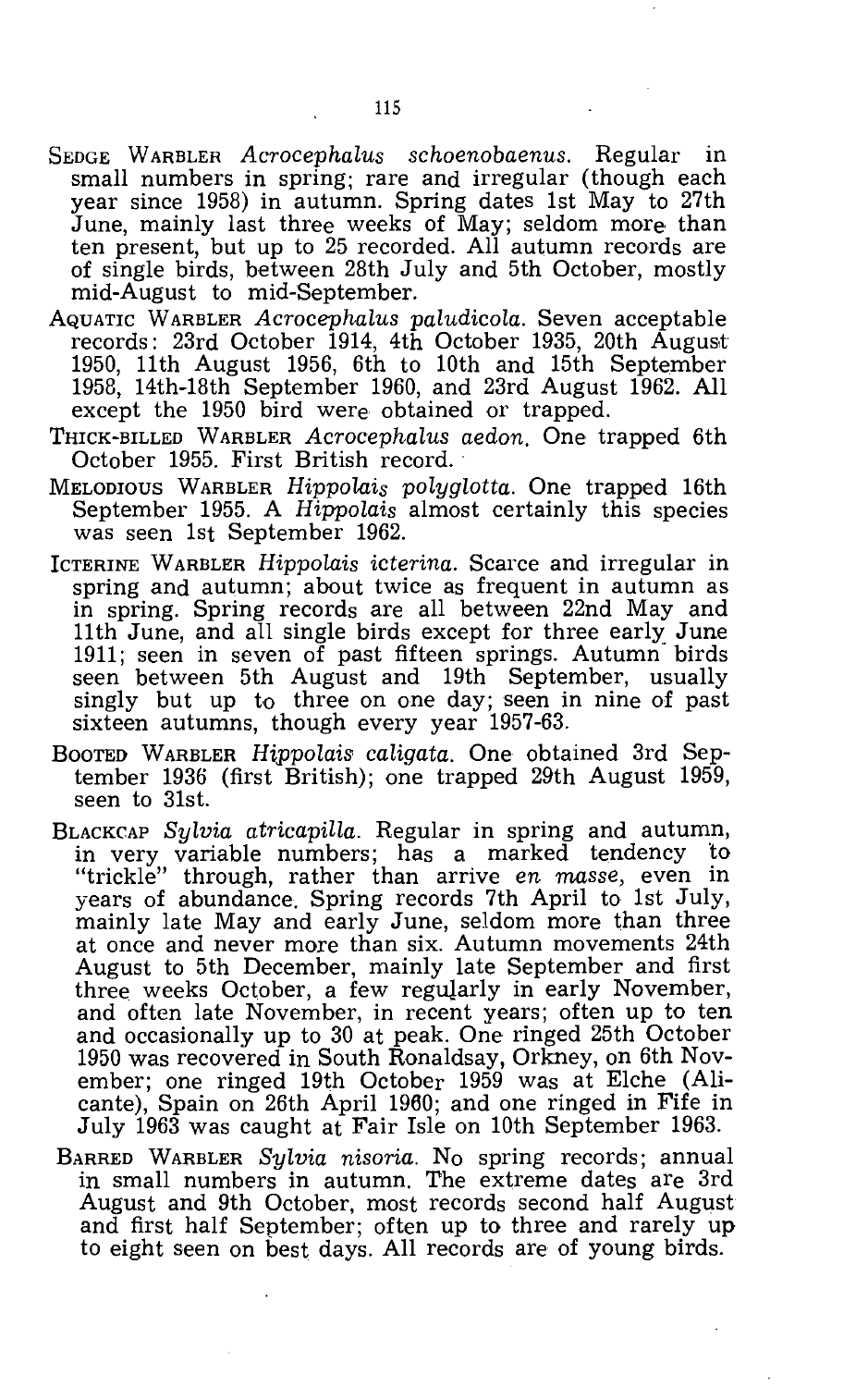- GARDEN WARBLER *Sylvia borin.* Regular on spring and autumn passage; usually in rather small numbers. Spring records range from 24th April to 29th June, but seldom appears before third week of May, and most birds are seen last ten days of May and first ten days of June; daily totals rarely exceed five birds, and no record of more than twelve. One on 9th July 1959. Autumn migrants 31st July to 7th November, once 25th (1963), mostly late August and September and rarely after mid-October; often up to twenty and rarely up to 50 present at peak.
- WHITETHROAT *Sylvia communis.* Regular in spring, sometimes in considerable numbers; annual but invariably in very small numbers in autumn. Spring dates 11th April to 7th July, mainly last three weeks of May; often up to 15 and rarely up to 60 recorded on best days. Autumn records 21st July to 15th October, mostly end August and first three weeks September; sometimes only single birds, rarely more than five, and no record of more than ten at peak.
- LESSER WHITETHROAT *Sylvia curruca.* Regular on spring and autumn passage; usually in small numbers. Spring birds usually much outnumber autumn ones. Spring records 23rd April to 25th June, but rarely seen before second week of .May; most occur mid-May to first week of June; daily maxima seldom reached ten birds in recent years, once 15 (11th May 1950) and once 50 (20th May 1951). Was probably much commoner before 1912, for Clarke described it as the commonest of warblers after the Willow; but no record of large numbers after 1912 except for a report of "hundreds" 7th-16th May 1936. Autumn records 8th August to 25th October, mainly September; sometimes only one or two seen, but often a succession of small arrivals; seldom more than four and never more than six at peak. Birds showing the wing-formula of the Siberian race *S.* c. *blythi*  (first recorded for Britain at Fair Isle in October 1921) have been obtained or trapped on many occasions in September and October, mainly late September.
- SUBALPINE WARBLER *Sylvia cantillans.* Five records: male obtained 6th May 1908; single males (all trapped) 20th-27th May 1951, 9th June 1951, and 12th June 1958; a female trapped 13th and seen 14th June 1958.
- WILLOW WARBLER *Phylloscopus trochilus.* Regular in spring and autumn, in variable numbers but usually the commonest warbler; more numerous in autumn than in spring in most years. Owing to confusion with the Chiffchaff, the earliest and latest dates are rather uncertain. In spring, reported seen as early as 23rd March, but earliest acceptable record is for 8th April; the main movements occur in May, with light passage early June, and stragglers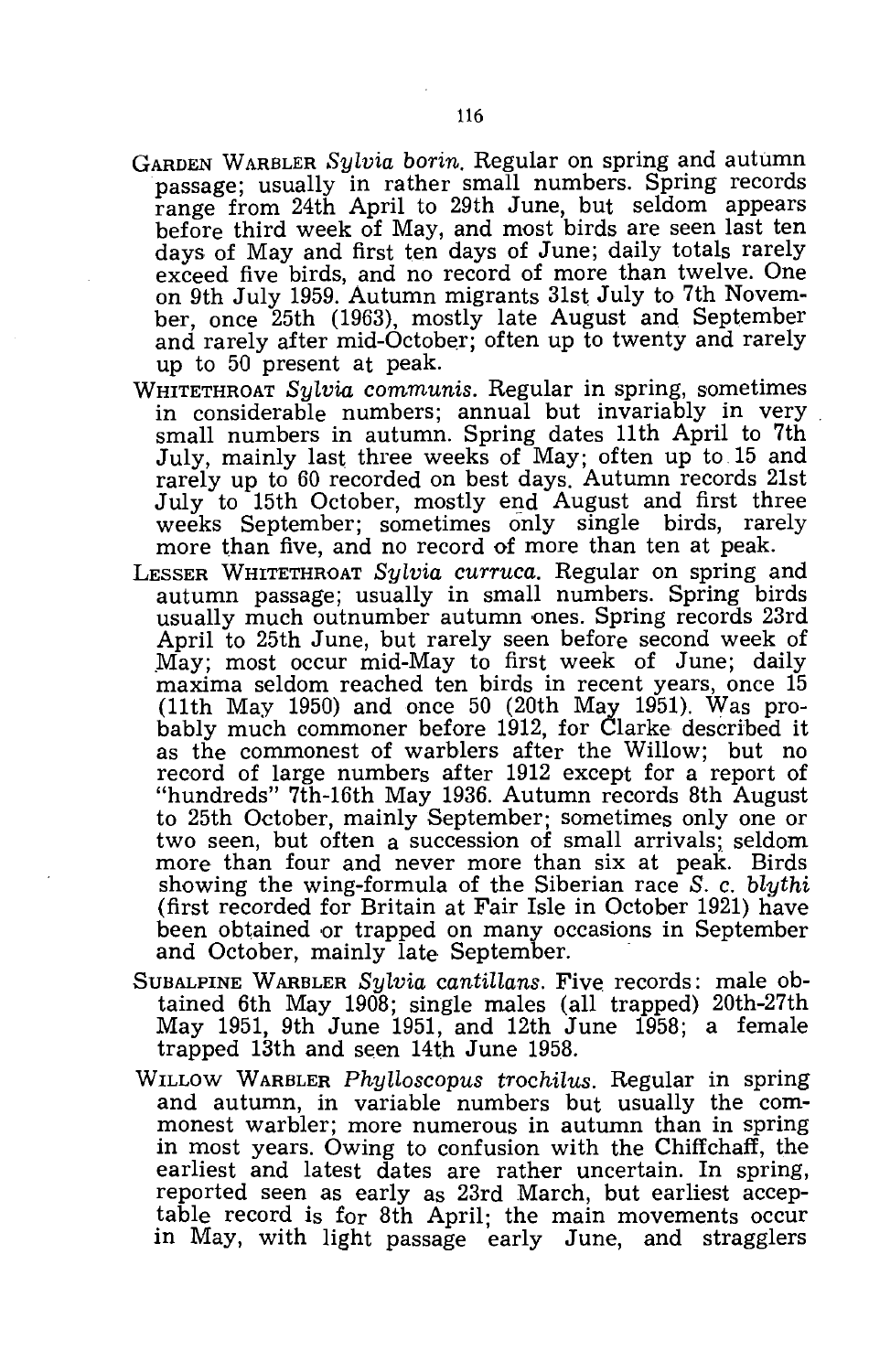recorded to 1st July. Peak numbers in some springs less than ten, often 20 to 50, once  $300$  (15th May 1960); also a report of "vast numbers" 12th-15th May 1911. Acceptable autumn records are from 29th July to 28th October, with old sight-records for 4th and 22nd-23rd November; main passage second half August and first week September, fewer to early October; often 30-50 birds at peak, and up to 500 recorded (5th September 1956). Many of the migrants at both seasons are referable to the Northern form *Ph. t. acredula.* 

- CHIFFCHAFF Phylloscopus collybita. Regular passage-migrant in spring and autumn, in small numbers; usually more numerous in autumn. Earliest spring date unknown, but said to have occurred many times in late March; three "Willow Warblers" seen 23rd March 1954 were more probably this species. Observatory spring records range from 31st March to 1st July: mostly second half April, with odd birds through May in most years, and irregularly in June; no record of more than seven on one day. Autumn records from 21st JUly but rarely before early September, main movements usually first three weeks October, fewer into early November in most years, and stragglers recorded until 27th, also "early December" 1944; sometimes only odd birds in autumn, but often 5-10 at peak, no record of more than 16. Spring birds are mainly of the typical form and the Scandinavian form *Ph.* c. *abietinus* or intergrades, though Siberian Chiffchaffs *Ph.* c. *tristis,* are said to have been identified in May. Autumn birds include a few resembling the typical form (chiefly early in the passage), the main October movements being composed largely of "Northern" Chiffchaffs with good examples of *tristis* occurring sparsely in October-November and much outnumbered by specimens closer to *abietinus.*
- BONELLI'S WARBLER *Phylloscopus bonelli.* A first-winter bird trapped on 22nd September 1961.
- GREENISH WARBLER *Phylloscopus trochiloides.* Six records. One trapped 2nd and seen 3rd June 1949; single birds (all trapped) on 19th September 1950, 15th-23rd July 1955, 7th-9th September 1960, 19th August 1961; and one seen 4th September 1961.
- DUSKY WARBLER *Phylloscopus fuscatus*. One trapped 14th October 1961.
- WOOD WARBLER *Phylloscopus sibilatrix.* Scarce and irregular in spring; almost annual, in very small numbers, in autumn. Recorded in only five springs, but in thirteen autumns, between 1948 and 1963; but in the early years of the century it was apparently more frequent in spring than in autumn. Spring records are between 26th April and 18th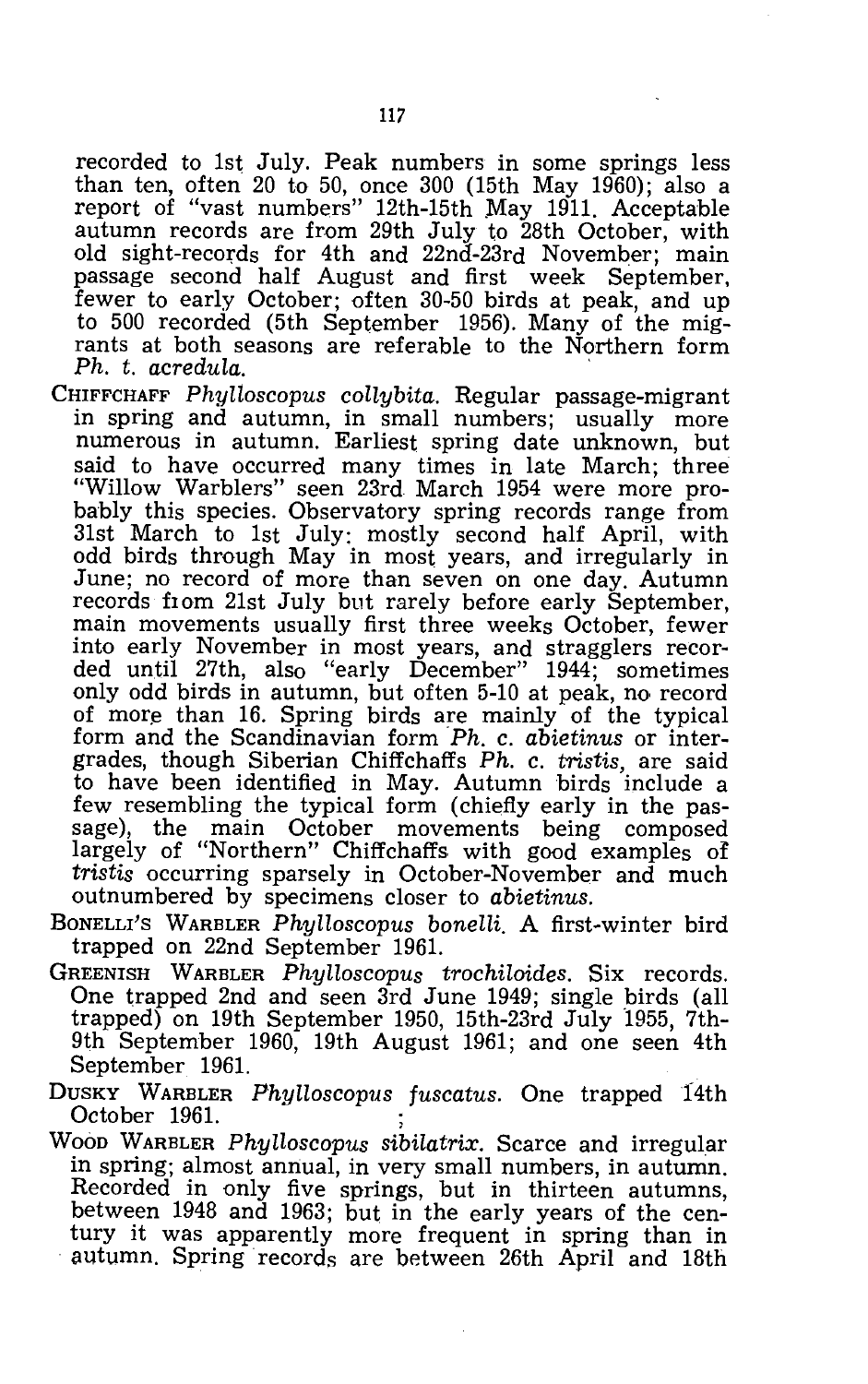June, mostly May; usually single birds but once four present (6th May 1952), and "many" 12th-18th May 1910. A report for 29th March 1954 seems very improbable. Autumn records 30th July to 22nd September, mainly August, seldom more than two present and no record of more than four  $(22nd$  August  $1963)$ .

- ARCTIC WARBLER *Phylloscopus borealis.* Seventeen dated records (ten in seven years since 1950, including each year 1959-62), and others are said to have been seen. All were in autumn, and all between 27th August and 28th September, except for single records on 30th July and 18th October. All single birds apart from two present on 30th August 1950. Two different individuals occurred in September 1954 and three in September 1959.
- YELLOW-BROWED WARBLER *Phylloscopus inornatus.* Regular in small numbers on autumn passage; seen every year 1948-63 except 1952. Acceptable records are between 29th August and 29th October, with one reported 24th November 1925; mainly late September and early October; sometimes only single birds, more often several records of one or two individuals each autumn, but up to six recorded on one day. The *Handbook* refers to a spring occurrence on 31st March 1936, but no details of this record are known.
- GOLDCREST *Regulus regulus.* Regular on spring and autumn passage; usually far more in autumn than in spring. Spring occurrences between 17th March and 1st June, mainly mid-April; no record of more than six on one day. Autumn records 23rd August to 22nd November, main passage end September and especially early October; occasionally only odd birds but often up to 20 at peak, and up to 300 (5th October 1959) on record.
- SPOTTED FLYCATCHER *Muscicapa striata.* Regular in spring and autumn, generally more numerous in spring. Spring records 20th April to 4th July, but seldom seen before second and often not until third week of May, main movements late May and first week June, stragglers later. Peak numbers reached double figures in only four springs since 1949, maximum 40 on 3rd June 1963; but Clarke refers to big "rushes" in the early part of the century, as on 12th-15th and 20th May 1910, and large numbers were reported 7th-16th May 1936. Has always been rather scarce in autumn; recorded on 2nd August (1952) and between 20th August and 22nd October, with peak numbers at any time between late August and early October; seldom more than five and never more than twenty on best days. One ringed 27th August 1960 was recovered at Valdagno (Vicenza), Italy on 27th October 1960.

PIED FLYCATCHER *Muscicapa hypoleuca.* Regular in spring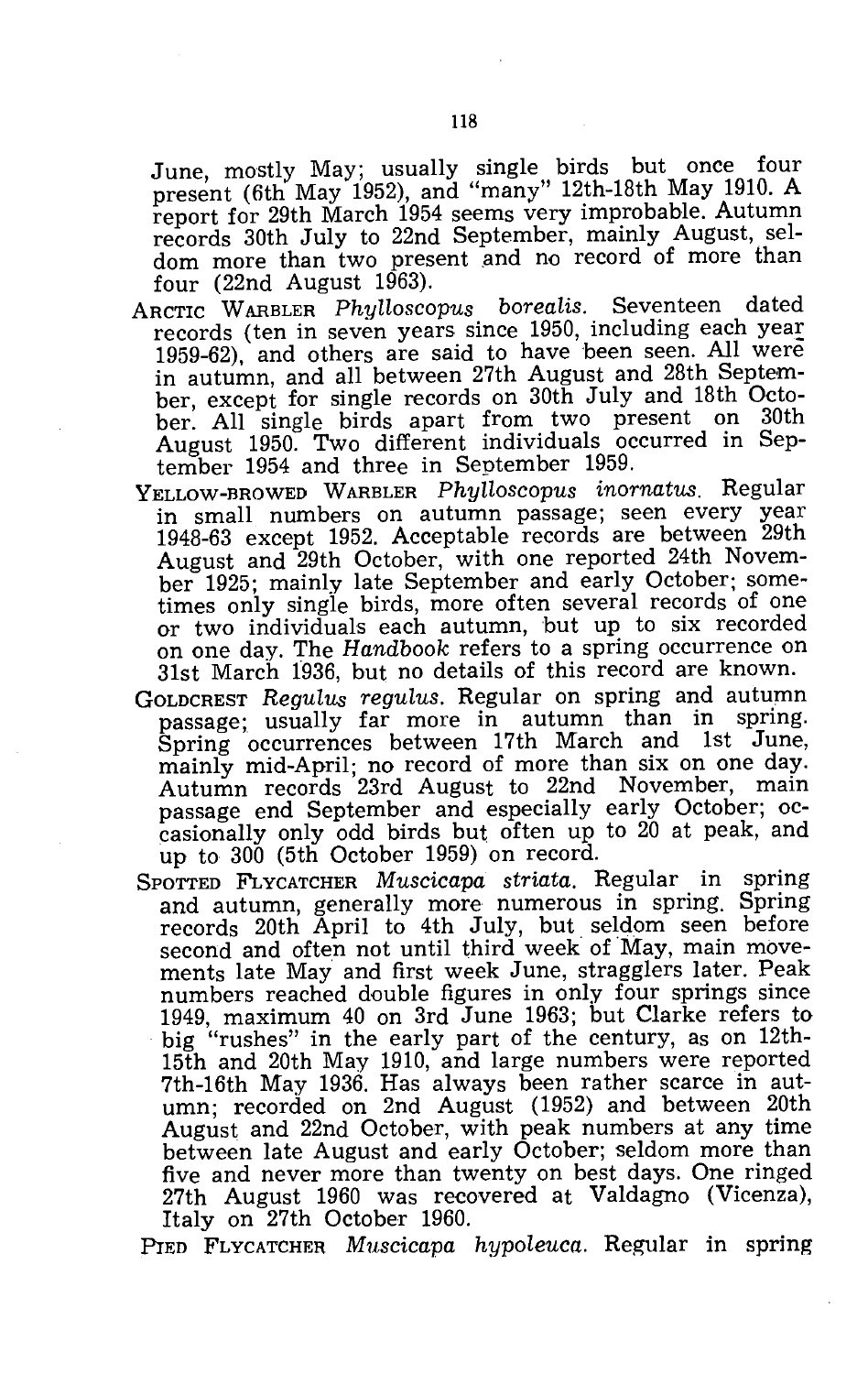and autumn. Spring records 1st May to 24th June, mainly mid-May, seldom more than three to five birds present at peak, but up to 40 recorded (13th May 1960), and said to have occurred in "enormous numbers" 7th-12th May 1936. Autumn occurrences from 22nd July to 29th October (but rarely before mid-August or after mid-October), main movements end August and early September, often 10-20 at peak and up to 200 (5th September 1956) on record. Was apparently less numerous in autumn in the early decades of this century than in recent years. One ringed  $21st$  September 1960 was recovered at Zarauz (Guipuzcoa) Spain about 23rd October 1960, and one ringed  $31st$  May  $1961$  was at Agadir, Morocco, on 9th May 1963.

- RED-BREASTED FLYCATCHER *Muscicapa parva.* A few most years (every year 1957-63) in autumn; four or five spring records. Spring dates are between 20th May and 21st June (the last being perhaps a bird seen earlier on 4th-5th June). Autumn records 25th August to 7th November, mostly late September and early October, though the record total of five birds was on 5th September 1958. Most records are of single birds.
- HEDGE SPARROW *Prunella modularis.* Regular on spring passage, almost annual in autumn. Spring records are between 11th March and 21st June, mainly end March and April, only stragglers in late May and in some years in early June. Birds often trickle through over a period of weeks with no pronounced peaks; few records of more than ten present, none of more than thirty except for an arrival of 150 18th-20th April 1962. Autumn occurrences 5th September to 13th December, mainly late September and early October (but peak said to have been "last week October" before 1912; often only odd birds but occasionally up to 15 (23rd September, 3rd and 6th October 1961) recorded. The great majority at both seasons are of the pale-bellied Continental (typical) form, but birds resembling the darker British P. m. occidentalis or "Hebridean" P. m. *hebridium* forms occurred 4th-6th April 1961 (two or three), 17th-18th March 1963 (at least four) and perhaps 14th May 1949. One ringed 29th April 1961 was caught at Heligoland on 18th May 1961; another ringed 27th April 1962 at March, Cambridgeshire, on 3rd May 1962; and one ringed 30th March 1963 at Isle of May on 11th April 1963; all suggesting that spring birds reach the island by overshooting, and quickly return south.
- ALPINE ACCENTOR *Prunella collaris.* Single birds seen 6th October 1908 and 27th-28th June 1959; said also to have occurred on 14th September 1930 and 24th September 1933, but no details available.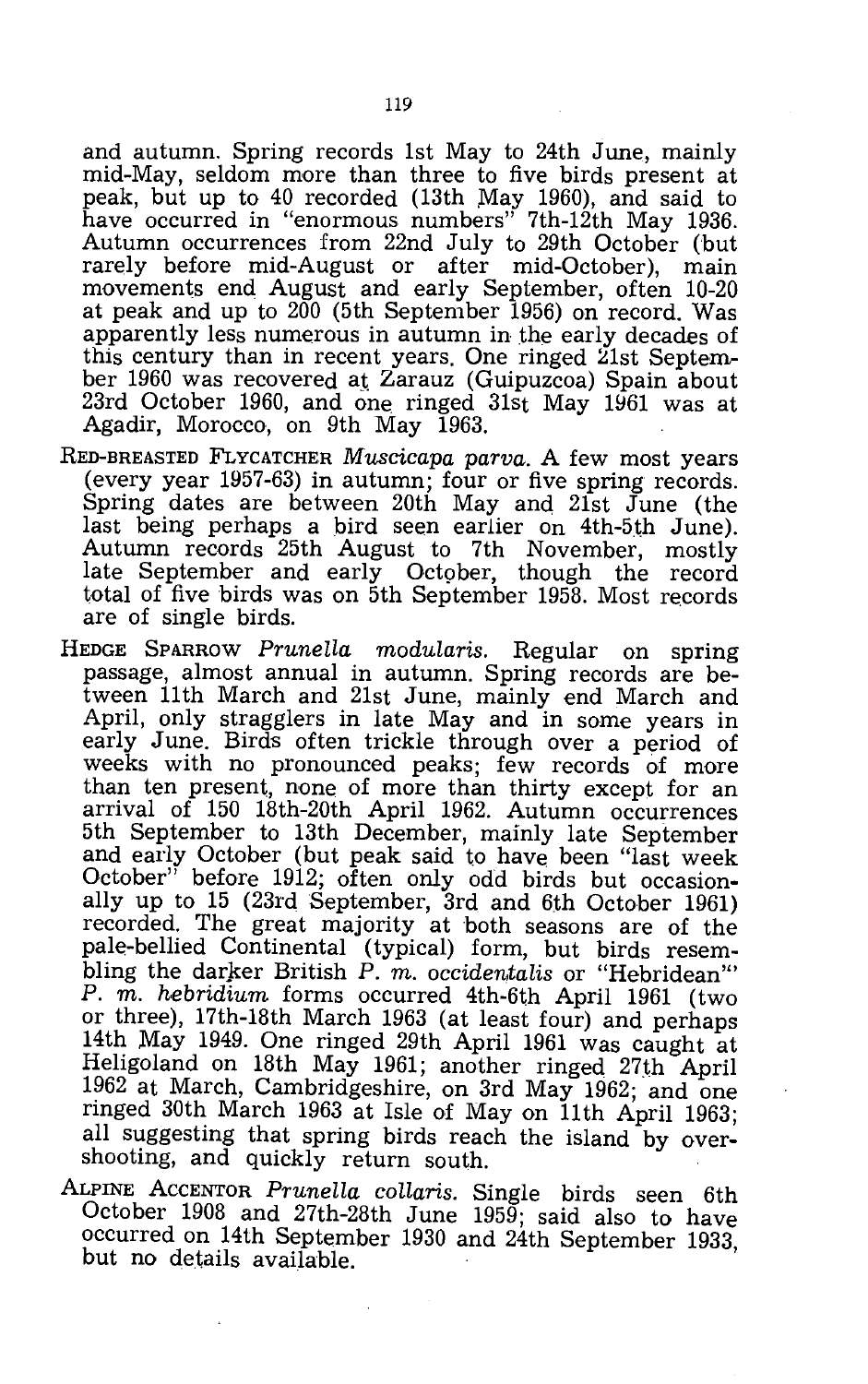- MEADOW PIPIT *Anthus pratensis.* A common breeding bird; numerous on passage in spring and autumn; few winter records. First appears in March (early date, 9th) but not in numbers until mid-April; departs mainly in late August and early September, with stragglers into October. Eggs are laid from early May (perhaps occasionally late April), mainly mid-May onwards; some may be double-brooded but most late nests are probably replacements. According to Clarke (1912) the species was then "not a native bird," but the same writer had described it as a "common summer visitor" in 1906. Passage-migration occurs chiefly from mid-April to mid-May and from mid-August to late September, with moderate falls in early October and small arrivals to mid-November in some years. Last dates are from first week November onwards, and occasional birds attempt to winter but rarely survive until January. One stayed to 14th January 1952, and records on 19th January 1915, 27th January and 14th February (both before 1912) may refer to such wintering individuals. Ten local young birds have been recovered in the first autumn and winter: in S.W. France (three, October to January), Portugal (four, September to January), and S.W. Spain (three, October to January), while another was in S.W. Spain in February of its third year. Of nineteen others ringed in late August to early October, thirteen were recovered within six months: in Fife (November), Holland (February), S.W. France (three October, one February), N. Spain (October), Portugal (November and January), S.W. Spain (October and December), and Morocco (November and January); while six were recovered in later years (up to  $4\frac{1}{2}$  years later) in Belgium (December), S.W. France (October), Portugal (January), S.W. Spain (November and January) and N. Italy (November).
- TREE PIPIT *Anthus trivialis.* Regular in spring and autumn, in very variable numbers. Spring records 14th April to 24th June, mainly May, and seldom seen before last week April or after first week June; often up to 15-20 on best days, once 100 (l3'th May 1960) and once 500 (6th May 1952). Autumn movements 11th August to 25th October and once 9th November; mainly September; peaks rarely exceed 10-20 birds but up to 100 (20th September 1957) and once 500 (4th-5th September 1956) on record.
- PETCHORA PIPIT *Anthus gustavi.* About fourteen acceptable records, since the first British record on 23rd-24th September 1925, and said to have been seen but not recorded on many other occasions. All dated records are between 18th September and 19th November, mostly late September and early October, but one is reported to have occurred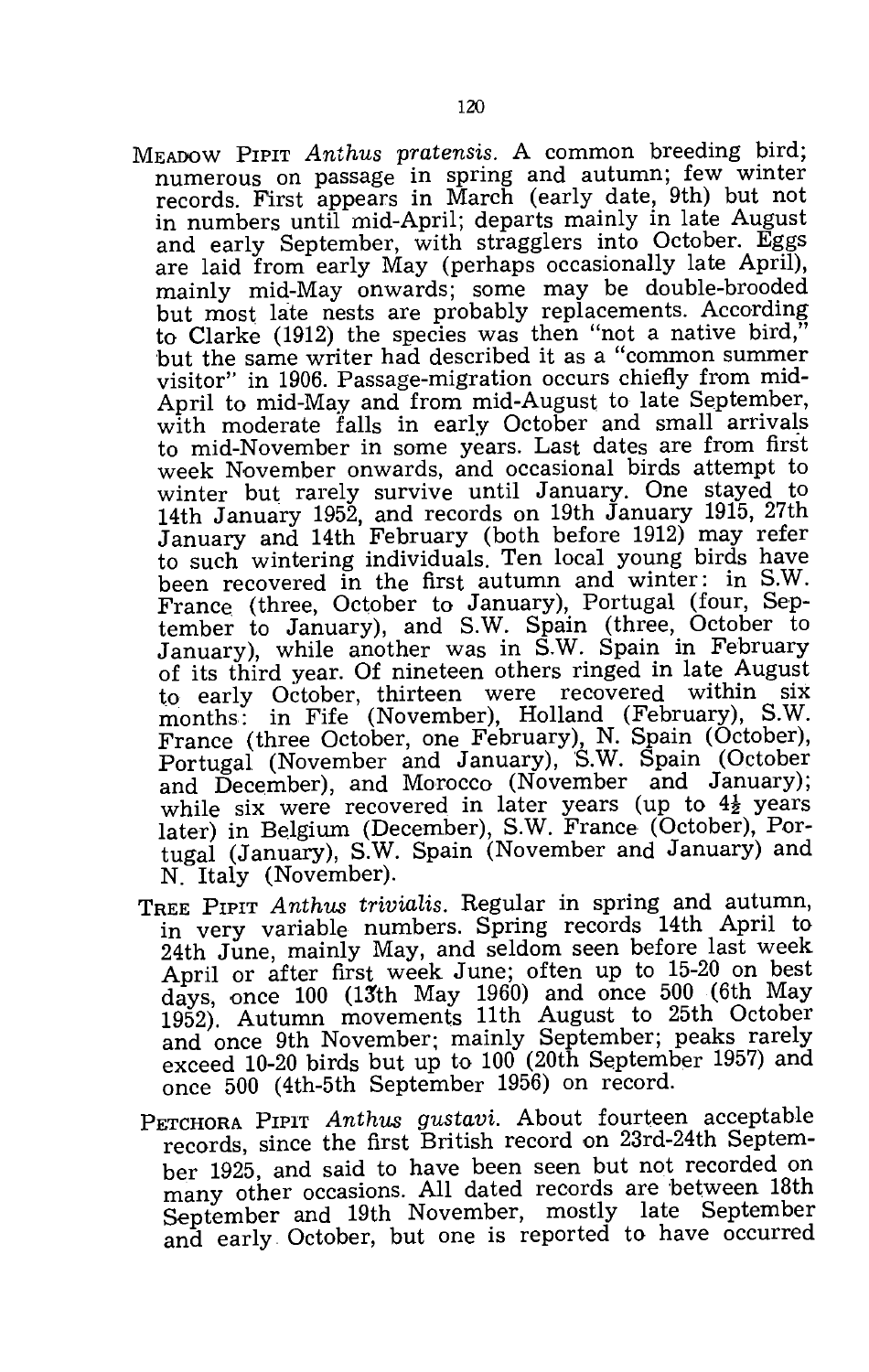in "late August" 1931. All were single birds except for two or three (one obtained) on 27th October 1930.

- . RED-THROATED PIPIT *Anthus cervinus.* About five spring and nine autumn records; said to have been seen on other occasions but not recorded. The spring records were in 1936, 1952, 1954, 1958, and 1959, all between 8th and 31st May, and all single birds except for "six" 8th May 1936. The autumn occurrences were between 16th September and 1st November, in 1908 (two records), 1931, 1937 (two), 1957, and 1960 (three); all were single birds.
- RICHARD'S PIPIT *Anthus novaeseelandiae.* Irregular in autumn (though each year 1957-63), mainly single birds but several records of up to three and once five (14th November 1951). Recorded once in August (two between 17th and 24th, 1953) otherwise all between 21st September and 14th November, mostly end September and early October. Said to have occurred once in spring, April 1935.
- TAWNY PIPIT *Anthus campestris.* Four documented records: one obtained "spring" 1933, one observed 6th June 1963, one 15th-17th September 1951 (trapped 17th) and one obtained 8th October 1935. One is also said to have been seen in early May 1943.
- ROCK PIPIT *Anthus spinoletta*. A common breeding bird, present in numbers at all seasons, though some (probably all birds of the year) emigrate in autumn. Passage is difficult to detect, but increases are noted in most years in late August or September, occasionally early October; and rarely in early May. Birds resembling the Scandinavian race A. *s. littoralis* have been obtained or seen on several occasions in mid-May; an American Water Pipit *A. s. rubescens* was observed on 17th September 1953. The breeding birds are mainly on the coast, but some inland on the hill ground; eggs are laid from early or mid-May, mainly second half of May. Local young have been recovered up to  $2\frac{1}{2}$  years later in Orkney (December), Caithness (December and January), Banffshire (January), and Aberdeenshire (April), while one ringed in July 1956 was found long dead at Den Helder, N. Holland, in March 1958. Local name (probably applied sometimes to Meadow Pipit also): "Stinkle."
- WHITE/PIED WAGTAIL *Motacilla alba.* The White Wagtail (typical form) is regular in spring and autumn passage; a pair bred in 1909, 1910, 1911, about 1933, about 1944, and 1963. Earliest spring date is 8th March, first usually arrive second half March, but in some years not until early April. Main spring movements late April and early May; often fails to reach double figures on best day, occasionally 10 to 20, no recent record of more than 25; but "abundant,"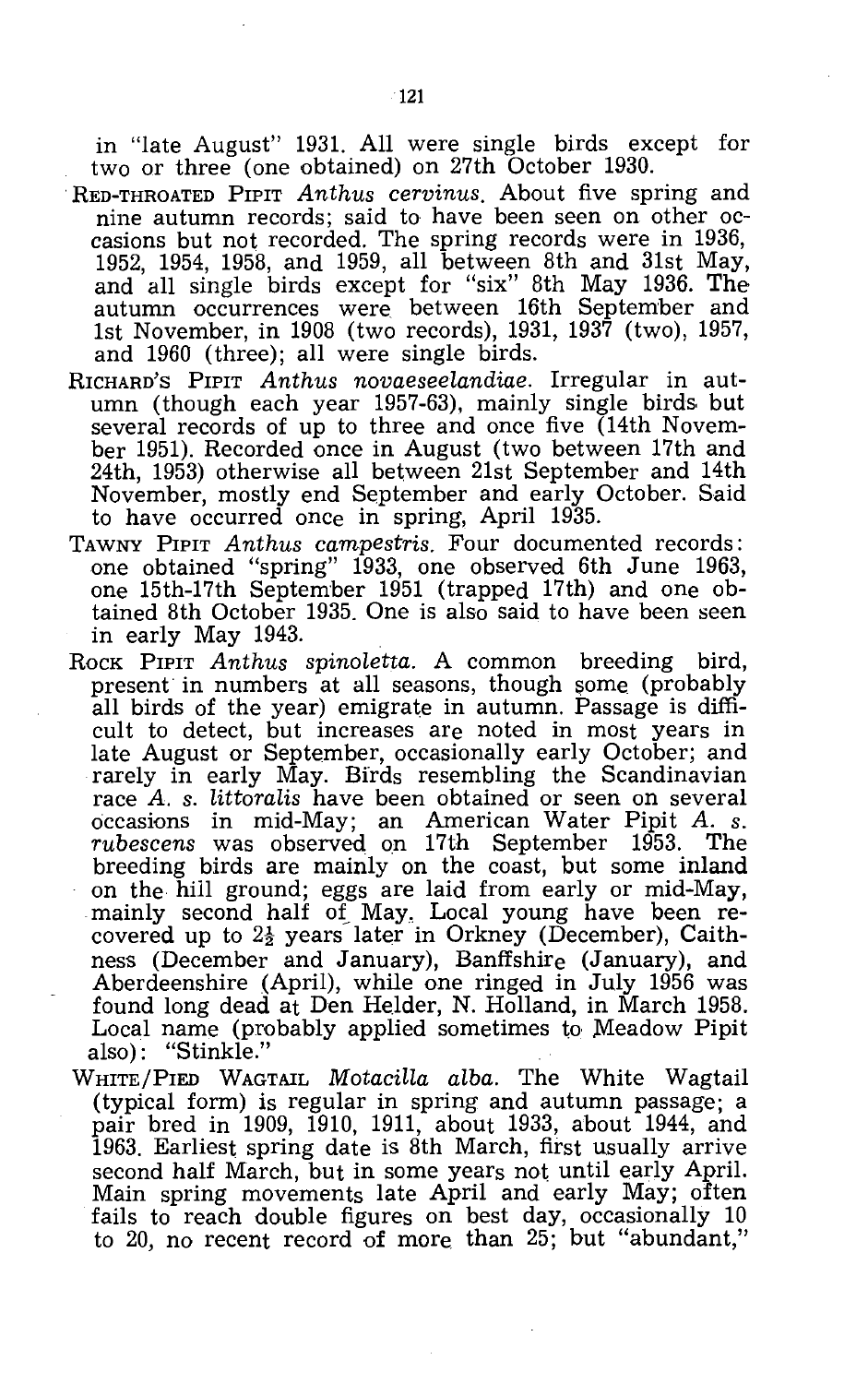"very considerable movement" are terms used early in the century. Stragglers occur in some years to June, more rarely in July; single birds have remained for some days or weeks at midsummer. Autumn passage starts end July or early August, main passage late August and early September; usually 20 to 40 birds at peak, and up to 200 recorded. In some years all depart by late September or early October; stragglers fairly often in late October and rarely early November, last date 17th. One ringed 22nd April 1963 was found dead in N.E. Yorkshire two weeks later; one ringed late August 1957 was in Mauretania in October of the following year; and one ringed 4th September 1954 was caught on a fishing-boat in the Moray Firth two days later. A chick ringed at Skipalon, N. Iceland, on 18th July 1962 reached Fair Isle on 26th August of the same year. The Pied Wagtail *M. a. yarrellii* is regular in spring in very small numbers. Records March to 30th June, but mostly second half March and first half April, few later; often up to three present but no record of more than five. This race is said to have bred once, between the wars, but no details are known. A few autumn records were made in the early decades of the century, between 22nd July and 1st Octoper, "mostly August," but none have been definitely identified in recent years.

- GREY WAGTAIL *Motacilla cinerea*. Almost annual in spring, scarce and irregular in autumn. A pair bred successfully in 1950. Spring records are between 16th March and 6th June (except 1950), with no marked peak-period (though with more observations in early April this may prove to be the best time). Autumn occurrences 27th September to 31st October, mainly early October, and once "November." Mostly single birds and no record of more than two at either season, apart from the 1950 family. One ringed 1st June 1954 was recovered in Orkney seven weeks later.
- YELLOW-HEADED WAGTAIL *Motacilla flaveola.* Five records. Single birds, trapped, on 20th-24th September 1954 (first British), 1st-5th October 1954, and 22nd-25th September 1962, others seen on 17th-22nd October 1960 and 4th-13th September 1961.
- YELLOW WAGTAIL *Motacilla flava*. The species occurs regularly in spring and most years in autumn (all except three autumns 1948-63) in very small numbers; seldom more than two or three present, and no record of more than six present in spring or eight in autumn. The extreme dates appear under the races listed below. The Blueheaded (typical) form has been the most frequent race, identified in spring between 19th April and 13th June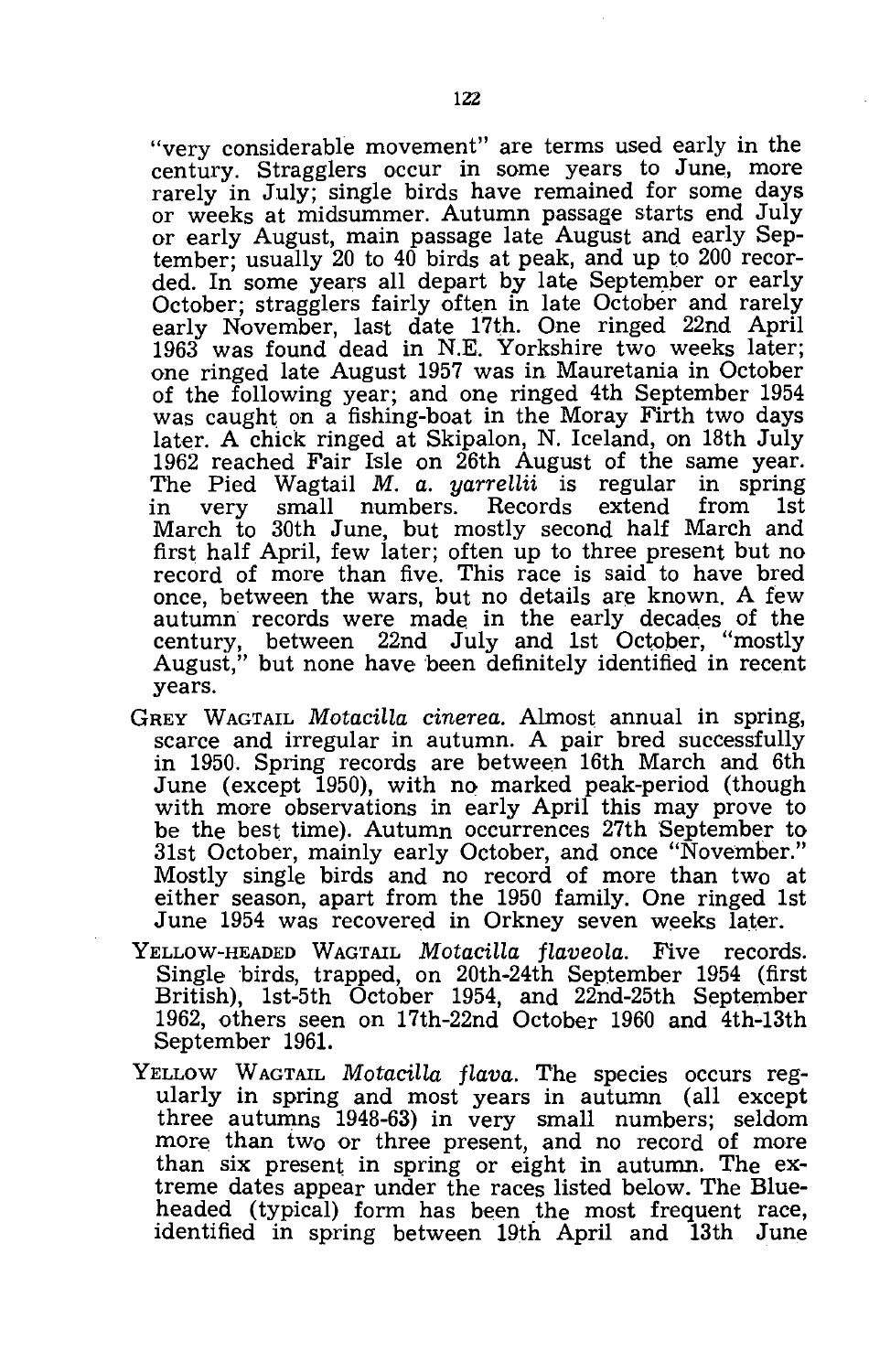(mostly first three weeks of May); up to five seen at one time. Autumn records between 24th August and 20th November (mostly September and first week October), up to seven on best day. The Grey-headed form M. f. *thunbergi*  occurs most years in spring, recorded between 25th April and 9th June but mostly last three weeks of May, with up to five on best days; and has been identified on rare occasions in autumn, between 4th September and 6th November, no more than two at once. A male bird showing the characters of Sykes's Wagtail *M.* f. *beema* was obtained on 18th May 1910, and specimens resembling the Eastern Blue-headed M. f. *simillima* were collected on 9th October 1909, 25th September 1912, and 4th November 1908. The British Yellow Wagtail M. f. *flavissima* appears most years in spring, having been reported 25th March to 1st April 1954 and otherwise records of up to four birds between 21st April and 11th June, mostly late April and early May. There are no autumn records of this form.

- WAXWING *Bombycilla garrulus.* Three spring records, 20th February 1937, 3rd-4th April 1944 (two), and 22nd April 1960 (recently dead). Odd birds appear most years in autumn (each year 1957-63), with larger numbers in irruption years such as 1943 ("several hundreds" in mid-October), 1949 (twenty 10th-12th November), 1957 (ten 13th November), and 1963 (fifty 2nd November). The extreme dates are 14th October and 21st December, the majority of records being in November.
- GREAT GREY SHRIKE *Lanius excubitor.* Irregular in spring, almost annual in autumn, in very small numbers. Spring records are between 2nd April and 7th May, mostly mid-April, all single birds. Autumn occurrences are between 3rd September and 15th November, mainly October; with one 21st December 1962; mostly singles but up to five (4th November 1963) on record. A bird showing the characters of the Steppe Shrike L. e. *pallidirostris* was trapped 22nd September 1956.
- LESSER GREY SHRIKE *Lanius minor.* Seven spring records, including two old sight-records of which no details are known; all single birds, between 25th May and 5th June. In autumn, two undocumented records for "third week October" 1944 and 1st November 1940; and three birds in 1955, on 16th and 19th September (two) and 8th October; two of these were trapped.
- WOODCHAT SHRIKE *Lanius senator.* Six spring records and one in autumn. The spring birds were on 4th June 1913 (female, obtained), 31st May 1945, 22nd-23rd May 1953, and single male<sub>s</sub> 23rd-25th May 1957 (trapped), 12th-15th May 1960, and 2nd-22nd June 1963 (trapped). A juvenile was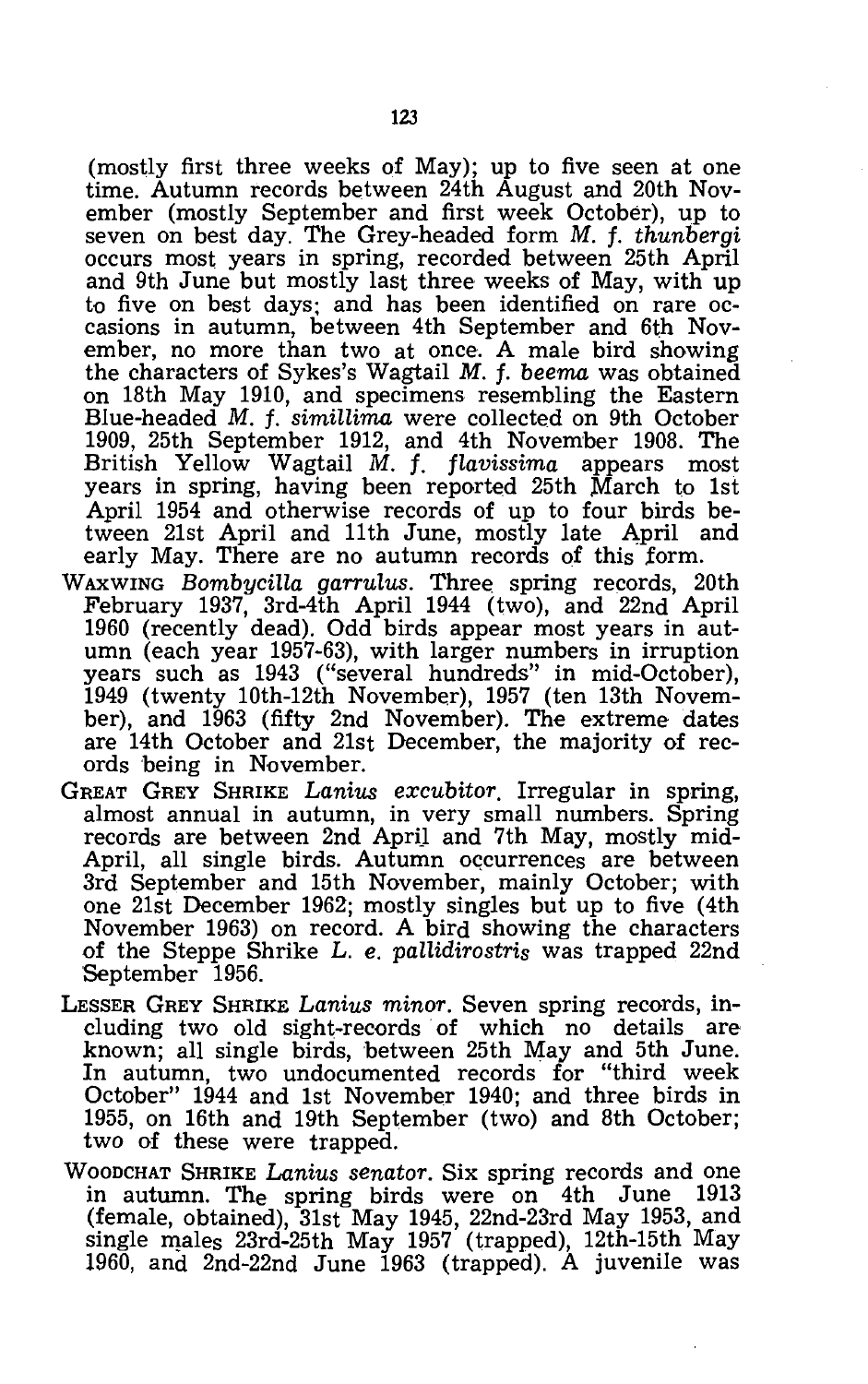seen 29th August 1960 and trapped 1st September.

RED-BACKED SHRIKE *Lanius cristatus*. Birds of the western form L. c. *coUurio* are regular in spring and autumn (since 1948, absent only in spring 1952), but in very small numbers. Considerably more spring than autumn birds. Spring dates 8th May to 2nd July, mainly late May and first week June; often up to three present but no record of more than seven, except perhaps in 1910 when "very common" 12th-23rd May. Autumn dates 9th August to 6th October, mainly end August and early September, usually only single birds and no record of more than four present. Nearly all autumn birds are juveniles. A male Red-tailed Shrike L. c. *phoenicuroides* or *isabellinus* was present 12th-13th May 1960 (trapped).

STARLING *Sturnus vulgaris.* A common breeding bird; many of the breeders are resident, though some, mainly juveniles, emigrate in autumn. Abundant on passage in spring and autumn, mainly late March-early April and October-early November; with weather-movements occasionally during the winter. The local birds, which mostly resemble the poorly-defined Shetland form *S. v. zetlandicus,* lay eggs late April to mid-May; some (probably under half the breeding population) are double-brooded. Most of migrants are Continental (typical) birds; many large movements are nocturnal, seen at the lighthouses, with little or no corresponding increase on the island next day; diurnal movements rarely occur and are usually of small proportions. Nineteen local juveniles ringed in summer and early autumn have been recovered up to five years later as follows: three in Shetland (February, October, November), nine Orkney (4 January, 2 May, July, November and December), Caithness (January), Ross (December), Aberdeenshire (June), Angus (March and September), in .the North Sea near Dogger Bank in October, and on a vessel 20 miles south of Iceland in late February. The summer recoveries in Orkney and Aberdeenshire suggest that some local-born emigrants remain to breed further south. Four other birds of doubtful origin, recovered in Shetland (October and February), Orkney (January) and Aberdeenshire (March) were most likely also of local stock. Eight passage-migrants were recovered later; three in Norway (at Tromso in March, at Trondjhem in April, and in Aust Agder in April), one in W. Russia (May), one Denmark (July), one N. Ireland (January); while the remaining two made southward movements within a short time of being ringed in spring, one to Norfolk only eleven days after ringing, the other found on board a ship in the North Sea within a month of ringing.

ROSE-COLOURED STARLING *Sturnus roseus.* Irregular visitor.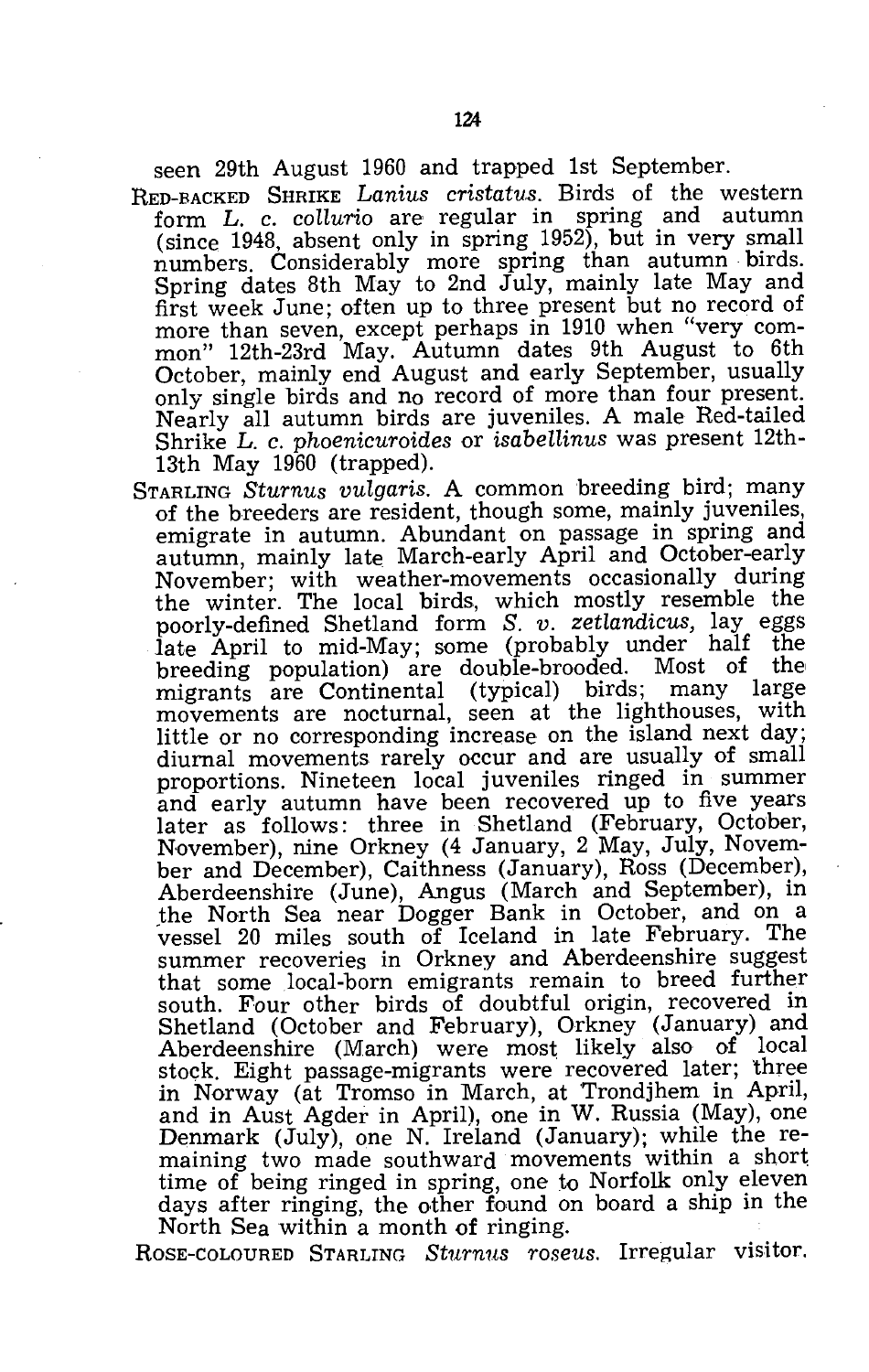About eighteen dated records (eleven in eight years between 1948 and 1963) and the species is said to have been seen on many other occasions. Three records, all old ones, were in spring: single males in "spring" 1907 and 1908, one for several days in June 1937. One present 2nd July 1951. The remaining birds were between 29th July and 15th November, mostly August and early September, and mainly adults in August and juveniles later in the season; usually only single birds but two present on one occasion (12th September 1958).

- HAWFINCH *Coccothraustes coccothraustes.* Nine records (five since 1951), all of single birds; eight between 12th April and 19th June, and one 22nd July.
- GREENFINCH *Chloris chloris.* Formerly a regular and sometimes fairly numerous autumn migrant, and annual but scarcer in spring; numbers wintered, or remained well into the winter, in some years. In the observatory period it has been decidedly scarcer and less regular, though a few are seen most years either in spring or autumn or both. Spring records mainly late March to mid-April, odd birds occasionally into May (late date, 20th May); no more than three birds at once in recent years. Autumn records are from 3rd October, mainly mid-October to early November, and none later than 9th December recently; often only odd birds and no record of more than twelve on best day since 1948 (19th October 1959).
- GOLDFINCH *Car due* lis *carduelis.* One seen 9th September 1929, one 11th and 13th May 1954.
- SISKIN *Carduelis spinus*. Occurs most years on autumn passage (since 1948, every year except 1948, 1951, and 1954) in very variable numbers. Probably irregular in spring (though each year since complete coverage started in 1958), always in very small numbers. Spring records extend from 13th March to 6th July, mainly mid-April to early June, seldom more than one or two present and no record of more than four. Autumn records 8th September to 24th December, mainly end September and early October, with later movements in the larger irruptions. In some years very few; in recent irruption years (1953, 1959 to 1962 inclusive) between 30 and 120 present at peak; described as "exceptionally abundant" 28th September to 4th October 1909, also "a good many" 29th September<br>1913.
- LINNET *Carduelis cannabina.* Small numbers annually in spring, and irregularly in autumn; occasional midsummer records; a good many old winter records, but none in recent. years. Spring passage early March to early June, mainly end March to early May, rarely more than five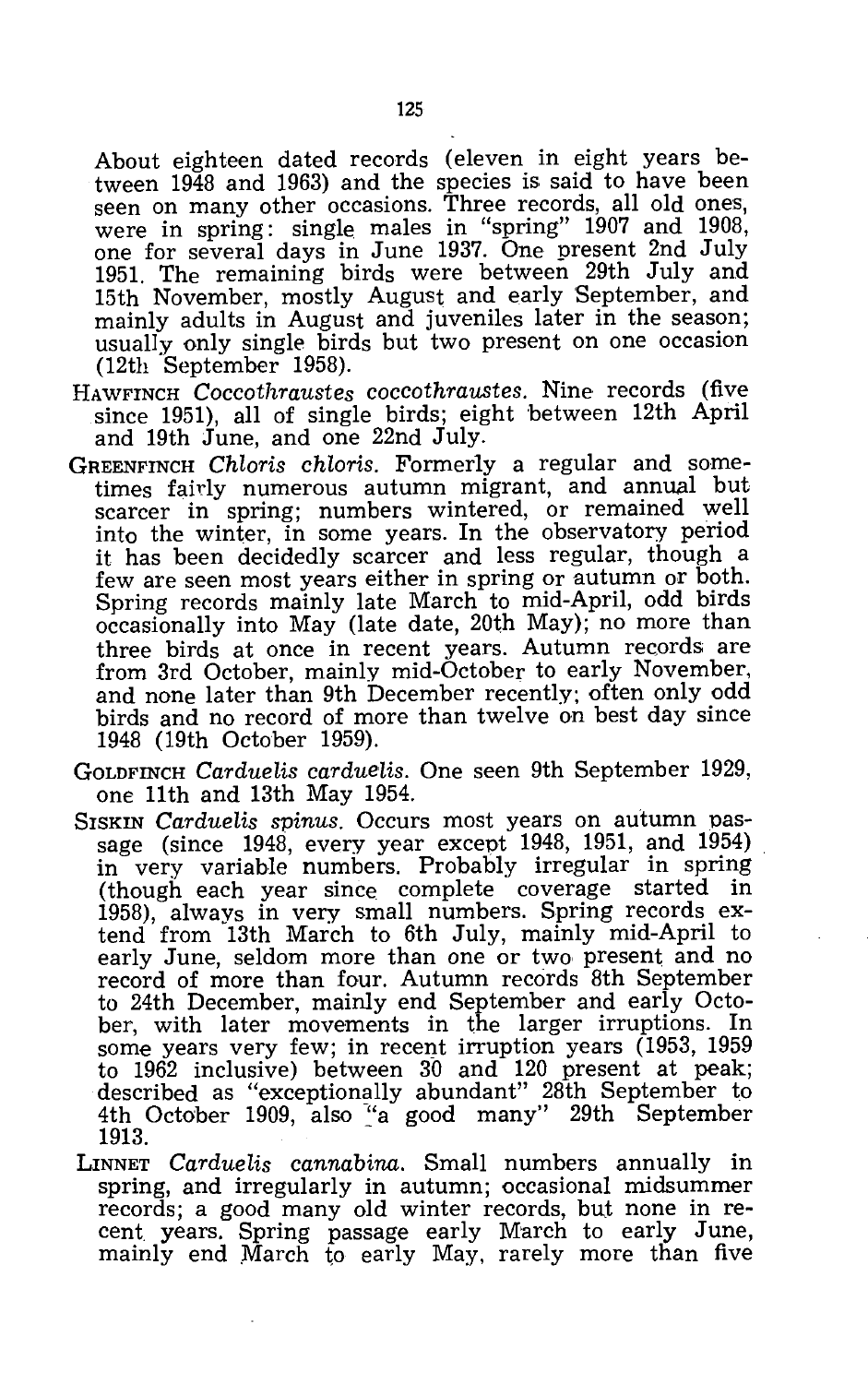present nd no record of more than twelve (14th-15th April 1961). A few occurrences late June, July, and August, mostly odd birds but up to five in July. Autumn records well-spread from early September to mid-November with a slight predominance in late September and early October, no record of more than three birds. Up to three birds seen in all months late November to late February in ten years between 1911 and 1937, but none since then.

- TwITE *Carduelis flavirostris.* A fairly common breeding bird, though formerly much more numerous. The species is now a summer visitor to the island, arriving from late February or early March, mainly late April and first days of May; departing mostly in early October, with a few into November. Early in the century, the autumn population was "to be reckoned in thousands," and "numbers" remained for the winter. In the past decade the population has declined steadily, probably accelerated by the impact of toxic chemicals from 1961: and there is no record of birds wintering since a few did so in 1951-52, though some appear occasionally in all winter months. Eggs are laid from end May or early June, mainly mid-June onwards; with replacements (probably not second broods) in July. Some light passage (probably of Shetland birds) is detected between late August and early October in most years. One ringed 2nd October 1949 was found in Westray, Orkney, on 31st January 1950, and another ringed 26th July 1953 was recovered on board a ship between Germany and Denmark (presumably in the North Sea) in October 1953. Local name (obsolete): "Lintie."
- REDPOLL *Carduelis flammea.* The species occurs most years in spring, in very small numbers; rarely at midsummer, and annually in autumn, in very variable numbers; a few occasionally remain for all or part of the winter. The Mealy Redpoll (typical form) appears in most years and is the only form noted in winter or from June to mid-August. Winter and spring records cover all periods up to 16th June, with most occurrences between late March and late May; no recent record of more than six, but "most numerous" 8th May 1911. The July records are all since 1960: 24th July 1960, llth-22nd July 1962 (up to four), and 9th July 1963. Other autumn records extend from 6th August to the end of the year, but seldom seen before mid-September, and most of the larger arrivals have occurred late October and early November. There were massive irruptions in late October 1910 and 1923 (over 100 on 22nd October 1923), but nothing on the same scale more recently, when arrivals have only once reached double figures (up to 13 in early November 1962). Most records of wintering, or of visitors during the winter, follow autumns when the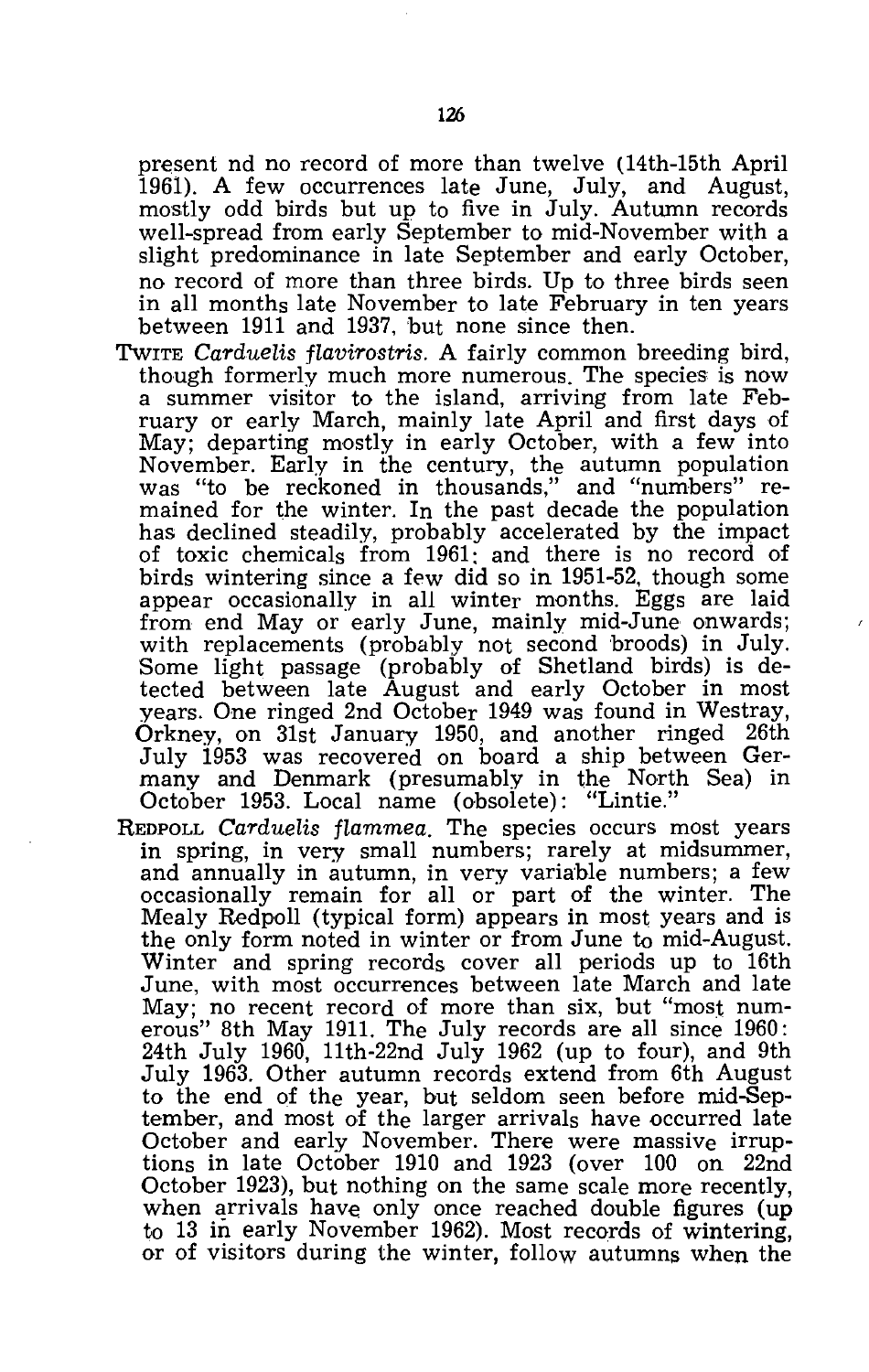race occurs in above-average numbers. Winter scores rarely more than three or four birds. The Greenland Red~ poll C. f. *rostrata* is subject to wider fluctuations in numbers than the Mealy, at any rate since 1948. It appears most years in autumn, but much less frequently in spring. Spring records (in 1936 and six years since 1949) are between 1st April and 23rd May, mostly end April to mid-May, no more than four recorded on one day. Autumn records fall between 26th August and 5th December, mostly September and early October, so that arrivals tend to be earlier than in Mealy Redpoll. The main recorded irruptions were in 1905 ("extremely abundant" late September), 1925 (30-40 from 28th August), 1955 (from 26th August, up to 13 mid-September, up to 30 reported mid-November), and 1959 (up to 20 in September); in other years seldom more than five and no more than ten at peak. The Lesser Redpoll C. f. *cabaret* or *disruptis* has nine records (six in four years since 1957); all of single birds except for three on 16th May 1936. Six records were in spring, between 24th April and 16th June, and three in autumn between 12th September and 21st October.

- ARCTIC REDPOLL *Carduelis hornemanni.* The Hornemann's Redpoll (typical form) has seven dated records, only one in the observatory period (1950). All were in autumn, between 18th September and 12th November, in 1905 (three records, one of three birds), 1925, 1932, 1935, and 1950. Coues's Redpoll C. *h. exilpes* was obtained three times in 1910 (26th October, 3rd and 5th November) and on 22nd October 1923, all with irrupting Mealy Redpolls; an adult female and three immatures were present on 19th October 1961 (two trapped). Other "Arctic" Redpolls are said to have occurred on a good many occasions "in winter," but the name is sometimes applied to birds of the Greenland race of C. *flammea.*
- SERIN *Serinus canarius.* A female obtained 22nd May 1914, a male seen 25th May 1957.
- BULLFINCH *Pyrrhula pyrrhula.* Seen most years in autumn; less frequent in spring; an occasional visitor during the winter. All specimens examined have been referable to the Northern (typical) form. Autumn records, apart from one reported 4th September 1936, are all from 16th October onwards, mostly end October and early November; up to a dozen were noted in November 1906, and a "more remarkable visitation" in late October to December 1910, while "flocks" were reported in October 1934; otherwise no record of more than five, and rarely more than two present. **In** a few years, birds have remained until the end of the year, otherwise occasional records of one or two December to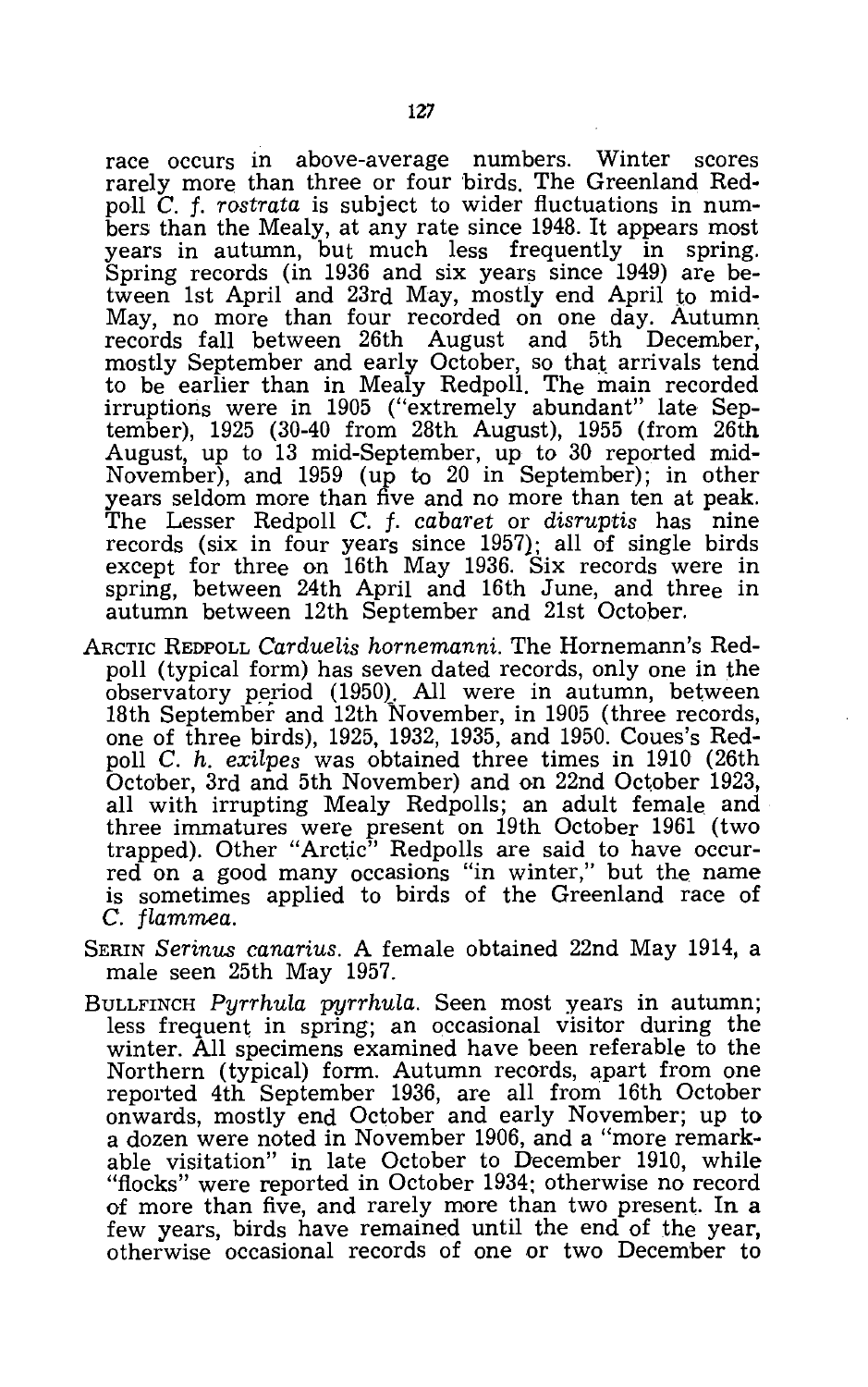late February. Spring migrants have appeared between 27th March and 8th May, no more than two at once.

- SCARLET GROSBEAK *Carpodacus erythrinus.* Annual in autumn, in very small numbers; many records of up to three, but none of more than four at once. The extreme dates are 24th August to 21st November, mostly September and rarely<br>after mid-October, Winter records were made on 11th after mid-October. Winter records were made on January 1930 (three) and 9th February 1945 (adult male), and spring birds were seen on 2nd April 1926 and 7th April 1944. All the autumn birds have been immatures.
- PARROT CROSSBILL *Loxia pityopsittacus.* Recorded only in autumn 1962 and spring 1961. The autumn birds arrived 27th September (twenty increasing to 33 on 4th October), and after a decrease a second wave of twenty-five 11th-12th October (34 trapped and two others examined). Two present (male trapped) 20th March 1963.
- CROSSBILL Loxia *curvirostra.* Irregular in summer and autumn, between 24th May and 5th November; no records outside this period. Large irruptions were recorded in 1909, 1927, 1929, perhaps 1930, 1935, 1953, 1956, 1959, 1962, and 1963, peak numbers ranging from 50 to 300. Odd birds or small parties were seen in  $1910$ , 1911, 1919, 1957, and 1958. All large arrivals have been between late June and mid-August, with few records after September. One ringed on 6th July 1953 was recovered at Bergamo, N. Italy, on 25th August 1953.
- TWO-BARRED CROSSBILL Loxia *leucoptera.* Seven or eight acceptable records, and said to have been seen on other occasions. The dated records are one in June (13th, 1908), three in July (4th, 1953; 10th, 1909; and 29th-31st, 1962) all the rest in September, on 2nd and 5th, 1927; 12th (three birds) and 18th, 1930; and 29th (three), 1939.
- CHAFFINCH *Fringilla coelebs.* Regular in spring and autumn, in very variable numbers; odd birds have wintered, or visited the island in winter, in some recent years, and there are a few records of summering on the island. The species apparently wintered regularly in some numbers early in the century, when a much larger acreage was under grain crops. Spring passage is from March to Mayor early June, mainly late March and early April; often less than twenty birds at peak, but up to 1000 (1st April 1958) recorded. Autumn movements September to November, mainly end September and October, usually 50 to 200 at peak and up to 500 noted (an exceptionally early arrival on 21st September 1961). Most of the migrants resemble the Scandinavian (typical) form; birds with the characters of F. c. *hortensis* (middle Europe) have been caught in spring.

BRAMBLING *Fringilla montifringilla* Regular in spring and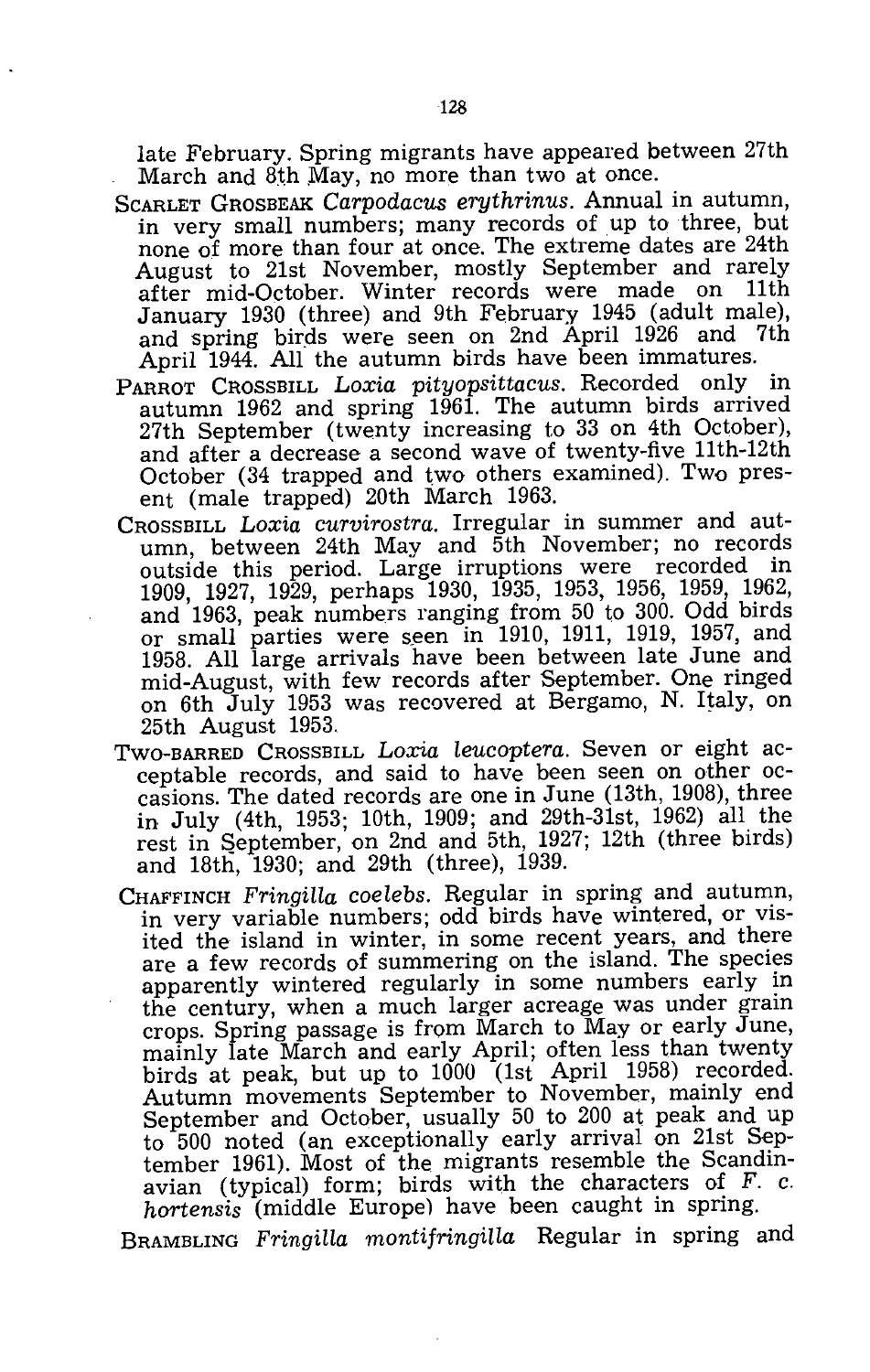autumn; formerly wintered on the isle, but not recently, though odd birds still appear at rare intervals December to February. Spring passage March to Mayor early June (late date, 15th), mainly April; seldom more than ten at peak but up to 80 (22nd April 1962) on record. Much commoner in autumn, seen from 10th September but rarely appears before the end of that month, main movements in October with smaller arrivals into November; usually 50 to 200 at peak, and up to 500 (21st October 1955) recorded.

- CORN BUNTING *Emberiza calandra.* A few bred in 1905 (and perhaps earlier), and at least one pair in 1911. Except in theSe years, has been an irregular visitor in autumn and winter, and probably annual (all but one year since 1949) in spring. Apart from one 6th August 1952, the extreme dates are 11th September to 8th June, mostly late October-November and late March to May; but a good many records for all midwinter months. Seldom more than two present, but up to six recorded in winter (January-February) and up to thirteen (22nd-23rd October 1959) in autumn.
- YELLOWHAMMER *Emberiza citrinella.* Annual in spring, and occurs most years in autumn; formerly more frequent as an occasional visitor in winter, a few over-wintered in 1913- 14, but very few recent records December to February. Spring records late February or March to June (late date, 23rd), mostly end March and early April but often seen until late May; usually fewer than five at peak but up to eleven on record (27th February 1926), and "considerable<br>passage" 26th April to 3rd May 1926. Autumn records begin "second week September," but rarely before early October, main period late October and early November; no more than five at once except for 12 on 26th October 1961 and 15 on 20th October 1959; and "unusually numerous" 17th October 1910.
- PINE BUNTING *Emberiza leucocephala.* A male obtained 30th October 1911; first British. (Some authorities treat this species as a race of *E*. citrinella).
- BLACK-HEADED BUNTING *Emberiza melanocephala.* Four records: a female 21st September 1907 and 13th September 1951; a male 27th May 1929 and 5th-13th June 1962. The ACK-HEADED BUNTING *Emberiza metano*<br>ords: a female 21st September 1907 a<br>1951; a male 27th May 1929 and 5th-1:<br>last was believed to be an "escape."
- RED-HEADED BUNTING *Emberiza bruniceps.* Eight records, all of males and all since 1950. Probably all or most were capes," one undoubtedly was from the condition of the flight-feathers. Three occurred in spring, between 20th April and 7th June, in 1957 and 1961 (two). Five in autumn, between 22nd July and 22nd September, in 1950, 1951, 1953,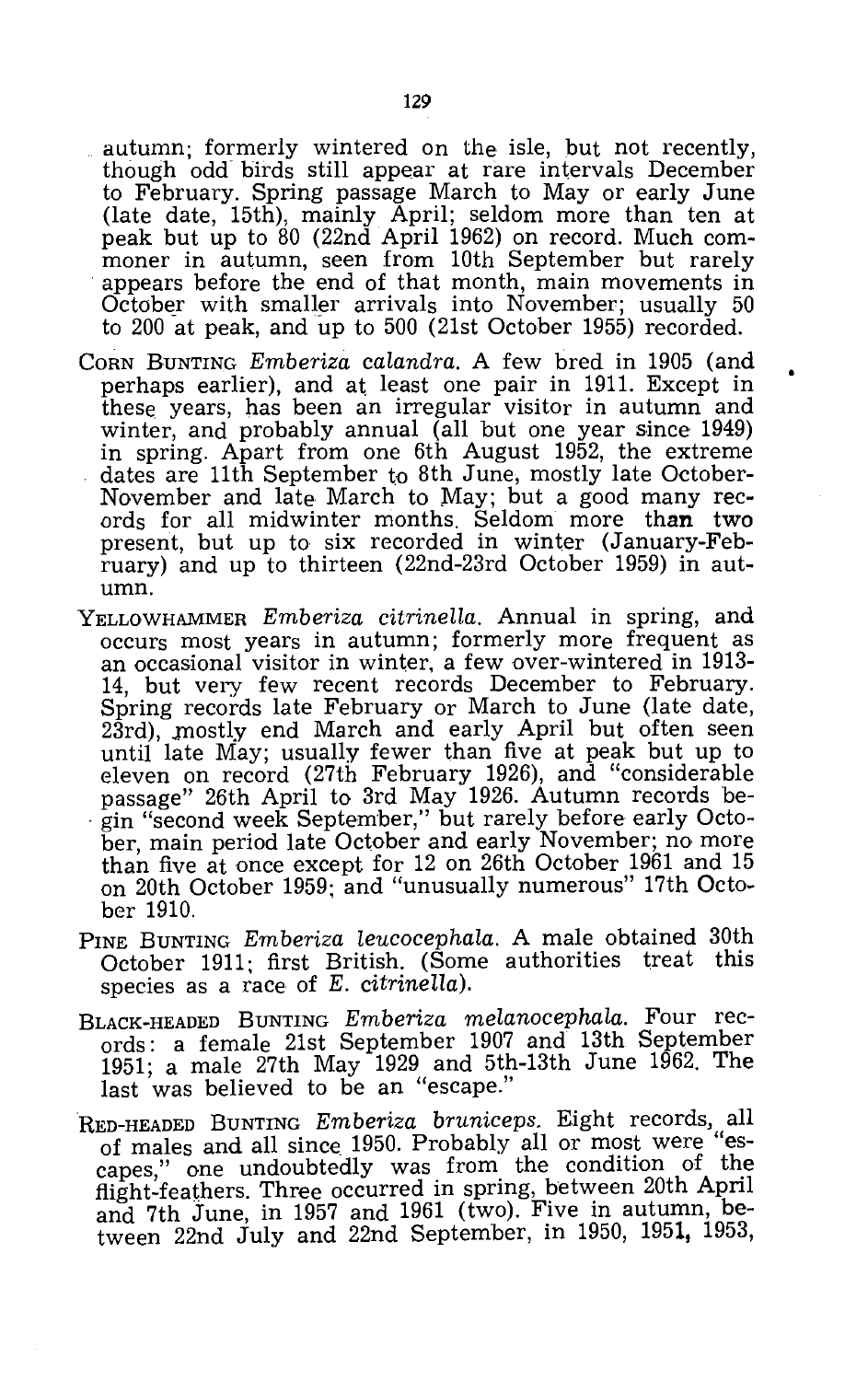1958, and 1960. (Now often treated as a race of *E. melanocephala).* 

- YELLOW-BREASTED BUNTING *Emberiza aureola*. Eight records. Single birds in "September" 1907 and 1909 (collected) were not correctly identified until several years later; an adult male obtained 13th July 1951, and five records of immature birds (one possibly adult female), all between 3rd and 16th September, in 1946, 1958, 1962, and 1963 (two).
- ORTOLAN *Emberiza hortulana*. Almost annual in spring and autumn; seen in all but four springs and four autumns 1948-63. Spring dates 30th April to  $2\tilde{3}$ rd June, mostly May, rarely more than two present but up to sixteen (9th May 1952) recorded), and "a few on every croft" 8th May 1914. Autumn occurrences 18th August to 11th November, mostly end August and early September and rarely after September, usually only one or two present and no record of more than five at once.
- RUSTIC BUNTING *Emberiza rustica.* Six spring records, and ten or eleven in autumn. Appears to have had three periods of relative abundance, as four of these records were between 1908 and 1913, three in 1925-27, and seven or eight in 1957-63 (the remaining two were in 1938 and 1946). The spring dates are between 11th May and 30th June (three in each month), and the autumn ones between 19th September and 26th October (all but two arrived in late September). All single birds except for two 14th May 1957 and 27th September 1927. One ringed 12th June 1963 was recovered on the island of Kios (Aegean Sea) in mid-October 1963.
- LITTLE BUNTING *Emberiza pusilla*. Rare in spring (ten records, six in five years since 1950); almost annual in autumn (every year since 1957). Spring dates are 4th April to 19th May, mostly May; nearly all single birds but two on two occasions. Autumn dates 26th August to 17th November, mostly mid-September to mid-October, usually single birds (but often several in a season), occasionally two and up to six recorded at once.
- REED BUNTING *Emberiza schoenicLus.* Regular in spring and . autumn, usually in very small numbers. Spring birds from 13th February; one or two rather irregularly in February and March, regularly April-May with peak period in May; a few June records, to 19th. Peak numbers exceeded ten on only three occasions in 1949-63, maximum 30 6th May 1952; but "hundreds" recorded 12th May 1910 and 7th-16th May 1936. Autumn dates 4th September to 28th November, mostly October; seldom more than five present and no record of more than 17 (5th-7th October 1959). One ringed 6th October 1959 was found at Ste. Eulalie-en-Born (Landes), France on 16th January 1960.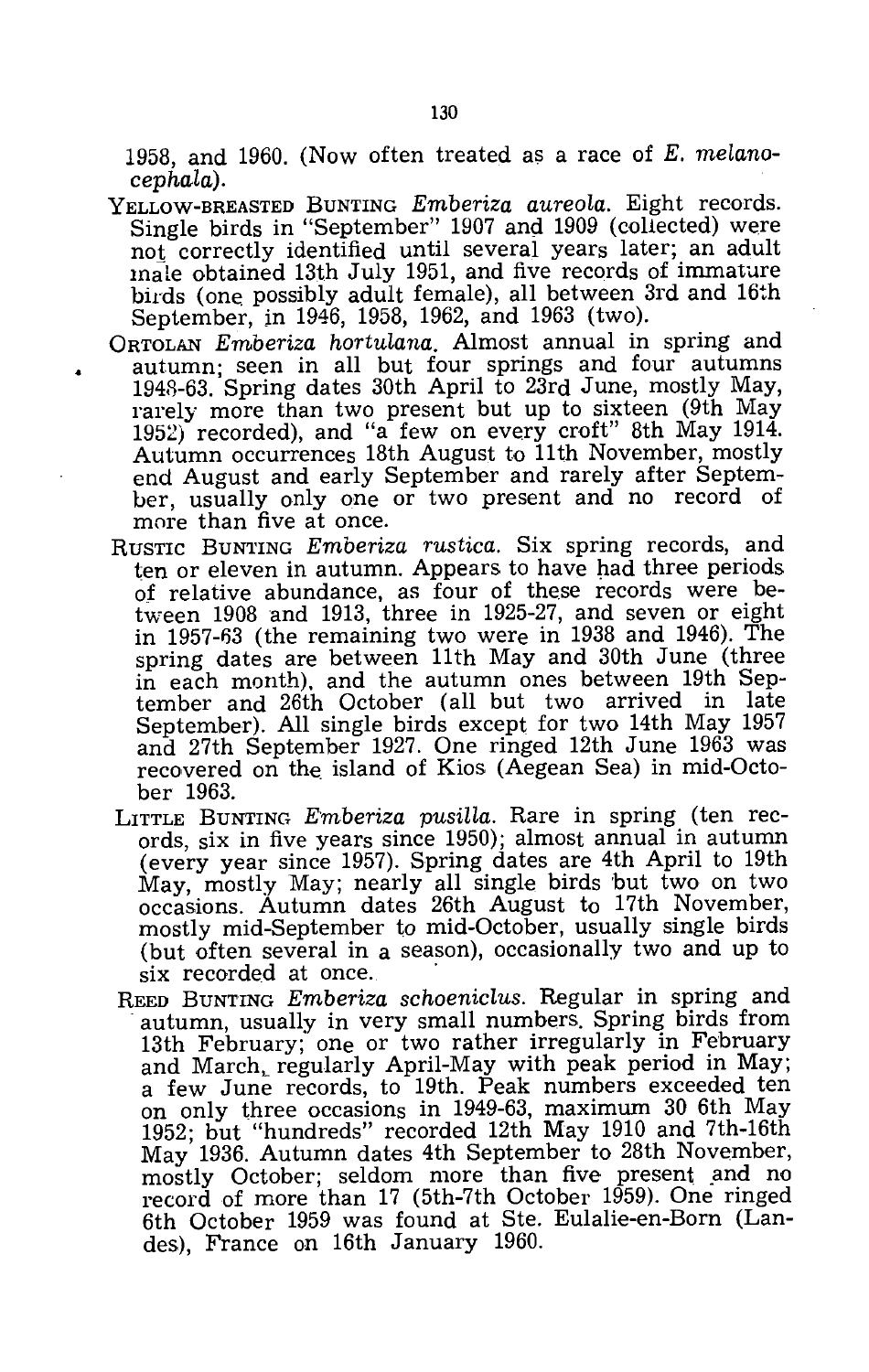- SONG SPARROW *Melospiza rnelodia.* A male trapped 27th April 1959 remained until 10th May. First British record.
- LAPLAND BUNTING *Calcarius lapponicus*. A few almost annually in spring; regular in very variable numbers in autumn. Spring records 20th March to 1st June, but rarely before mid-April or after mid-May; often up to three but no record of more than six (24th April 1961). Autumn dates 23rd August to 3rd December, mainly September and seldom after late October. Maxima of under ten birds in eight years 1948-63; highest recorded numbers forty 10th September 1949 and 19th September 1962, seventy 9th September and eighty 12th September 1953, and ninety 13th September 1960. In earlier years no record of more than twenty, and over ten only in 1912 and 1925.
- SNOW BUNTING *Plectrophenax nivalis.* Regular on passage in spring and autumn; a few overwinter and larger numbers occur with weather-movements in winter; occasional summer records. Spring movements mainly late February to early April, often up to 200 and occasionally up to 600 at peak (28th February 1958); smaller numbers to early May and in most years late May; a few June records and single birds (perhaps present since spring) between 6th and 30th July in three recent years. A pair is said to have summered, and was suspected of breeding on Ward Hill, "one year" about half a century ago. Other autumn dates are from 20th August onwards, though seldom before early September; occasional large movements in second half September and early October (2000 16th September 1949 but usually under 200 at this time); main passage normally mid-October to mid-November (300-800 on best days). with occasional large falls to mid-December. Winter population often under 50, but passage of up to several hundreds occasionally late December to March, often moving south out of Shetland with the onset of hard weather or returning north after the end of a cold period. One ringed 31st October 1955 was caught at Spurn, Yorkshire, 28th January 1956; another ringed 7th April 1959 was at Fogo Island, Newfoundland, 1st May 1960. Local name (obsolete): "Snaafool."
- HOUSE SPARROW *Passer domesticus.* A numerous resident; no evidence of migration. Abundant in the early years of the century (autumn numbers said to have reached 800), but a marked decrease, thought to have been due to "some disease of an epidemic nature" in 1926, and reduced to about ten pairs in 1927, only four pairs 1928. This was followed by a gradual recovery ("two or three score" in 1935). In recent years the breeding population has been of the order of 50-100 pairs, but probably only 30-40 pairs in 1963. . The birds are normally confined to the crofting area in the south, but occasionally wander as far afield as the North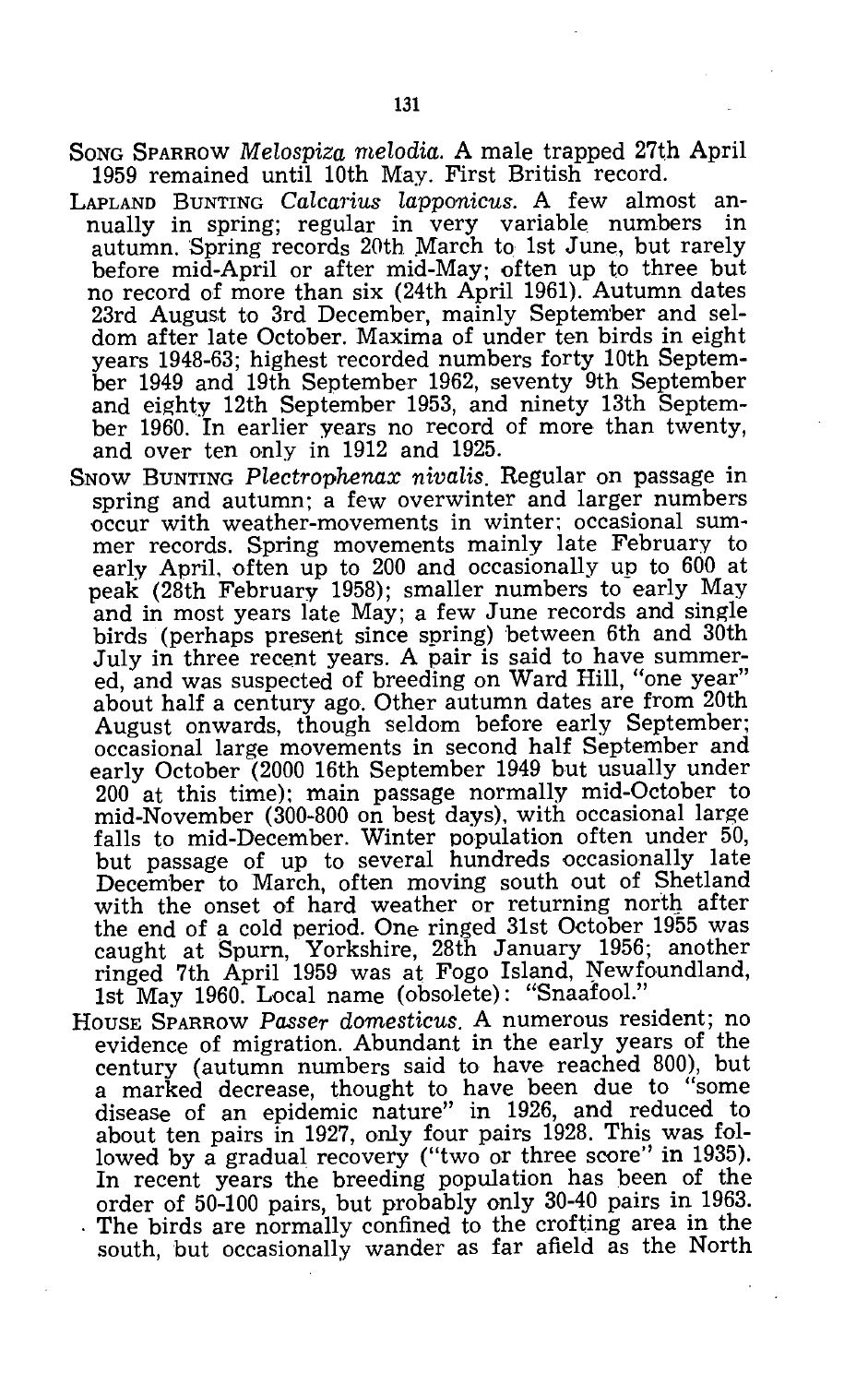Lighthouse (chiefly in late summer and autumn) and a pair bred at North Haven in 1960 after an unsuccessful attempt in 1959.

TREE SPARROW *Passer montanus.* Resident up to about 1924, perhaps bred 1930 and 1933, at least one pair 1936, and one to three pairs annually 1961-63; irregular spring and autumn visitor, mainly in the recent period of expansion. The size of the pre-1924 population is not known accurately, but there is a record of 40 seen in February 1911. The colony's disappearance was followed by isolated records in April 1926, May and August 1927 (perhaps survivors of the breeding stock); from 1927 no exact dates are recorded until 31st August 1936, when three adults and one or two juveniles were seen by L. S. V. Venables, who was informed that "two or three pairs" had bred. One was recorded 5th-6th June 1937, but no further records known until two birds 4th May 1955; followed by up to three in late May 1957 and one 5th September 1957. In 1958 there was one 4th April and up to 15 in mid-May, two of which summered; they were joined by up to eleven others in late August, but all had gone by 12th November. In 1959 there were only odd records in October-November, but in 1960 two appeared 27th March and up to seven in May and early June. In autumn 1960 odd birds arrived from 23rd August, increasing to 27 on 8th October; eleven of these wintered on the island. They were joined by others in mid-April 1961 and the flock increased to 20 in late May; some passed on, but at least three pairs bred, not laying until July, and others summered as non-breeders. Seven birds survived the winter of 1961-62, but in March and April only three remained and although fresh immigrants brought the total up to ten in late May, only one pair bred; eggs were laid in early June. Over twenty birds were seen in September 1962, but only six wintered successfully. One or two immigrants arrived in late March 1963, and a big arrival on 21st May brought the numbers up to over 30 for a short time, but only three pairs were proved to nest.

#### **31. Additions to Parts I to III**

BLACK-THROATED DIVER *Gavia arctica.* This species is added to the list; one seen on 15th and 20th November 1963. An earlier undated record for about 1930 was regarded as not proven.

RED-NECKED GREBE (Vol. 5, p. 5). A seventh record, 16th September 1963.

SLAVONIAN GREBE (p. 5). A record for 15th August 1944 (ear-<br>, liest in autumn) was overlooked.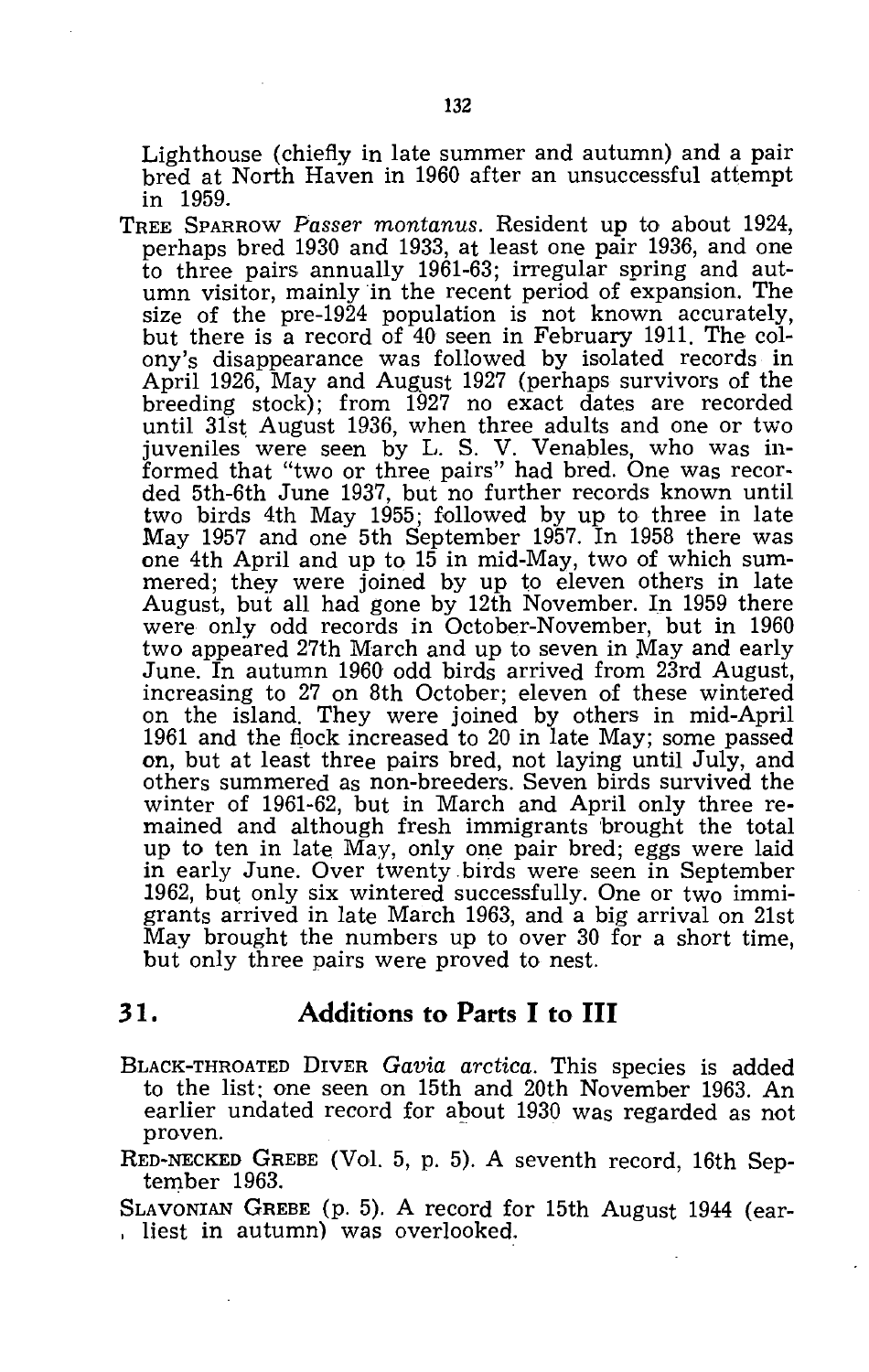- MALLARD (p. 7). A record of 50 on 27th January 1937 (highest score on record) was overlooked.
- GADWALL (p. 8). A record of two on 18th June 1937 (only June record) was overlooked.
- LONG-TAILED DUCK (p. 9). A record of one 14th-15th August 1944 (only August occurrence) was overlooked.
- SHELDUCK (p. 10). Records of two birds 21st January and 2nd February 1937 (only winter records) were overlooked.
- WHITE-FRONTED GOOSE (p. 10). Records of four 6th-7th May and two 10th May 1937 were overlooked. These are the only recorded spring occurrences except in 1961, and later than those.
- BRENT GOOSE (p. 10). Three on 12th October 1963 were of the pale-breasted race.
- ROUGH-LEGGED BUZZARD (pp. 34 and 90). Records of one 20th-22nd January and 4th-6th February 1937 (only mid-winter records) were overlooked.
- TURNSTONE (p. 39). Totals of 100 on 26th September and 135 on 31st October 1963 were the highest ever recorded.
- LITTLE STINT (p. 43). One or two birds 5th-12th October 1963 were the latest autumn occurrences except for the old November record.
- CURLEW SANDPIPER (p. 44). One 5th-8th September 1963, the sixth autumn record.
- RUFF (p. 44). A mixed flock of waders seen 16th September 1937 was believed to contain possibly 100 Ruffs. This overlooked record mentions larger numbers than have been recorded at any other time.
- GREY PHALAROPE (p. 44). A phalarope seen 14th September 1963 was probably of this species.
- POMARINE SKUA (p. 71). A ninth record, 21st-30th October 1963.  $1963.$  . The contract of  $\sim$  1963.
- COMMON TERN (p. 74). The occurrence of over 120 during a hurricane on 26th September 1963 was the largest number ever recorded. Birds identified 27th were the latest definite record for the species.
- LONG-EARED OWL (p. 77). A record of eight on 4th November waS the largest number definitely identified on one day.
- SHORT-EARED OWL (p. 78). Twenty were identified on 8th November 1963; the largest number on record.
- WRYNECK (p. 79). Six on 31st August 1963 was highest autumn total in the observatory period.
- HOUSE MARTIN (p. 80). A total of 25 on 6th September 1963 was the highest autumn total in the observatory period.
- SAND MARTIN (p. 81). A total of ten 5th September 1963 was the highest autumn score on record: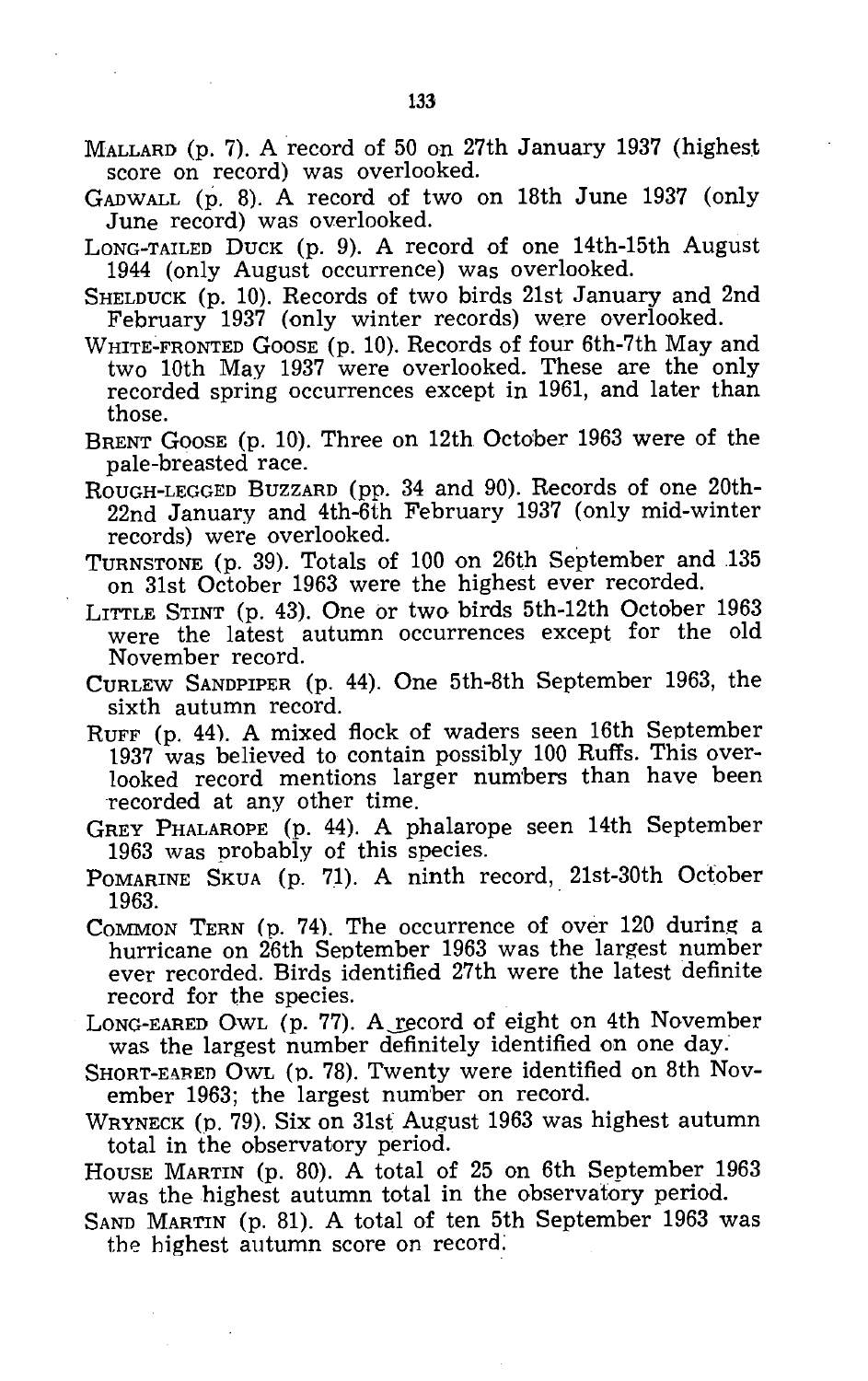DIPPER (p. 83). P. A. D. Hollom has. supplied a previously unrecorded specimen obtained 10th May 1946. This is a brownbellied bird (probably C. c. *aquaticus),* and supplants the 1963 record. as the first of this form. It is also the latest spring record of the species.

Many of the above additions are derived from a log-hook for 1937 which was discovered in August 1963 among some old papers at the observatory and whose existence was previously unknown to me. If any reader has old records which have evidently not been incorporated in the published birdlist in this and the previous three issues of the *Bulletin,* and which should be included in the revised version to be published as a separate booklet, we should be very glad to learn of them in the near future. They could be sent either to Roy Dennis at Fair Isle or to me at Beech Grove, Tring.

P. D.

### **32. The Rarer Birds of Summer and Autumn 1963**

#### ROY H. DENNIS

- BLACK-THROATED DIVER. One swimming off' the south Lighthouse at Skadan on the 15th and 20th November; this constituted a new bird to the Fair Isle list.
- RED' NECKED GREBE. One off the Sloager, Buness on 16th September. 7th record for Fair Isle.
- ROUGH-LEGGED BUZZARD. One flew in from the south, at Skadan, on 3rd November, and stayed on the hill ground until the 10th November.
- HEN HARRIER. A fine  $\sigma$  from 25th to 29th November.
- QUAIL. One on· Meoness, 15th August.
- CURLEW SANDPIPER. Single birds on Skadan from 5th to 8th September and 3rd to 9th November constituted the 7th and 8th records for Fair Isle). R.H.D. and C. J. Booth saw two at Virkie, Shetland, on the 1st September).
- POMARINE SKUA. One from 21st to 30th October, trapped and ringed on the 30th. It was a second-winter pale phase bird, probably male.
- GREAT-SPOTTED WOODPECKER. Only one recorded this autumn, 4th and 5th November at Shirva.
- . SHORT-TOED LARK. A reddish bird of one of the southern races was found in the stubbles at Stoneybreck on 25th September, and remained on the isle until 14th October. It spent most of its time on the stubbles at Stoneybreck, Taing and Busta.
- SHORELARK. One at Taing from 2nd to 6th November.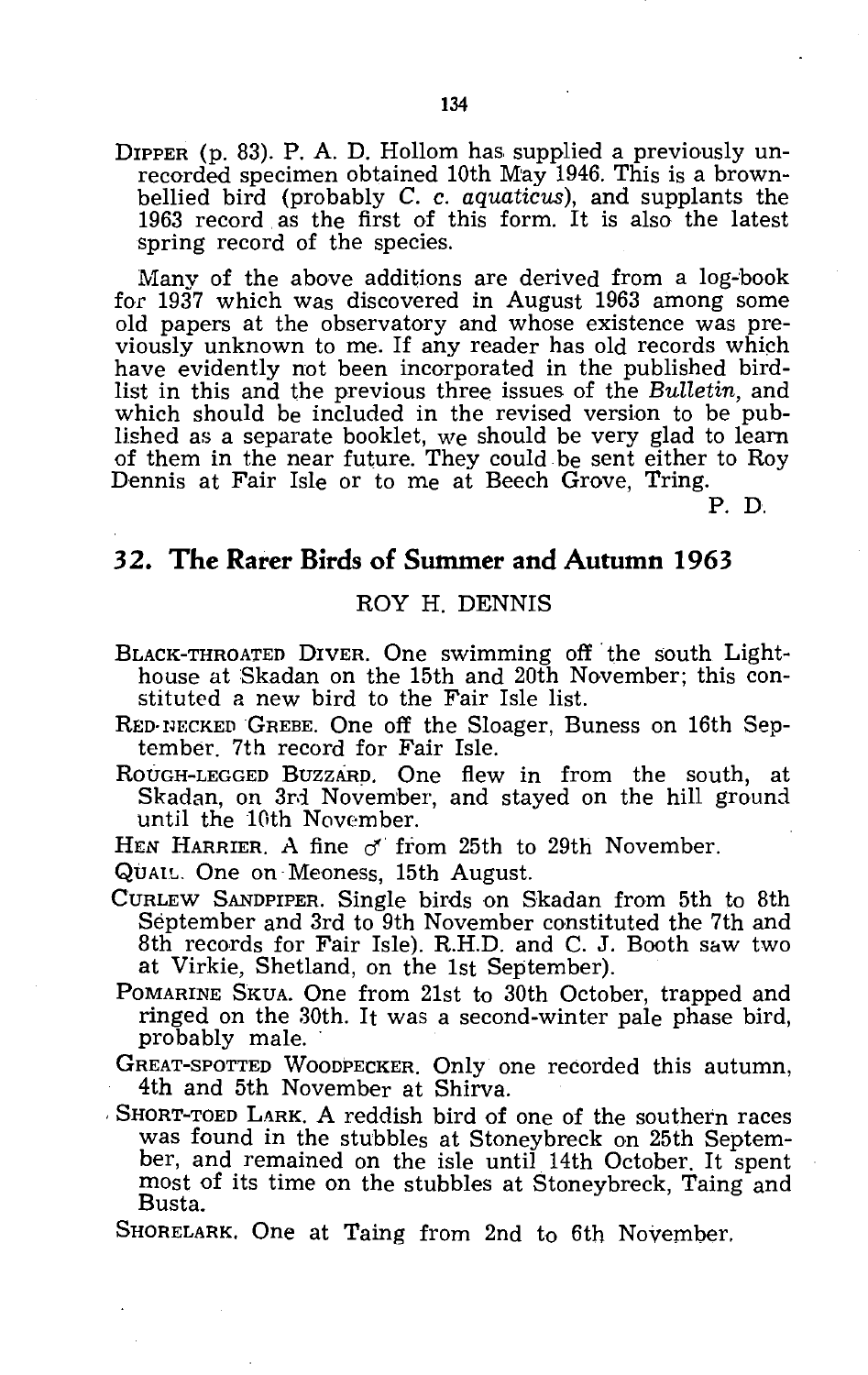- BLACK REDSTART. Singles on 31st October, 12th, 30th November and 2nd December, all females.
- BLUETHROAT. Rather scarce; 2 on 19th, singles on 20th, 27th and 28th September, and 2nd and 3rd October.
- MARSH WARBLER. Singles trapped on 29th and 31st August and 2nd September.
- ICTERINE WARBLER. One in the oats at Busta on 3rd and 4th September.
- BARRED WARBLER. A small autumn passage from 9th August to 19th September, mainly one or two, but 4 on 4th and 3 on 5th September. A late bird on 3rd and 4th October. 7 of these were trapped and ringed.
- YELLOW-BROWED WARBLER. One in the Gully 1st October, one at Upper Leogh on the 2nd and one at Midway on the 7th October.
- RED-BREASTED FLYCATCHER. 2 on 19th and singles on 20th, and 22nd September and 3rd October. 2 were trapped and ringed.
- RICHARD'S PIPIT. One at Dronga on 7th October and one· in the crofting area on 11th, 13th and 17th October.
- BULLFINCH. *d* on 31st October and 1st November. 9 from 6th to 11th and another  $9$  from 17th to 20th November, all northern birds.
- ScARLET GROSBEAK. Singles on 4th and 9th and 3 at Lower Leogh on 8th September.
- YELLOW-BREASTED BUNTING. One, probably adult 9, at Gaila on 3rd-5th September and an immature (trapped) at Shirva 13th-16th September. 7th and 8th records for Fair Isle.
- ORTOLAN BUNTING.  $\frac{Q}{I}$  at South Felsigeo on 18th August, and an immature at Shirva from 23rd to 26th August, trapped on 24th and one at Kennaby on 10th October.
- RUSTIC BUNTING. A *d'* at Setter and Taing 'on 24th October, seen again at Taing on 26th.
- LITTLE BUNTING. One at Lower Leogh on 2nd November, trapped and ringed in afternoon; seen at Shirva on 4th November.

# 33. **The general pattern of migration in Autumn 1963**

#### ROY H. DENNIS

The autumn passage got off to a good start with a large scale invasion of Crossbills; the first indication of this big irruption was the passage of 34, whch flew south over the isle on the 13th July. The end of July produced a strong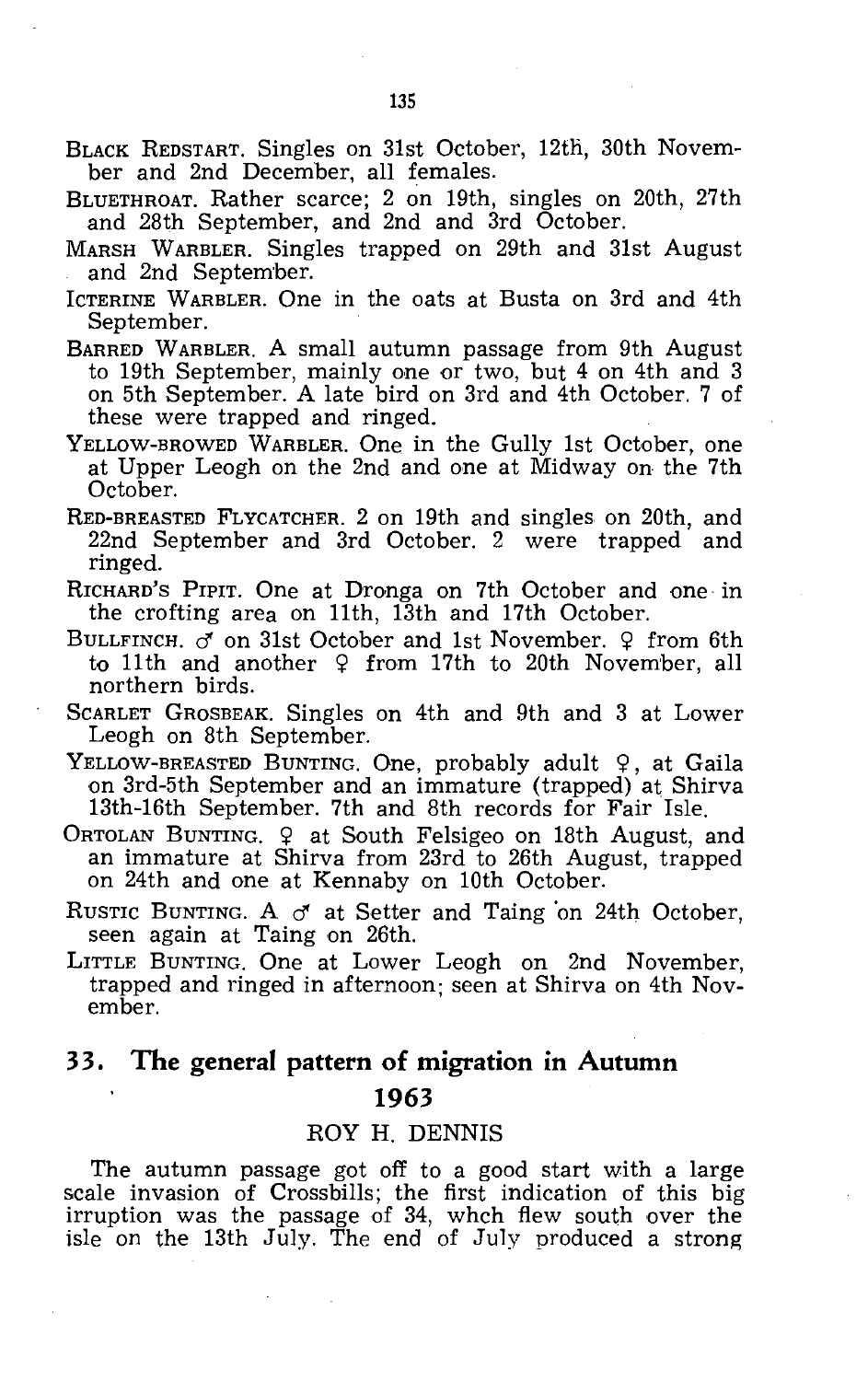movement of Common Gulls (600) and waders, especially Knot, of which there was a flock of 44 on the 31st. Waders and gulls continued to dominate the scene during the first few days of August, but 15 Crossbills were noted on the 4th in easterly weather. The wind continued easterly with overcast skies and fog patches during the next few days; Common Gulls had increased to 600 on the 5th and 3 Green Sandpipers and 2 Wood Sandpipers were present. Wader numbers were even better on the 6th and Sedge Warbler and Lesser Whitethroat arrived on the 8th. The wind became N.W. on the 9th and, surprisingly, Barred Warbler, Willow Warbler and Wood Pigeon turned up. Crossbills had increased to ca. 40 on the 10th and they further increased to ca. 140 on the 12th in mGderate northerly winds.

Conditions were quiet until the 15th, when, with a N.E. wind, we received a small fall of continentals: Whinchat, 4 Willow Warblers and. two Pied Flvcatchers. A Quail was also recorded. Continentals increased on the 16th; numbers were 8+ Whinchats, 7+ Willow Warblers and two Barred Warblers, with the Crossbill flock total 90. Much the same conditions prevailed on the 17th and 18th, Willow Warblers reaching 50 on the 18th, and an Ortolan Bunting was present. Waders and gulls were moving on the 19th and a Wryneck was observed. Most species decreased overnight on the 19th; Little Stint and Shoveler were recorded on the 20th. Small passerines trickled in on the 22nd in south easterly in on the 22nd in south easterly<br>e mainly Willow Warblers (ca. 60 weather; these were mainly seen), but 4 or 5 Wood Warblers and 2 Barred Warblers were seen. Although the wind remained S.E. over the next few days, only small arrivals were experienced until the 25th when Common Gulls reached 500, other migrants being 25 Redshank, 13 Garden Warblers and 3 Pied Flycatchers. Little change occurred until the 29th when the wind backed S.E.; this period produced our main Warbler and Chat movements of the autumn and is reviewed in para. 34. After this interesting period the weather turned westerly and the only good bird was a Curlew Sandpiper on the 5th, which constituted the 7th record for Fair Isle.

The weather remained westerly during the next week, Greenland Wheatears arrived on the 8th and 10th, also 8 Lapland Buntings on the 10th. Surprisingly, a Yellow-breasted Bunting was found in the Shirva area on the 13th, a young bird which we finally netted there on the 16th; on that day a Red-necked Grebe was seen at the Sloager. It remained rather quiet until the 19th when the wind reached gale force, S.E.; most birds which arrived sheltered in the north and west cliffs. A very good selection of continentals was found and included 245 Common Gulls. 15 Whinchats,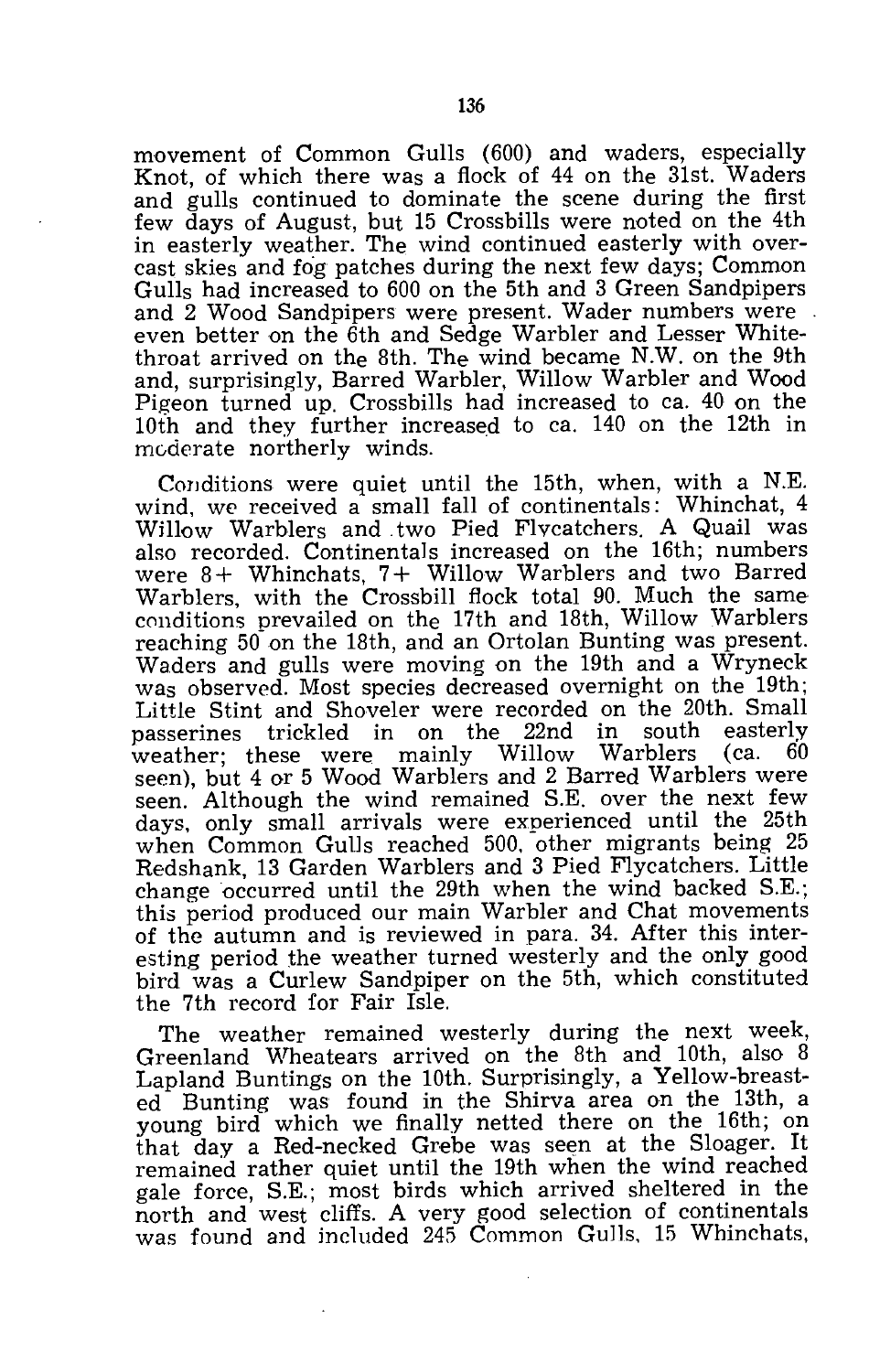20 Redstarts, 25 Willow Warblers and 40 Pied Flycatchers; other species were 2 Bluethroats, 12 Garden Warblers, 5 Goldcrests and 2 Red-breasted Flycatchers. Most of the passerines departed overnight: Pintail, Siskin, and Brambling, were recorded on the 20th. Very little of note was recorded in the subsequent spell of westerly weather, until a S.E. gale, on the 24th, produced a southern type Short-toed Lark at Stoneybreck on the 25th.

The wind increased to storm force 10, W.N.W. on the 26th and heralded an arrival of waterfowl and waders: 13 Wigeon, 11 Teal, 45 Greylags, 15 Pinkfeet, ca. 100 Turnstones and an exceptionally large and unusually late arrival of terns. There were about 105 terns in North Haven, almost all Common Terns, but with at least 4 Arctic Terns in the flock. After dark we managed to dazzle-net 7 Common Terns on North Haven beach, which is a record for the observatory's ringing totals. Our first fall of Redwings occurred on the 2nd October, when Long-tailed Duck increased to 10 and there was a Yellow-browed Warbler at Leogh. The weather was fine and settled on the 3rd, and ideal for inter-island migration; pipits, Skylarks and Bramblings were coming in from Shetland and passing south OVer the isle; we also found a Barred Warbler and a Red-breasted Flycatcher.

The weather remained westerly, gale force at times, until the 23rd October, when waders and thrushes, ca. 1000 Redwings, 300 Fieldfares and 150+ Blackbirds were the principal migrants. In the intervening period, there was rather little migration, but we recorded the following interesting snecies: Great Grey Shrike (4th), Red-backed Shrike (6th), Yellowbrowed Warbler (7th), Richard's Pipit (7th). 3 Brent Geese and Glaucous Gull (12th), 200 + Common Gulls (15th and 16th). Long-eared Owl (21st) and Pomarine Skua (22nd). Numbers decreased after the 23rd, except finches, especially Bramblings which increased to  $22+$  on the 24th; on this day, there was a Rustic Bunting at Setter and Taing and a very late CrossbiIl at North Haven.

A period of mainly south to south-east weather from the 26th October to the 5th November produced some of the most interesting movements of the autumn, especially most interesting movements thrushes, Waxwings and shrikes. This period is dealt with in para. 35. The weather continued easterly until the 13th, but most species had decreased markedly after the 5th. A Woodlark arrived on the 7th, and a Mealy Redpoll which arrived on the 5th was joined by two more on the 9th. Owls increased on the 7th, when we had a total of 34 on the isle, mostly Short-eared Owls but 4 Long-eared Owls were identified; the next day we saw 20 Short-eareds in the same field at Busta. On the 15th, there was a Black-throated Diver at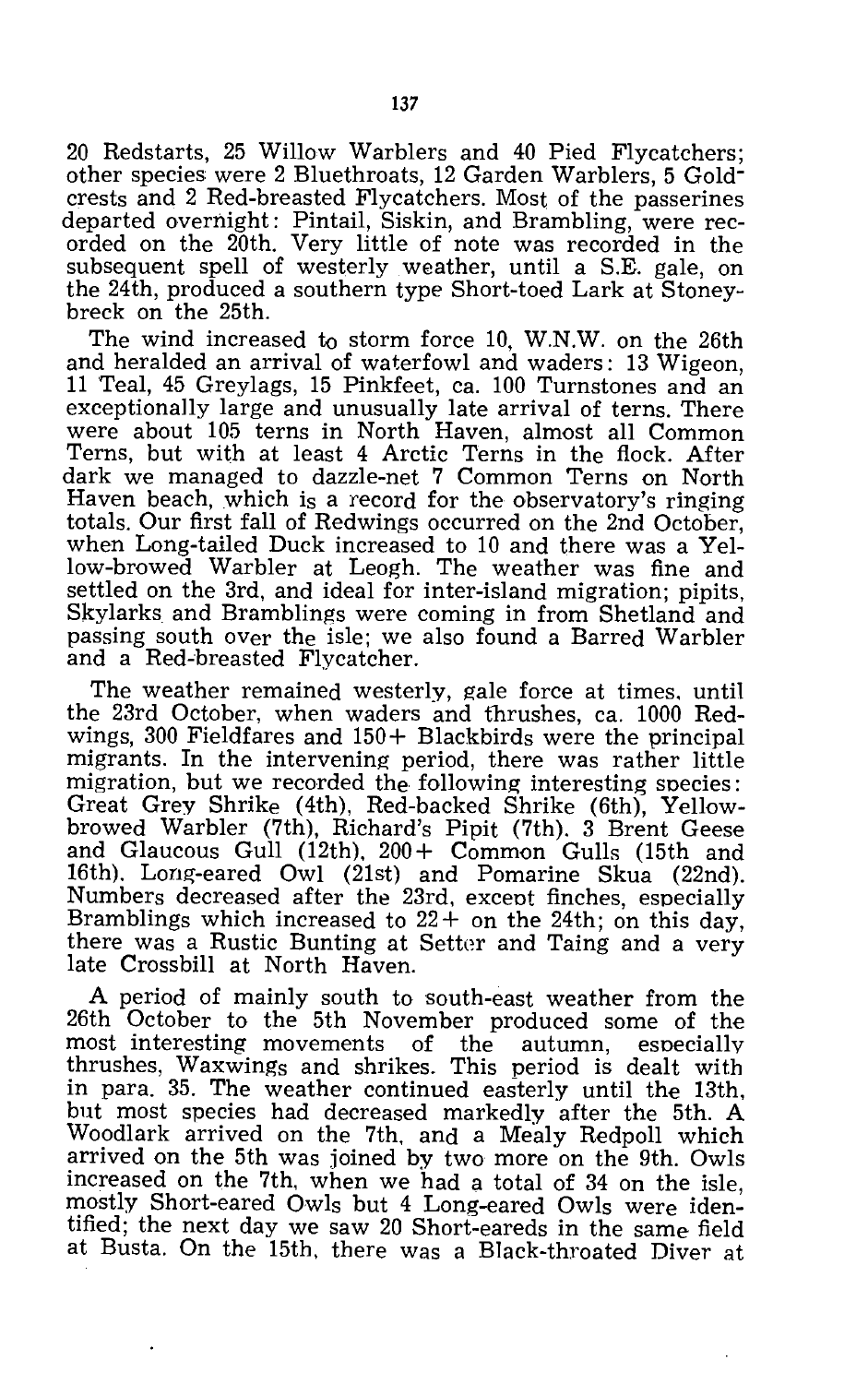Skadan, 3 Rooks and a Wheatear.' The rest of November was rather quiet, with small movements of sea-ducks, waders, gulls and thrushes, although a fine  $\sigma$  Hen Harrier arrived on the 25th and a Black Redstart on the 30th.

## **34. The late August/early September Movements of 1963**

#### ROY H. DENNIS

Fair Isle received a good arrival of both continental and Icelandic species on the 29th August, and when the wind backed south east in the evenings, We hopefully looked forward to a rush of continental migrants and, in fact, we enjoyed six days of easterly weather, with plenty of interesting arrivals, until it became westerly on the 5th. The scale of' migration was comparable to 1956 and 1958, but numbers were smaller than in 1956 except in the case of Garden Warblers.

On the 29th, Wheatears increased very markedly and 39 were trapped; these appeared to be of Icelandic origin and over a third were adults. Meadow Pipits were plentiful and small parties flew north to south over the island. 40 White Wagtails were involved in this arrival and 3 Merlins were seen. Of the continentals, Willow Warblers numbered  $30+,$ some of which certainly came in during the afternoon; other arrivals were 12 Garden Warblers,  $2+$  Barred Warblers, a Marsh Warbler, 8 Whinchats, a Goldcrest and a Pied Flycatcher. A high proportion of these birds departed during the night of the 29th/30th and the only notable increase, on the 30th, was in Common Gulls  $(200 +)$ . Odd Garden Warblers and Willow Warblers and one or two Pied Flycatchers trickled into the isle in the afternoon. Only' one Barred Warbler was seen.

Pressure was still high over central Norway on the 30th/ 31st and the wind was easterly on the 31st, backing N.E. force 4-5 by evening. Small passerines were arriving on the isle throughout tne day. Most of the Common Gulls had left and there was a small passage of Cormorants passing south from Shetland. At least 6 Wrynecks were seen, the highest autumn score in the Observatory's time. Other arrivals were House Martin, 18 Whinchats, 5 Redstarts (all but one recorded in the afternoon), 2 Reed Warblers, a Marsh Warbler and at least one other unstreaked *Acrocephalus.* A mist net was put up in the reeds below Schooltown and a Reed Warbler and a Marsh Warbler were trapped simultaneously, which must be unique for Fair Isle. A  $\varphi$  Blackcap, a Barred Warbler, 30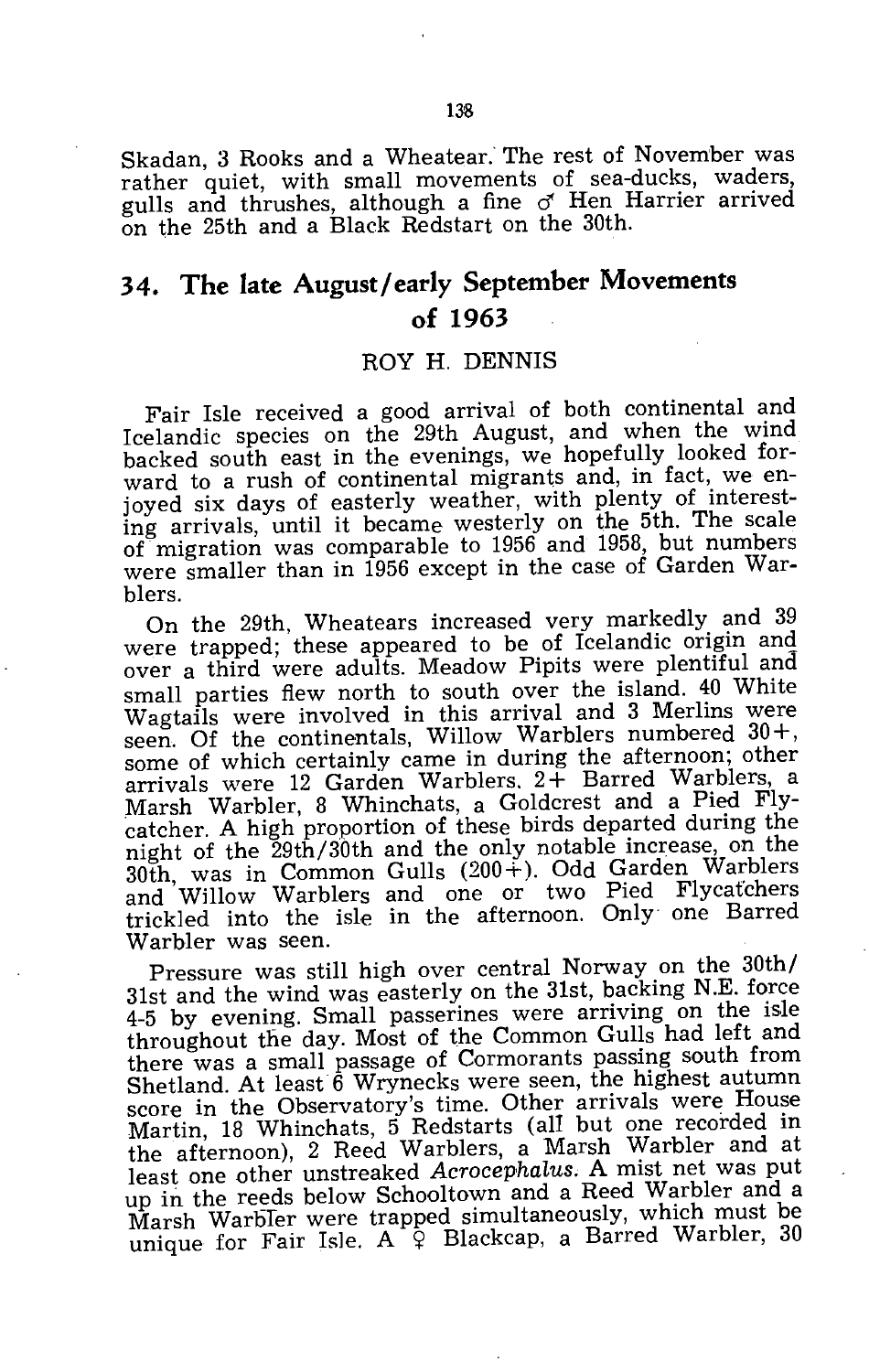Garden Warblers, 50 Willow Warblers, 6+ Pied Flycatchers (mostly at noon), a Tree Pipit and a juvenile Red-backed Shrike were recorded.

The wind remained north east overnight and on the 1st September there were few important changes but most of the census figures for chats and warblers, excluding Wheatear, were a little higher. The excess was made up once more by continental night migrants arriving during the day. New records or evident increases were a  $\sigma$  Wigeon, ca. 20 Ringed Plover, adult Cuckoo, Swallow, an early Ring Ousel, another Barred Warbler, 2 Blackcaps, 4 Whitethroats, 2 Wood Warblers, Spotted Flycatcher and a *flava* Wagtail. Wrynecks had decreased to 4 and White Wagtails had increased to 45.

September 2nd was rather a quiet day, the wind being light northerly. Meadow Pipits and Wheatears increased and Garden Warblers decreased. The rest of the warbler numbers were stable; seven Knots, even more Ringed Plovers, a Swift and 2 Barred Warblers were seen. 2 live Wrynecks were seen and two were found dead from starvation. The wind veered to north east overnight and the 3rd was very wet and overcast, even so we found two very exciting 'birds on the isle. A female or immature Yellow-breasted Bunting at Gaila and an Icterine Warbler at Busta. The over-all warbler picture was much the same as on the 2nd, but there had been an arrival of hirundines, 10 House Martins, 2 or 3 Sand Martins and 7 Swallows. A flock of 100 Common Gulls and an early Redwing were seen.

Our last day of easterly weather, on the 4th, produced a few new species but otherwise the numbers were much the same as the last few days. Species noted were 2 Green Sandpipers, a Whimbrel, 3 Sand Martins, more Blackcaps (6), and Barred Warblers (4), a fine adult  $\sigma$  Red-backed Shrike and an immature Scarlet Grosbeak at Shirva. The Yellow-breasted Bunting and the Icterine Warbler were still present. During this period we trapped and ringed 305 birds of 26 species, with Wheatear (78), Garden Warbler (42) and Willow Warbler (32) topping the species totals; 2 Wrynecks, 3 Barred Warblers, 2 Reed Warblers and 2 Marsh Warblers were also ringed.

#### **35. The Late Autumn Rush of 1963**

#### ROY H. DENNIS

After a period of early morning fog, the 26th October was a fine day, with a light southerly wind; a very welcome change after weeks of westerly weather. A large fall of thrushes occurred overnight and they were milling about all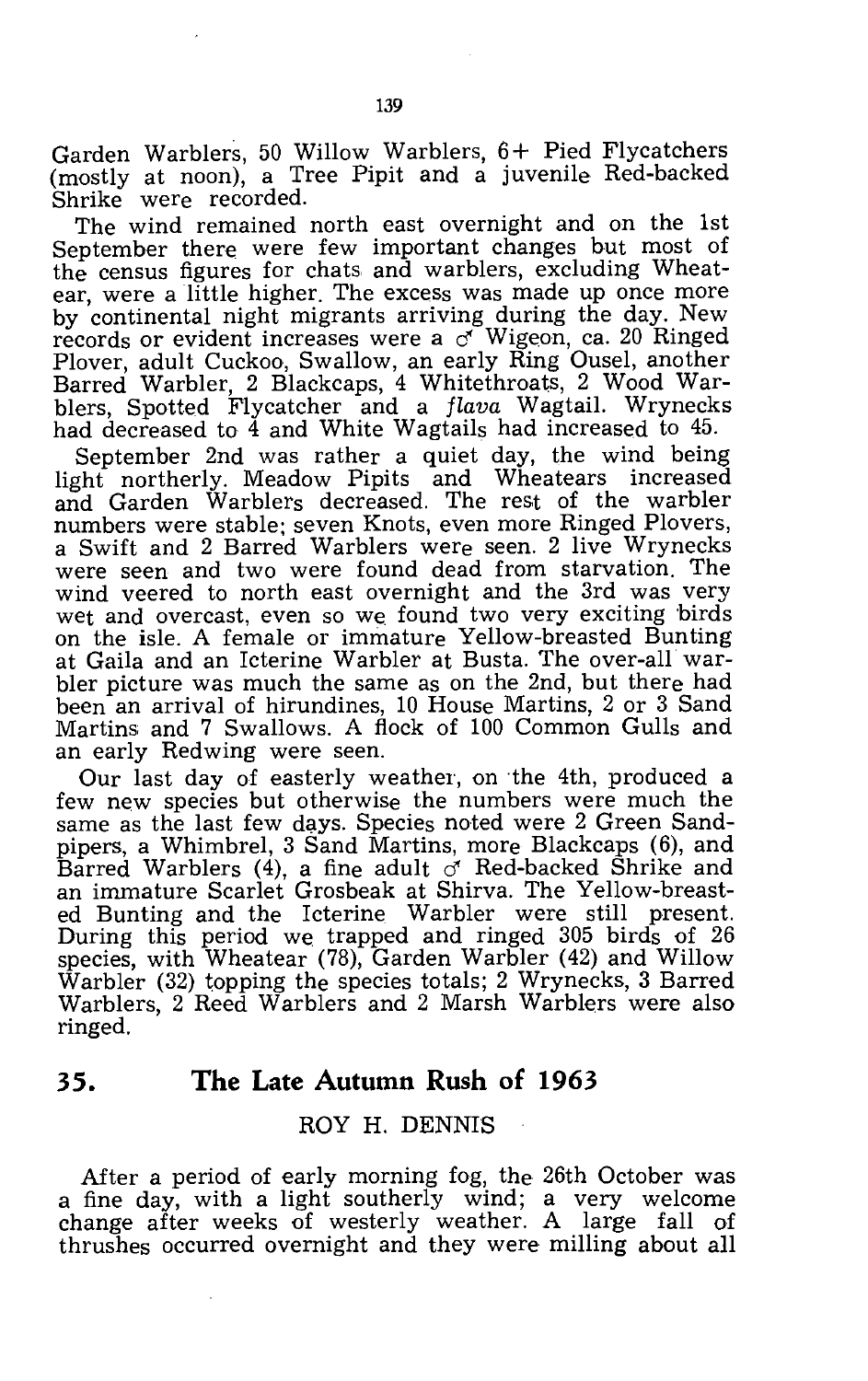over the isle on the 26th; the final totals were 900 Fieldfares, 1000 Redwings, 50 Blackbirds, 22+ Bramblings and 2 Sparrowhawks. Fieldfares, Redwings, Skylarks and Starlings were observed moving at the Lighthouses during the night. On the 27th, the island was covered with birds; by far the most impressive was the huge arrival of Fieldfares; at least 2000 were on the isle, mostly in the central area between the traps and Stoneybreck. The last time that the Observatory recorded an arrival of Fieldfares on Fair Isle of this strength was in October, 1952. Redwings had increased to 1200 and Blackbirds to  $440 +$ . A trickle of other continentals was present and included 3 Ring Ouzels, another Chiffchaff, 2 Goldcrests, Great Grey Shrike, 2 Redpolls, 48 Bramblings and 10 Chaffinches. The wind was light southerly and it was overcast, with poor visibility and drizzle.

The conditions were similar on the 28th, but the wind backed south-east. Fieldfares were present in much the same numbers, but Redwings decreased overnight to 450 and Blackbirds and Bramblings increased respectively to  $655 +$  and 95. 2 Waxwings arrived, a Great Grey Shrike was at the Reevas, 3 Short-eared Owls and 2 Long-eared Owls were in the crofting area. Most species decreased on the 29th and 30th, except Blackbirds which reached 600 on the 30th. The 31st produced more variety; diving ducks were more numerous and there was an arrival of gulls:  $150 \pm$  Herring Gulls, 100 Great Black-backed Gulls and 140 Common Gulls. Waders also increased, especially Woodcock (40-50) and Turnstones (134); 2 Waxwings, a Bullfinch and a Black Redstart were noted.

The S.E. wind increased to force 5-7 on the 1st November and we had a great Blackbird day. At least 1000 were on the island and we trapped and ringed 99 of them. Woodcock increased to ca. 70 and small continentals included 4 Great Grey Shrikes, three of them trapped and ringed, 5 Robins, Blackcap, 2 Waxwings, Hedge Sparrow and, lastly, a Moorhen. Waxwings increased to  $50+$  on the 2nd; 27 of them flew in off the sea at 0900 hours and proceeded N,W. over the Observatory. Most of them were on the hill ground feeding on the berries of the prostrate Juniper; some were in a very weak condition. Blackbird numbers remained constant at about 1000; waders, gulls, Fieldfares and Redwings decreased, but Skylarks and Lapwings increased. There were about 50 Woodcock reported, and Little Bunting, trapped at Leogh, Shorelark and  $\ddot{\text{o}}$  Goldcrests were new.

Most of the thrushes had decreased overnight on the 2nd/ 3rd, and the 3rd was a day for quality rather than quantity. A  $\sigma$ <sup>r</sup> Crossbill arrived at North Haven in the morning, a fine Rough-legged Buzzard flew in off the sea at Skadan; I had very good views of the latter when it flew past me, at 70 yards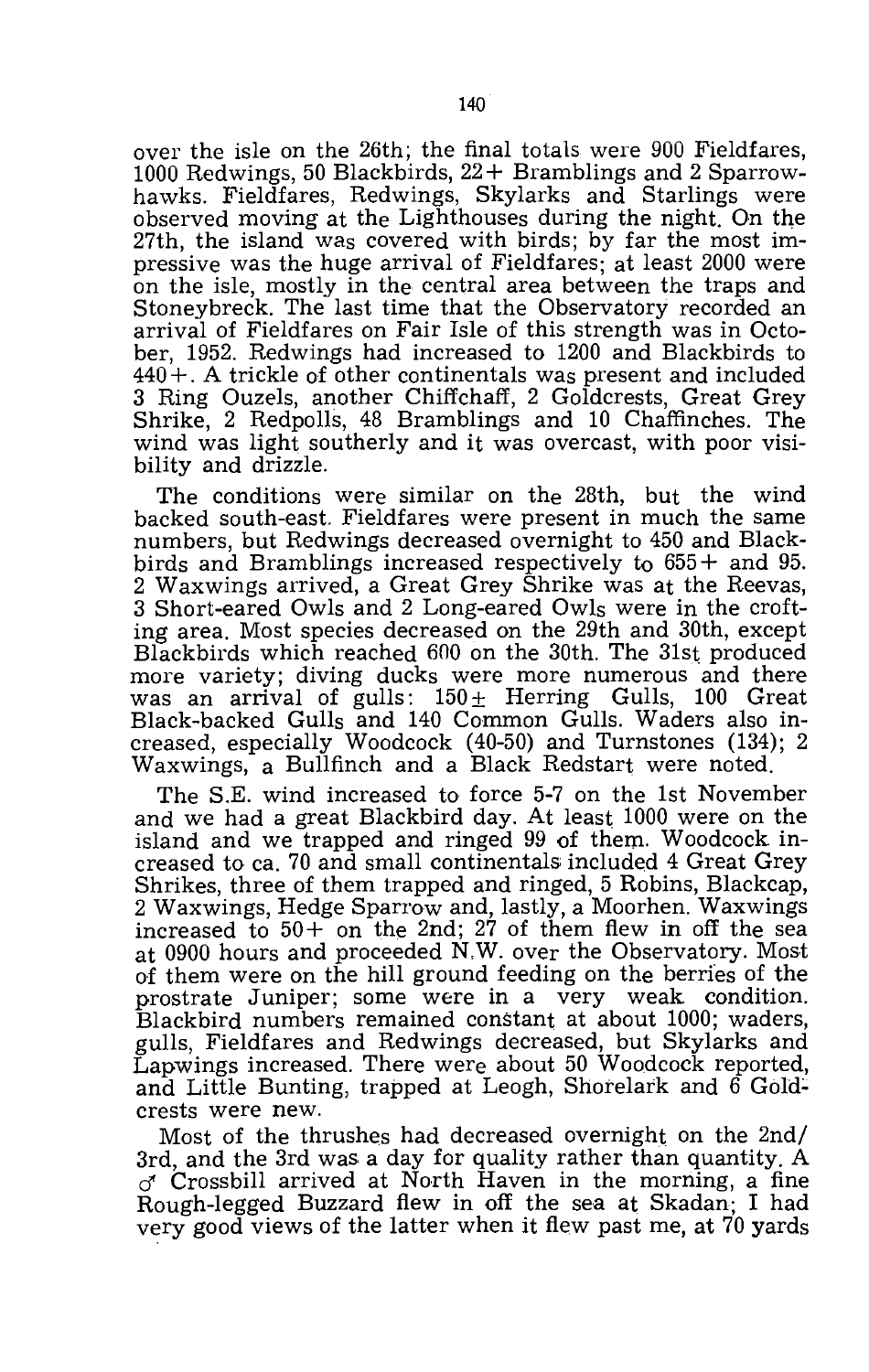range, at the Head of Tind. It flew on and started to hunt over the fields at Taft, before drifting away towards the hill, where it was seen until the 10th November. A Curlew Sandpiper and a Great Northern Diver were also seen at Skadan. Three flocks of Greylag Geese arrived over the island about mid-day and at least 86 were present on the isle in the afternoon. The geese stayed overnight and at least 150 were present on the 4th, which is probably the largest flock to have landed on the island for many years. Long-eared Owls increased to 8 and there were two Short-eared Owls as well as 5 unidentified "eared" owls. All the thrushes had decreased, Waxwings totalled 25 and Great Grey Shrikes peaked at 5. There was a big increase in Snow Buntings to ca. 500, and 2 Sparrowhawks, 2 Merlins and a Great-spotted Woodpecker were recorded.

The 5th heralded the last day of real activity, when most species had decreased and the only new bird was an emaciated Coot at Springfield, bearing a German ring. In the ten days, we ringed 499 birds of 23 species; the majority were Blackbirds but Greylag, Pomarine Skua, Long-eared Owl, Great Grey Shrikes (4), Waxwings and Little Bunting were also ringed.

#### **36. The Winter Birds of Fair Isle in 1963-1964**

#### ROY H. DENNIS

I am indebted to Gordon Barnes of Setter for keeping a daily ornithological record throughout the months of December, January and February. During this period he recorded 63 species on the isle. It was a remarkably good winter with no really severe weather and February was one of the calmest and sunniest in memory. The most noteworthy events of the winter were the movements of thrushes, especially in the first few days of January, and the out of season occurrences of Waxwing and Crossbill.

CORMORANT. 1-2 seen several days in December.

- HERON. 1 on 14th December, and probably same bird throughout January and February.
- GOLDENEYE.  $\check{\mathcal{O}}$  from 8th to 21st December and 7 days in January and 6 days in February.

LONG-TAILED DUCK.  $\varphi$  on 8th December.

VELVET SCOTER. *d'* on 8th December.

SHELDUCK. 2 on 15th February.

GREY LAG GOOSE. A flock of 3 on isle until 9th December and 6 on 21st December.

WHOOPER SWAN. 1 on 20th December.

HEN HARRIER. 9 from 6th to 8th December.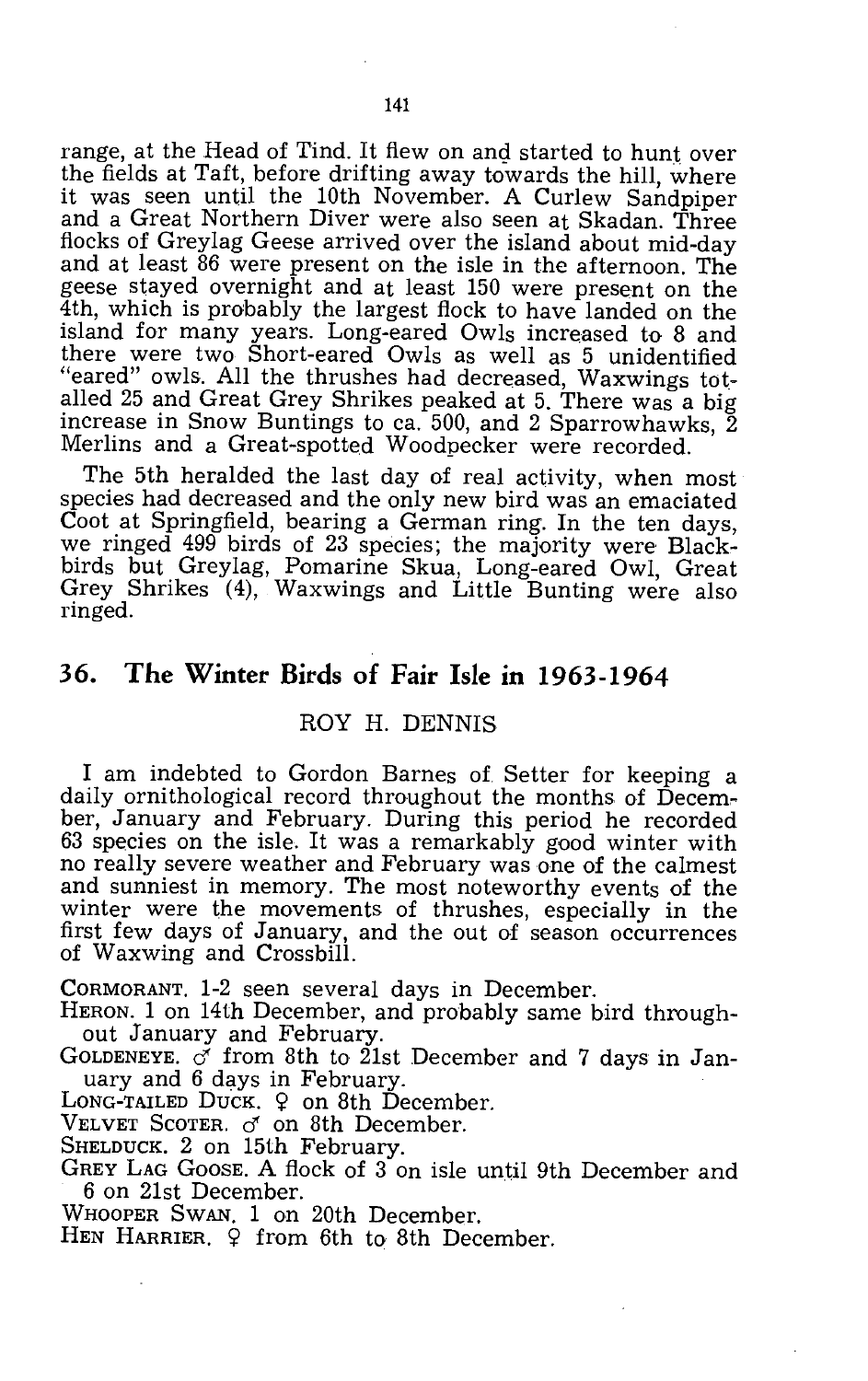MERLIN.  $9$  on 6th December, 14th January and on 6 days in February.

WATER RAIL. 1 on 12th, 19th, 25th January and 23rd February. MOORHEN. 1 on 3rd February.

COOT. 1 on 13th December.

OYSTERCATCHER. 1 on 13th December and 20th January. Arrivals from 22nd February (1) to 9 on 29th.

LAPWING. 1 on 12th-15th December, 8th, 16th and 26th January, and 1-2 on 9 days in February.

RINGED PLOVER. 1 on 27th and 2 on 28th-29th February,

GOLDEN PLOVER. 1 on 6th and 25th February.

TURNSTONE. About 6 wintered, but 17 on 23rd December and 11 on 2nd January.

WOODCOCK. 4 on 10th and 1 on 15th December, 1 on 5th January, 1st, 8th and 15thFebruary.

CURLEW. 1 on 21st December.

REDSHANK. 1-3 wintered, 9 on 18th February.

PURPLE SANDPIPER. 1-3 wintered.

DUNLIN. 1 from 30th December to 2nd January.

COMMON GULL. 4 on 1st January and small numbers January and February.

BLACK-HEADED GULL. 1 on 7th and 21st December.

WOODPIGEON. 1 from 24th to 28th February.

LONG-EARED OWL. 1 until 8th December.

SHORT-EARED OWL. 2 on 5th January.

SKYLARK. 2-5 wintered. Arrivals of 17 on 27th, 50 on 28th and 100+ on 29th February.

CARRION CROW. 1 wintered from 8th January.

ROOK 1 from 26th and 2 from 28th February.

MISTLE THRUSH. 1 on 20th December.

FIELDFARE. 20 on 2nd decreasing to 1 on 28th December. An arrival of 100+ on 1st January; high numbers (25-50) remained all month with peaks of  $150 +$  on 7th,  $100 +$  from 12th to 21st January.  $100+$  on 1st February, decreased to 50+ on 6th and then small numbers, maximum 11, throughout February.

SONG THRUSH. 2 on 27th February.

REDWING. 6 on 1st, 2 on 10th and singles on 25th and 31st December. An arrival of 75 on 1st January decreased to  $20+$  on 2nd and 10+ on 3rd January. 1-2 wintered from 13th January to 29th February.

BLACKBIRD. Small numbers wintered, up to 5 in December and 7 in January and February, except 20+ on 27th February.

BLACK REDSTART. 9 on 2nd December.

ROBIN 4 on 1st and 1 until 27th December. 1 on 23rd January, 4th, 11th, 27th and 29th February and 2 on 28th February.

MEADOW PIPIT. 1 on 26th January, 2nd, 13th and 26th-29th February (3).

WAXWING. 1 on 4th December, 12th and 13th January, first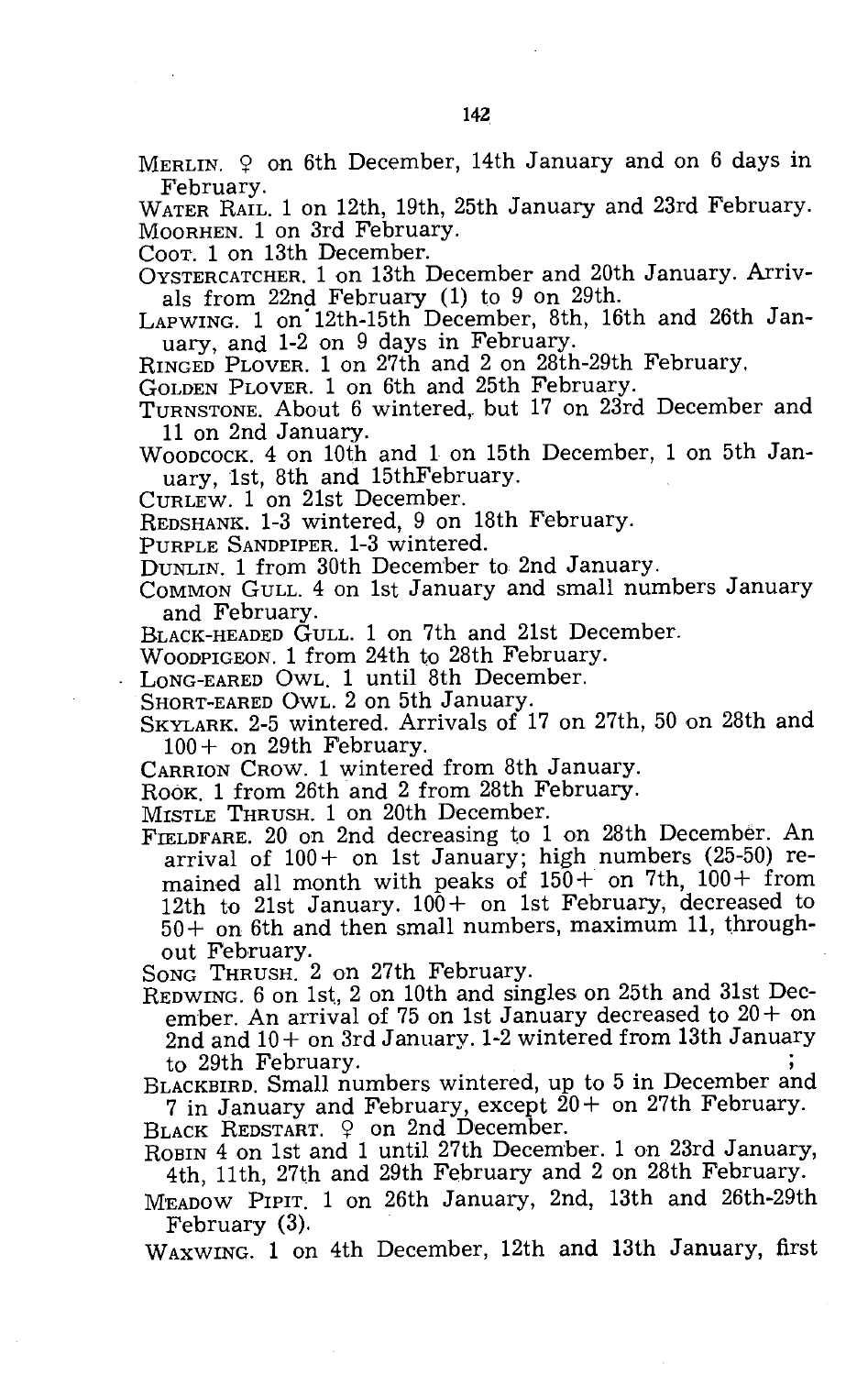January record for Fair Isle.

TWITE. 10 on 3rd, 1 on 9th and 5 on 27th December. 1-2 from 3rd to 11th January and 1-2 on 5 days in February, except 8 on 13th.

CROSSBILL. 1 on 27th January, first winter record.

CHAFFINCH. 1 on 10th and 26th December, 14th-26th January and 1st-21st February.

SNOW BUNTING. About 20 wintered, but peaks 50+ on 31st December, 35+ on 23rd and 50+ on 26th January.

TREE SPARROW. Small flock probably wintered, but only seen as follows: 8 on 2nd and 5 on 3rd December and 1 on 5th February.

The following species were also recorded: fuLMAR, GANNET, SHAG, MALLARD, TEAL, WIGEON, EIDER, PEREGRINE, GREAT BLACK-BACKED GULL, HERRING GULL, BLACK GUILLEMOT, ROCK DOVE, RAVEN, HOODED CROW, WREN, ROCK PIPIT, STARLING and HOUSE **SPARROW** 

#### **37. Recoveries 1963.**

Sixty-five recoveries of ringed birds came in during the year, and full details of these are given in the following list. The international code of symbols for the method of recovery is employed: v-caught or trapped and released with ring; t-shot or killed by man; x-found dead or dying; xA-found long dead; ()-caught alive and not released, or released without ring; *I? I-method* of recovery unknown. Where the exact date of recovery is unknown, the date of the finder's report is given in brackets. Ringing details of each bird (ringed at Fair Isle unless otherwise stated) are given on the first line, and recovery details on the second.

#### **Shag**

518670 pull. 24.6.58

/?/  $0.8.62$  Off Fecamp (Seine Maritime), France.  $49^{\circ}45'N$  0° 23'E.

1013449 pull. 25.7.60

xA 21.4.63 St Ola, Kirkwall (Orkney). 65 miles S.W. 1022500 pull. 2.7.62

x 13.4.63 Scrabster, Thurso (Caithness), 90 miles S.W. 1026704 pull. 7.7.62

xA 9.6.63 Swarraness, Sandness (Shetland). 55 miles N.

x 29.6.63 Sanday (Orkney). 40 miles S.W.

1042017 pull. 27.6.63

x 23.8.63 Skellister, Nesting (Shetland). 60 miles NNE.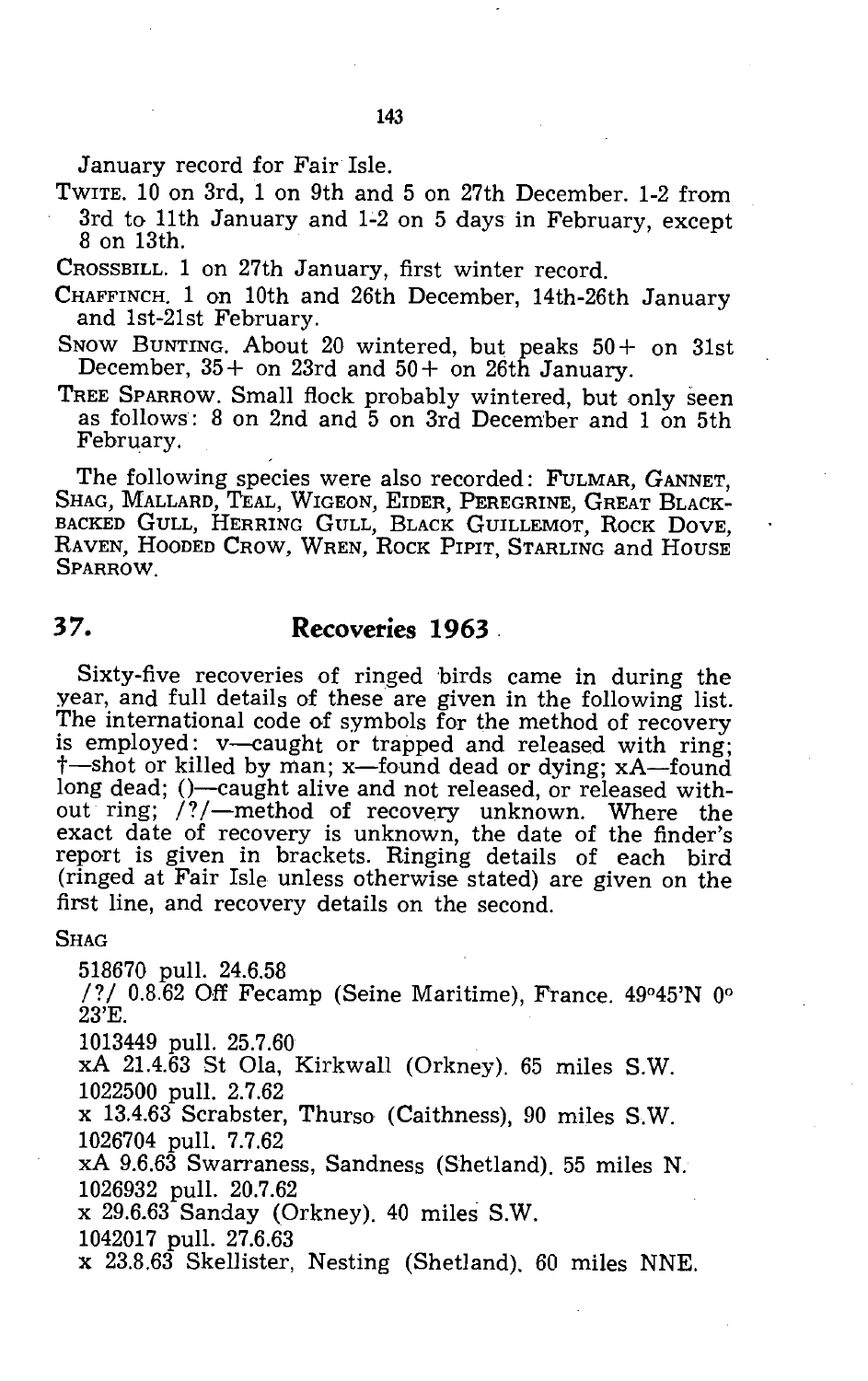1042253 pull. 4.7.63 x 4.11.63 North Ronaldsay (Orkney). 30 miles WSW. 1042262 pull. 4.7.63 x 2.10.63 Burravoe, Yell (Shetland). 75 miles N. MERLIN 2044373 1st W. 9 30.10.62 . x 2.1.63 Deerness, Pomona (Orkney). 60 miles SW. **OYSTERCATCHER** 382253 pull. 2.7.56 v 1.11.63 Gronant, Prestatyn (Flintshire) 440 miles S. SS05253 pull. 13.7.63 v 3.9.63 Holbeach Marsh (Lincolnshire) 460 miles S. SNIPE 725171 f.g. 29.8.60 t ca 19.1.63 Durrus, near Bantry, Cork 620 miles SW. WOODCOCK 2020916 f.g. 9.11.60 x 25.5.63 Bullarer (Bohusla), Sweden 58°42'N. 11°35'E. REDSHANK P14630 Ad. 14.8.62 /?/ 18.4.63 Hafenkroog, near Bûsum (Schleswig-Holstein), West Germany 54°08'N 8°52'E. ARCTIC SKUA 3075585 pull 15.7.59 () 1.11.63 Off Ilha da Berlenga (Estremandura), Portugal ca 39°25'N 9°32'W. GREAT BLACK-BACKED GULL 412660 pull. 9.7.59  $($ ) 22.8.63 North Sea, 50 miles SE by S of Aberdeen ca 210 miles S. AJ16237 Ad. 11.11.60 x 2.4.63 Near Molde (More og Romsdal), Norway 62°44'N 7°08'E. AJ16294 Ad. 13.12.61. t 27.6.63 Between Norvagen and Honningsvag (Finnmark), Norway 70°59'N 26°00'E. HERRING GULL AJ37253 Ad. 13.12.61 x 16.4.63 Stavnesosen, near Nordfold (Nordland), Norway 67°50'N 15°30'E. AJ52571 pull. 6.7.63 xA 21.10.63 Gedney Marsh, Sutton Bridge (Lincolnshire) 470 miles S.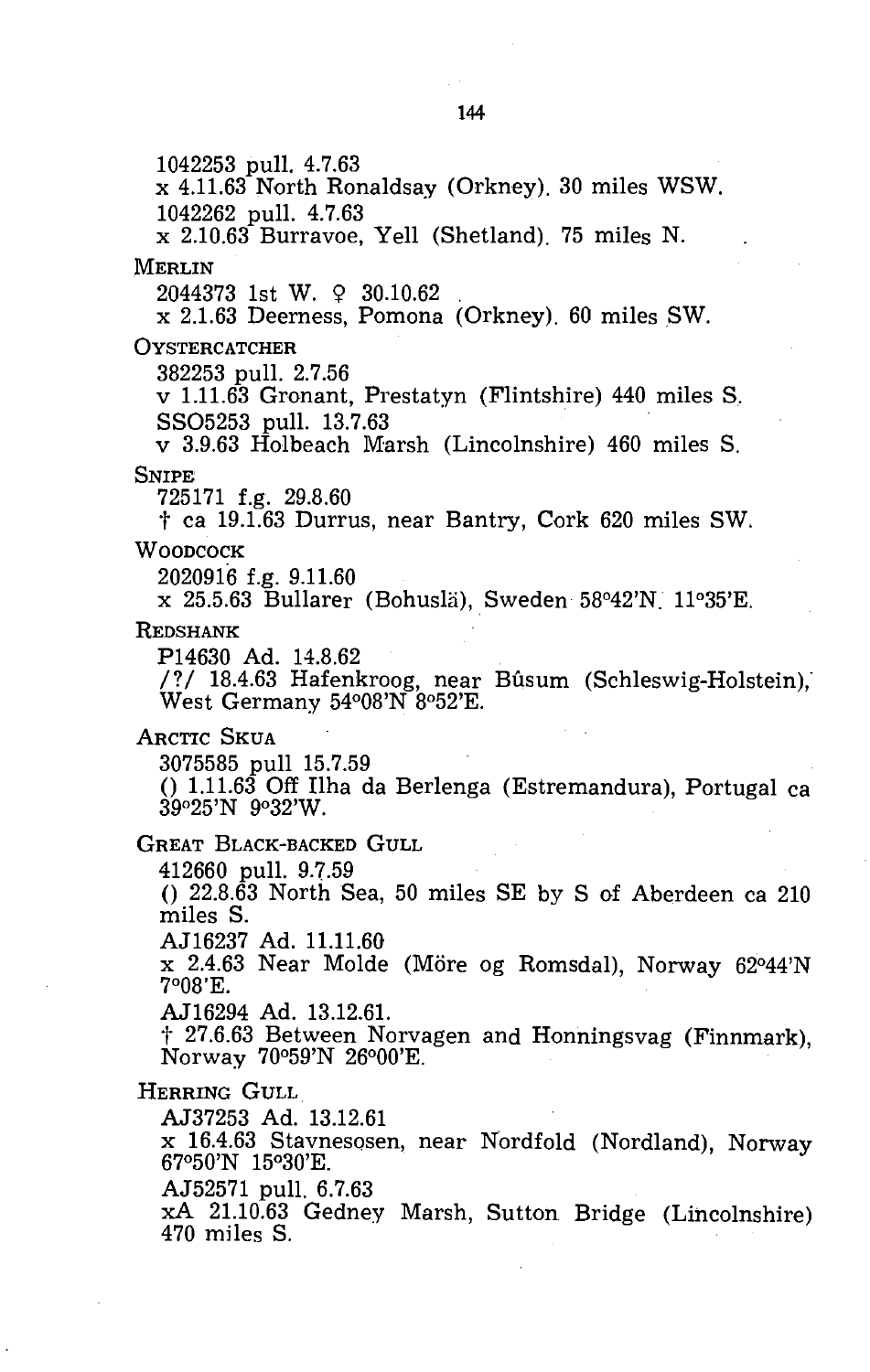COMMON GULL

EC28823 pull. 19.6.63 Ringed in Noss, Scousburgh, Shetland. x 26.7.63 Noss.

BLACK-HEADED GULL

382235 pull. 30.6.55. Ringed at Spiggie, Mainland (Shetland). x 9.1.63 Near Ness of Ork, Shapinsay (Orkney). 28 miles SW. RAZORBILL

AT67632 pull. 30.6.61

x 17.3.63 Beadnell Bay, Northumberland 275 miles S.

AT90545 pull. 14.7.62

t 17.11.63 Off Flostad (island) east of Arendal (Aust Agder), Norway 58°27'N 9°00'E.

#### **GUILLEMOT**

AT90695 pull. 25.7.62

x 9.2.63 Whitburn, Sunderland, Durham 315 miles S.-

#### **SWIFT**

BA10205 Ad. 30.4.62

xO.6.62 Nordero, (island) Lake Storsjon, near Ostersund (Jamtland), Sweden. 63°09'N 14°27'E.

#### **SKYLARK**

B88752 1st W. 2.10.56

xA 15.1.63 Freiston Marsh, Boston, Lincolnshire 455 miles S.

SONG THRUSH

725284 f.g. 29.9.60

x 20.2.63 Devesos, near Ortigueira (Coruna), Spain 43°38'N 7°48'W.

Cx14763 Ad. 24.3.63

 $x$  20.5.63 Skaelskör (Sjaelland), Denmark 55°16'N 11°18'E. CK18813 f.g. 31.3.62

x 10.2.63 Holmes Chapel, near Middlewich, Cheshire 435 miles S.

#### REDWING

CK00203 1st W. 29.9.61

 $() 2.1.63$  Vielle-St Girons (Landes), France  $43^{\circ}56'N$   $1^{\circ}18'W$ . CK21516 1st W. 20.10.62

x ca 26.1.63 Ballarena, near Limavady (Londonderry), Ireland 355 miles SW. .

#### **BLACKBIRD**

725420 Ad. 13.10.60

x ca 28.10.63 Sokndal (Rogaland), Norway 58°22'W 6°20'E. 725480 1st W. ¥> 20.10.60

v 17.4.63 Heligoland, Germany 54°11'N 7°55'E.

 $725582$  1st W.  $\sigma$  26.10.60

x ca 21.1.63 Glenties, Donegal 405 miles SW.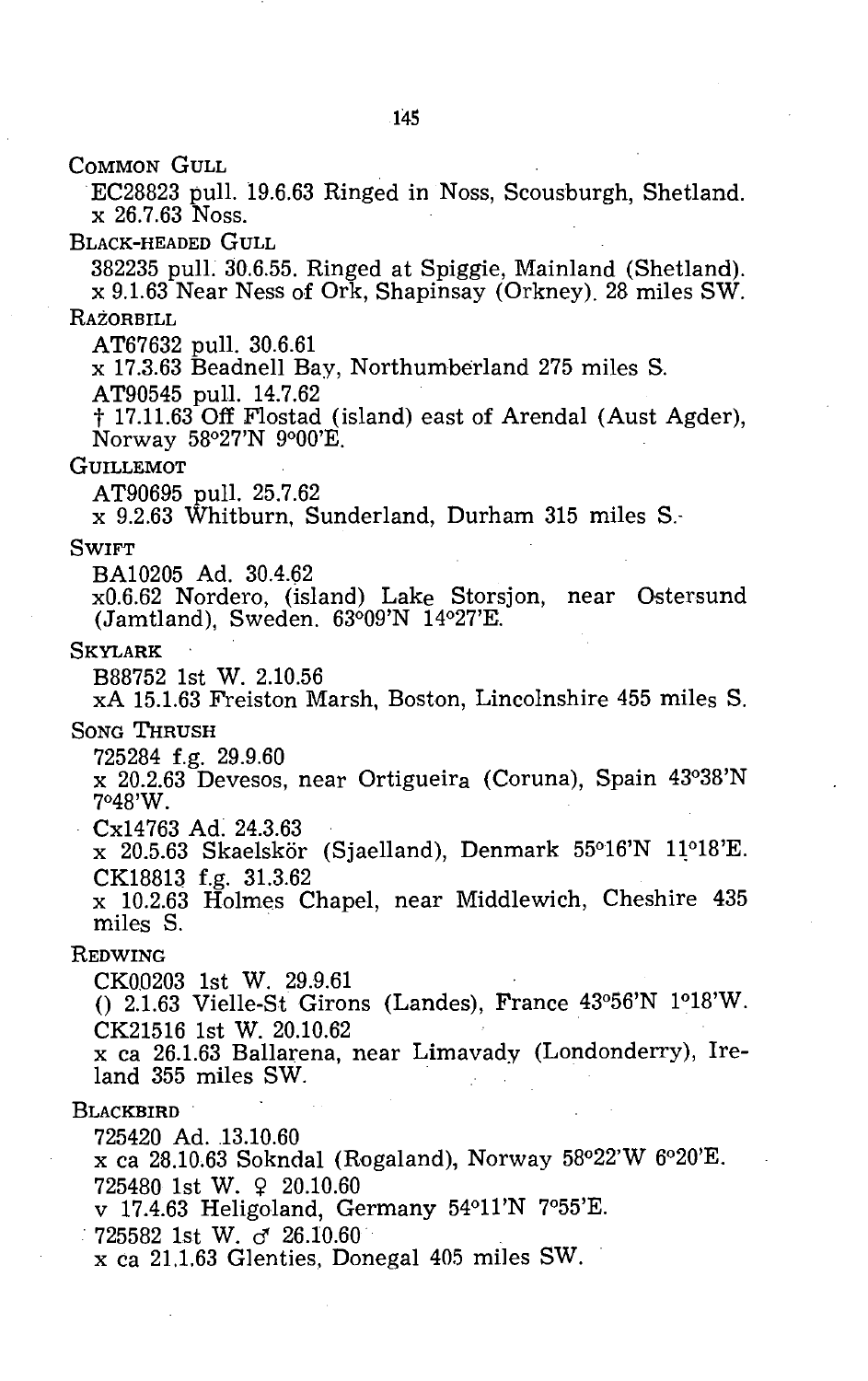725891 1st S. *d 8.4.61*  <sup>†</sup> 0.10.62 Pusservik, Floroe (Sogn & Fjordane), Norway 61°36'N 5°04'E. CK00918 Ad. 9 8.11.61 o 20.7.62 Mullhyttenno, near Svanta (Orebo), Sweden 59°08' N 14°25E. CK18502 Ad. d 27.3.62 x 6.2.63 Coleraine (Londonderry) 355 miles SW. CK18608 1st W. *d 30.3.62*  t 15.11.63 Eidsund, Ombo Island (Rogaland), Norway 59°14'N 5°57'E. CK18784 1st W. *d 31.3.62*  x 30.4.63 Jokkmokk (Norbotten), Sweden 66°37'N 19°50'E.  $CK21881$  1st W.  $9.11.62$ x 10.2.63 Abergavenny, Monmouth 530 miles SSW. CK21888 Ad. *d 10.11.62*  /? / 26.1.63 Drumcong, near Drumshambo (Leitrim) 450 miles SW.  $CK21928$  Ad.  $9$  11.11.62 x 31.11.62 Bardsey Island Lighthouse, Caernarvonshire, Wales 480 miles SSW. CK27549 Ad. *d 8.11.62*  x ca 24.1.63 Killanglen (Co. Kerry), Ireland 593 miles SW. CX00806 1st W. *d 6.11.62*  x 12.1.63 Stranraer, Wigtownshire 350 miles SSW. CX03867 1st S. *d 20.3.63*   $\ddagger$  22.4.63 Loten, near Hamar (Hedmark), Norway 60°56'N 11°15'E. CX03732 Ad. d *16.3.63*  x 31.7.63 Edsvara, near Falkoping (Skaraberg), Sweden 58°15'N 12°55'E. CX03870 1st S. d *20.3.63*  x 10.4.63 Kirkeham, Hidra Island, off Flekkesfjord (Vest Agder), Norway 58°12'N 6°35'E. . CX14660 Ad. d *22.3.63*  x 14.10.63 Nakna (Ostergotland), Sweden 58°42'N 16°10'E. CX14762 Ad. o<sup>2</sup> 24.3.63 x 9.4.63 Forde (Hordaland), Norway 5go37'N 5°30'E.  $CX14765$  Ad.  $9$  24.3.63 t 3.11.63 Aursland, Sokndal, Rogaland, Norway 58°22'N  $6^{\circ}22'$ E. V76432 1st W. d *23.4.58*  x 22.3.63 On board boat, at sea between Shetland and Faeroes 61°30'N 4°59'W.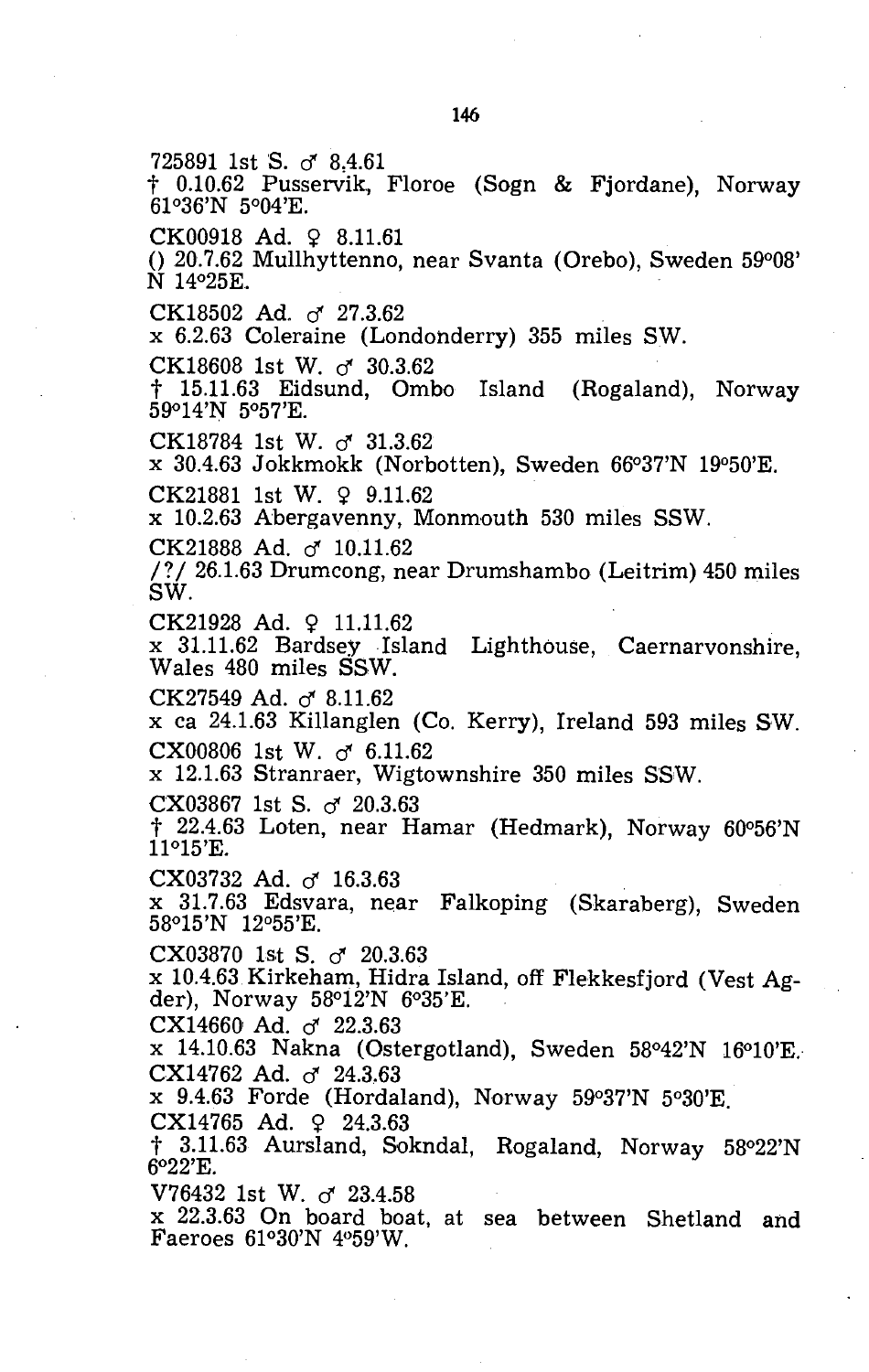**WHEATEAR** 606492 1st W. 14.9.59 /?/ 17.4.62 Moorsele (West Flanders), Belgium  $50^{\circ}50^{\prime}$ N  $3^{\circ}10^{\prime}$ E BA39306 Juv. 9.8.63 t 27.9.63 Gergal (Almeria), Spain 37°07'N 2°31'W. **ROBIN** H88627 Ad. 25.4.63  $($ ) 4.5.63 Ottenby (Oland), Sweden 56°12'N 16°24'E. PIED FLYCATCHER  $H46812$  Ad.  $9$  30.5.61  $($ ) 9.5.63 Inezgare, near Agadir, Morocco 30 $27'N$  9 $938'W$ . HEDGE SPARROW H88319 Ad. 30.3.63 v 11.4.63 Isle of May 235 miles S. MEADOW PIPIT 89322 Juv. 30.7.60 t 15.2.63 Jerez de los' Cabelleros (Badjoz), Spain 38°20'N 6° 45'W. H87870 f.g. 30.8.62  $(0, 9.11.63$  Sanlucar de Barrameda (Cadiz), Spain  $36^{\circ}46'$ N  $6^{\circ}21'$ W. WHITE WAGTAIL H88604 1st S. cf *22.4.63*  x 8.5,63 Dalehouse, Loftus, Yorkshire 340 miles S. STARLING CX00618 1st W. cf *28.10.61*  x 4.2.63 Sandwick, Shetland 35 miles NNE . . CX14789 f.g. 27.3.63 x 9.4.63 Blakeney Point, Norfolk 460 miles S. CX16052 Ad. cf *2.4.63*  x 0.5.63 On board boat, Norwegian Sea, 65°00'N 8°00'E. CX16153 Ad. 0" 17.4.63 v 21.5.63 On fishing boat, North Sea, 270 miles NE of Lowestoft, ca 54°00'N  $\overline{4}$ °00'E. RUSTIC BUNTING  $H88887$  Ad.  $\Omega$  12.6.63 t ca 15.10.63 Kambos, Island of Chios, Aegean Sea, Greece

38°20'N 26°02'E.

R. H. D.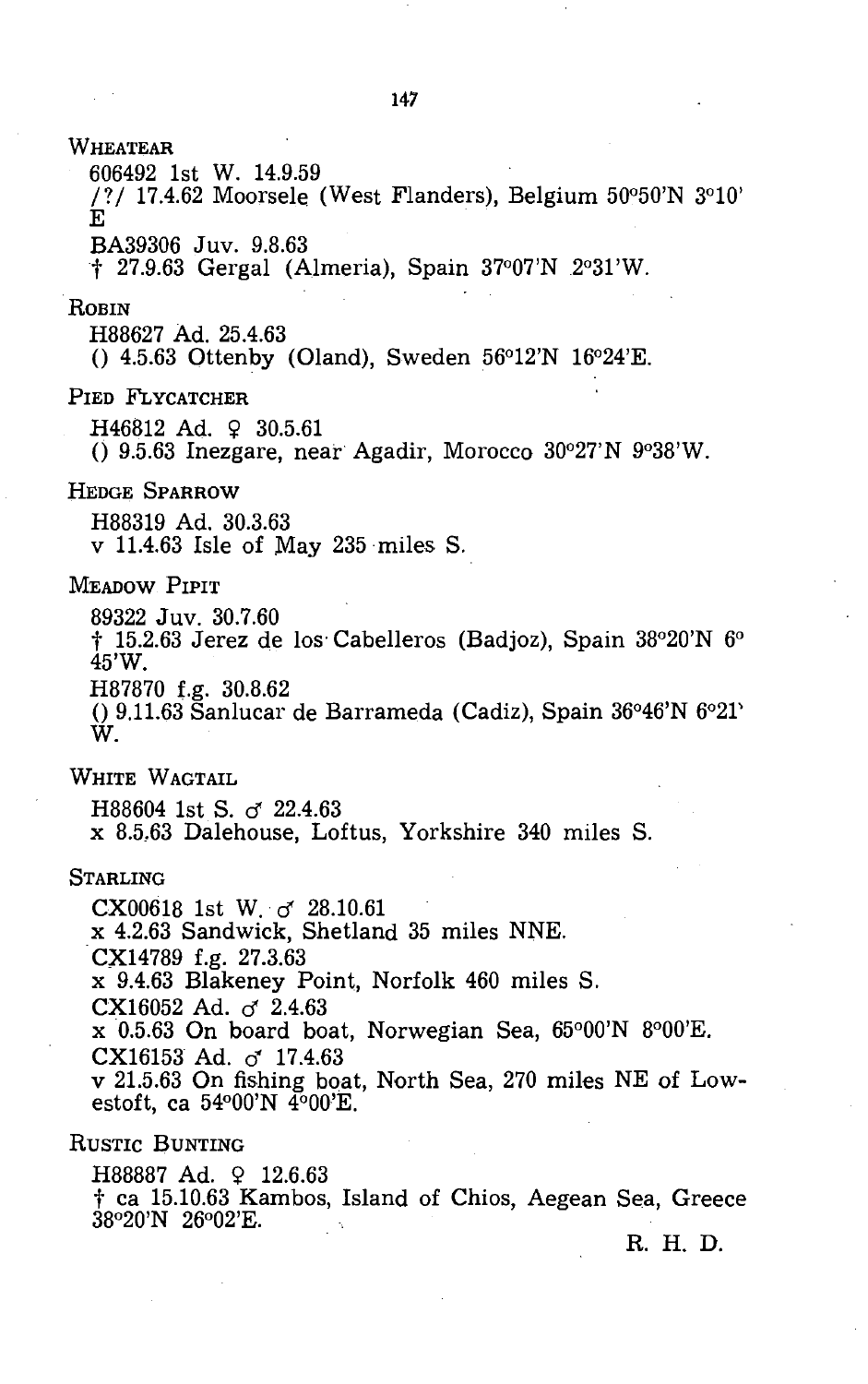#### **38. Ringed Strangers at Fair Isle, 1963**

Eight birds ringed elsewhere were recovered on the island during the year.

**CORMORANT** 

London 5000826 pull. 26.6.62 Taing Skerry, Gairsay, Orkney. x 24.4.63 Fair Isle.

**SHAG** 

London 1004243 pull. 6.8.58 Foula, Shetland.

Ring only found on beach, ca 5.4.63 Fair Isle.

**MERLIN** 

London 3091418 pull. 8.7.63 South Nesting, Mainland, Shetland. The contract of the contract of the contract of the contract of the contract of the contract of the contract of the contract of the contract of the contract of the contract of the contract of the contract of the cont

v 13.9.63 Fair Isle (sexed  $9$ ).

COOT

Vogelwarte, Heligoland 3011645 pull. 4.7.63 Rantum-Becken

v 5.11.63 Fair Isle.

HERRING GULL

London AJ71351 pull, 1.7.63 Noss, Shetland.

v 11.9.63 Fair Isle.

BLACK-HEADED GULL

Kobenhaven 541667 pull. 10.6.61 Tange So, M-Jutland 56°20'N 09°35'E.

v 19.3.63 Fair Isle.

#### **REDWING**

Reykjavik 816939. Ad. 9.4.63 Reykjavik, Iceland.

v 22.10.63 Fair Isle.

**BLACKCAP** 

London AK98577 Ad.  $\varphi$  21.7.63 High Valleyfield, Culross, Fife.

v 10.9.63 Fair Isle. Aged/sexed Ad.  $\sigma$ .

R. H. D.

# **39. Selected Bird Notes from Shetland, Autumn, 1963**

Reports from several of the Shetland islands have been incorporated into one section in this bulletin. In future years, it is hoped to produce one report per year on Shetland birds and it will take the form of an annual Shetland Bird Report to be published in each spring bulletin.

In'1963 Shetland lost two very good bird-watchers; Chris J. Booth, his wife and son moved to Cornwall. Chris has always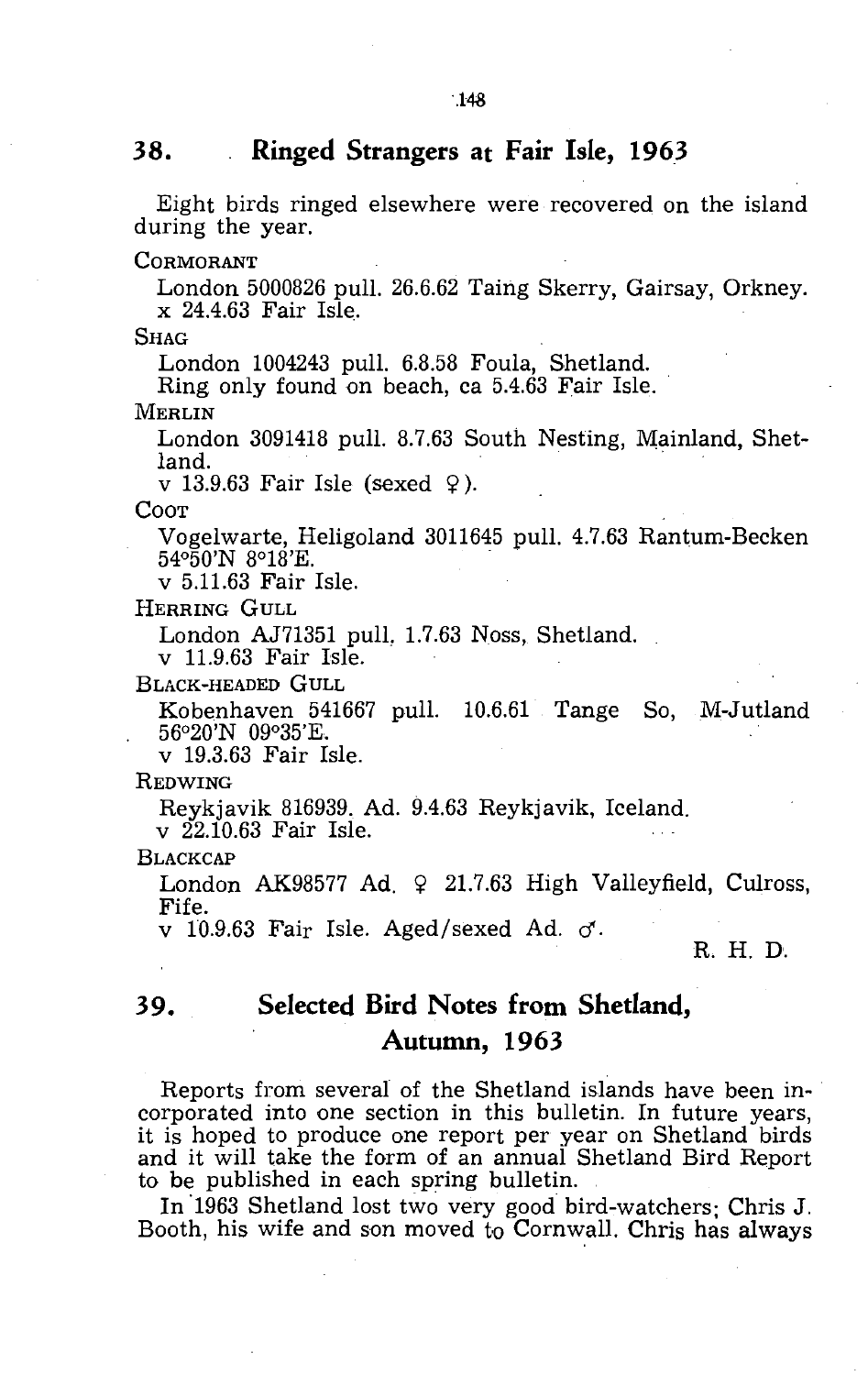supplied the F.I.B.O. bulletins with very useful and interesting bird notes, and we will certainly miss him. The RS.P.B.'s representative in Shetland, Charles Inkster of Yell, died in June. Fitting tributes to this fine Shetland bird watcher have already appeared in other ornithological journals. The RS.P.B. have appointed Robert J. Tulloch of Reafirth, Mid-Yell, as their new representative in Shetland. Bobby has already been to Fair Isle and is rapidly becoming an expert on Shetland birds; all bird watchers visiting Shetland are invited to contact him at the above address or tel. Mid-Yell 19. Tom Henderson of Spiggie, a well known friend of many of our Fair Isle visitors, has been appointed Curator of the new Museum in Lerwick.

Records from Unst were supplied by Eric Machell and Magnus Sinclair, who gratefully acknowledge records from Messrs A. D. Mouat, A. J. T. Nicolson and A. M. Thomson; from Yell by R. J. Tulloch, from Mainland by Chris J. Booth, with additional records from Dennis Coutts, Alf Rider and R.H.D.

- GREAT NORTHERN DIVER. Max. 40 off Quendale, 15th Dec. 15 between Hascosay and Fetlar on 29th Nov., and 10 at Aywick, Yell, 31st Dec.
- RED-THROATED DIVER. Last seen in Unst, 4 on 8th September.
- RED-NECKED GREBE. One at Spiggie on 27th Oct. and 3rd Nov. (C.J.B.)
- SLAVONIAN GREBE. 2 at Urafirth on 10th July; 2 at Spiggie on 3rd Nov. and 1 at Sullom Voe on 8th Dec.
- LEACH'S PETREL. One found dying at Uyeasound on 8th Dec. (E.M. & M.s.)
- FULMAR. A dark phase bird near Sandwick on 9th August.
- HERON. Seen regularly in Unst from 19th August to end-Nov., peaks of 4 on 31st August and 7 on 3rd Oct. A few wintering in Yell, max. 12 on 29th Nov.

MALLARD. Max. in Unst, 30 on 19th Oct. and 32 on 19th Nov.

- SHOVELER. A  $9$  at Spiggie on 10th Nov.
- TUFTED DUCK. First on Loch of Tingwall, 22nd Sept., max. of 50 there on 29th Dec. 29 at Spiggie on 24th Oct.
- GOLDENEYE. 60 on Loch Spiggie on 27th Oct., and 34 on Basta Voe, Yell on 5th Dec.
- VELVET SCOTER. 14 at Dales Voe on 8th Dec. 3 at Sumburgh on 25th Oct.
- LONG-TAILED DUCK. 150 around Hascosay during Nov., scarcer than usual in Unst.
- GOOSANDER. One adult  $\sigma$  and 2 "redheads" at Sullom Voe 8th Dec. and probably same birds at Loch of Tingwall on 15th Dec. Single "redhead" in Mid-Yell and Basta Voes end Nov-6th Dec.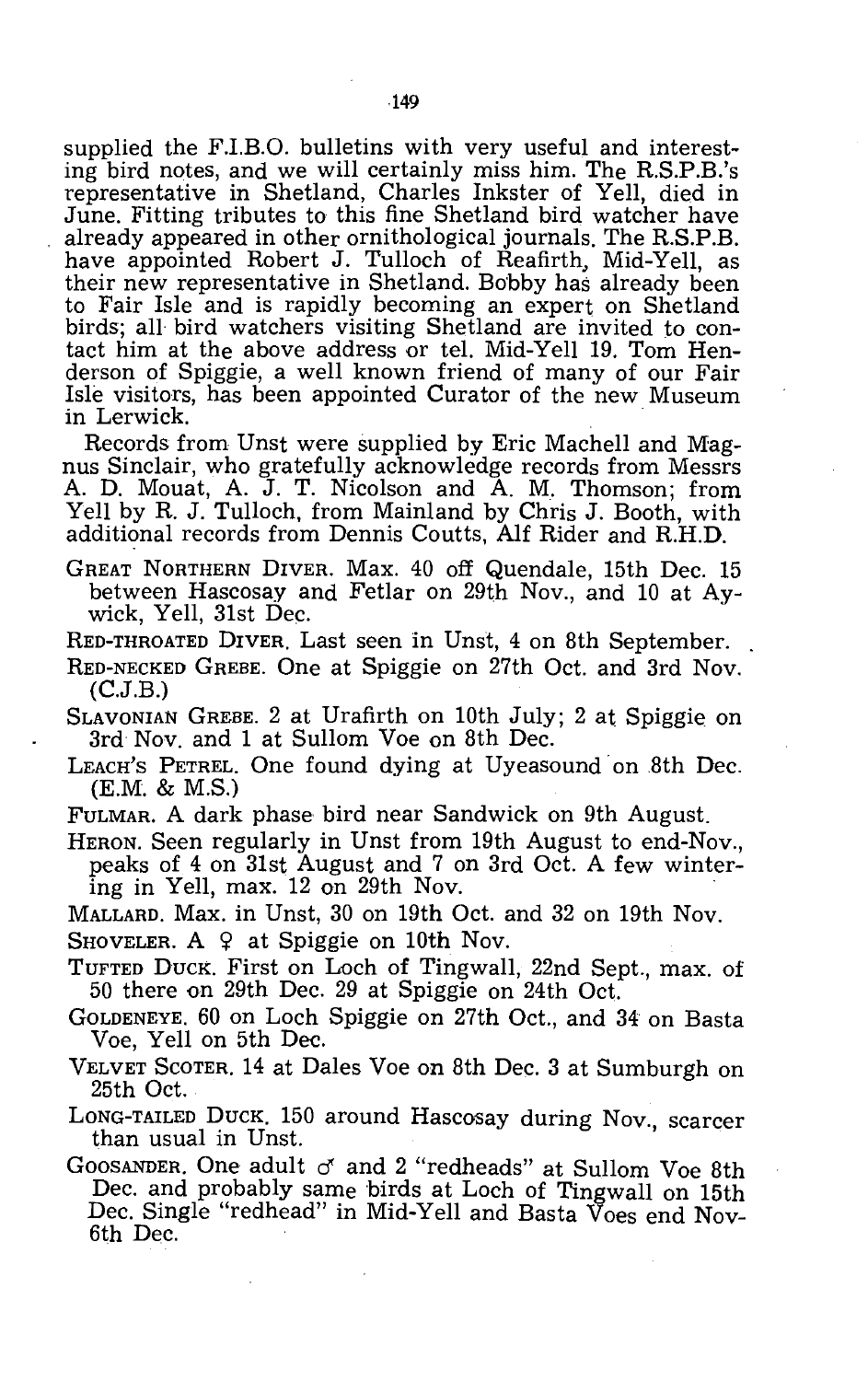SHELDUCK. 2 at Virkie, 29th Dec.

GREYLAG GOOSE. 44 at Quendale and 11 at Spiggie on 3rd Nov. WHOOPER SWAN. Counts at Loch Spiggie-62 (7 1st W.) on 19th

Oct., 75 on 22nd Oct., 127 (7 1st W.) on 25th Oct., 145 (7 1st W.) on 27th Oct., 155 (14 1st W.) on 3rd Nov., 109 on 10th Nov., and 24 on 24th Nov. In Unst, 1 on 22nd and 2 on 24th Oct. 9 wintered on Kirkloch, Cullivoe.

GOLDEN EAGLE. Immature picked up dead in Yell on 27th Nov. ROUGH-LEGGED BUZZARD. One at Sand on 12th Nov. (C.J.B.)

KESTREL. Single birds in Unst on 7th, 17th, 18th Aug., 8th and 9th Sept., and 6th and 22nd Oct. Single birds in Whiteness area on 1si, 5th Sept., 13th and 21st Oct. 1 in Yell on 29th Nov., and 2 on 11th Dec. One at Spiggie on 1st Sept., 22nd and  $24th$  Oct, and one at Sumburgh on  $25th$  Oct.

RED GROUSE. Max. 11 at Sandwater 19th August.

CORNCRAKE. Heard calling in Unst from 3 localities.

MOORHEN. Max. 15 at Loch Hillwell on 22nd Sept.

Coor. Singles at Loch of Tingwall 15th Dec., and Spiggie on 22nd Oct.

GREY PLOVER. One in Unst on 7th Sept., and one at Virkie on 9th Nov,

JACK SNIPE. 2 at Spiggie on 23rd Oct.

WHIMBREL. Moving south from Unst 6th to 22nd Aug.

- BAR-TAILED GODWIT. 20 in Unst on 8th Sept., and at least 6 wintered at Virkie.
- GREEN SANDPIPER. One at Noss on 8th August (C.J.B.)

GREENSHANK. One in Unst on 30th Aug., and 2 at Spiggie on 1st Sept.

- LITTLE STINT. 2 at Graven on 24th Aug., and 1 at Virkie on 6th Sept.
- CURLEW SANDPIPER. 2 at Virkie on 1st Sept. (C.J.B. & RH.D.)

SANDERLING. 12-22 in Unst, 30th Aug. to 8th Sept. 2 on 23rd Sept., and a late bird at Sumburgh on 20th Oct.

RUFF. 4 at Graven on 24th Aug., and one in Unst on 31st Aug.

GREY PHALAROPE. One found dead at Sellafirth, Yell on 18th Sept.  $(R.J.T.)$ 

- GLAUCOUS GULL. 1st S. bird at Lerwick 2nd Sept. (RH.D.) Immatures in Unst 26th Oct., Yell on 3rd and 9th Nov., Voe. mainland on 31st Oct., and Sumburgh on 11th Nov.
- COMMON/ARCTIC TERNS. Last of the Unst breeding birds departed on 8th Sept., 43 there on 29th Sept. and 4 on 14th Oct.

SANDWICH TERN. One in Unst on 22nd July (E.M. & M.S.)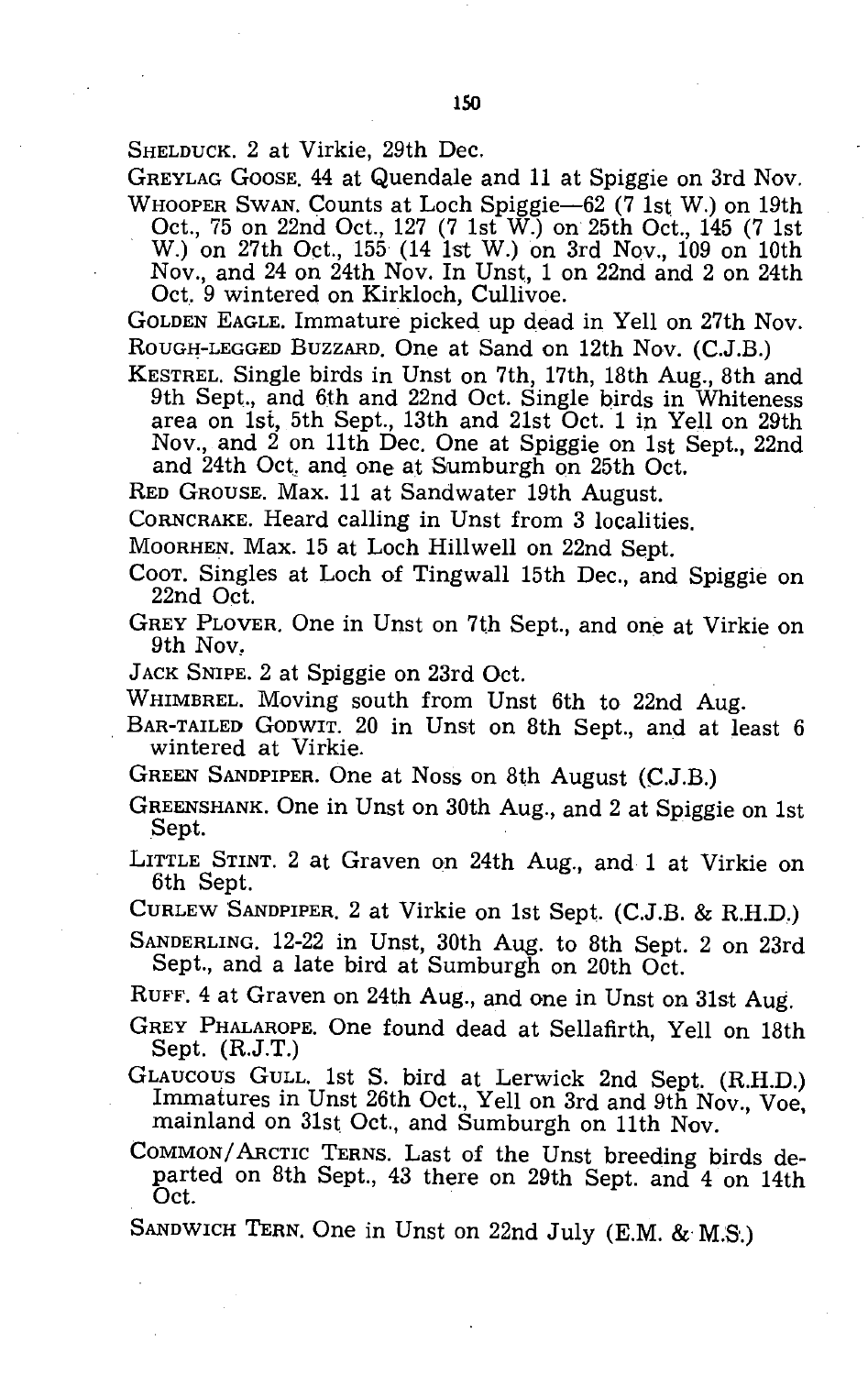LITTLE AUK. An oiled bird found in Unst on 1st Dec., was cleaned and released.

CUCKOO. Juvenile in Unst during last week of Aug.

WOOD PIGEON. Max. 15 at Kergord on 8th Dec.

LONG-EARED OWL. One at Kergord on 19th July. 2 at Lerwick, 3rd Nov. and one found dead at Lerwick on 11th Dec. (2, presumed this species, at Westsandwick on 8th Nov.).

SHORT-EARED OWL. One at Spiggie on 24th Nov.

Snowy Owl. One near summit of Ronas Hill on 4th July C.J.B.

WRYNECK. One near Spiggie on 31st Aug (RH.D.)

SWIFT. Mainland, 2 on 1st July and singles on 31st July and 10th August. Unst, 3 on 9th Sept., and singles on 14th July and 11th Sept.

SWALLOW. Pairs attempted to breed at Haroldswick and Mid-Yell, both unsuccessful.

- RAVEN. A gathering of 46 at Boddam Voe, Dunrossness on 1st Sept.  $(R.H.D.)$
- CARRION CROW. One at Sandwick on 27th Oct.

ROOK. Flocks up to 40 in Whiteness area in autumn.

- JACKDAW. Max. 40 at Kergord on 8th Dec., and one in Unst on 9th Nov.
- FIELDFARE. Small influxes on mainland, 19th, 23rd and 26th Oct., singles in Unst on 5th and 6th Oct., but main arrivals on 27th Oct., when large numbers on Mainland, 50 in Unst and large flock were reported arriving in Yell on evening of 26th Oct.
- REDWING. First on mainland, 3rd Oct., and single in Unst on 4th Oct. Influxes on mainland on 14th, 16th Oct., and large numbers on 3rd Nov. Peak of ca. 100 in Unst on 25th Oct.
- BLACKBIRD. Small numbers seen on mainland on 15th and 26th Oct., and large influxes on 27th Oct., and 3rd November. A large movement noted in Unst on evening of 26th Oct., and many in Yell during first week of Nov.
- WHEATEAR. Small numbers in Unst, Sept., and Oct., except 21 on 11th Sept. Last seen 31st Oct. A large influx on mainland on 24th Sept. and late birds on 3rd and 10th Nov.
- WHlNCHAT. 2 at Sandwick on 2nd Sept., and one at Spiggie on 2nd Sept. Singles in Unst on 1st-3rd and 8th Sept.

STONECHAT.  $\sigma$  at Urie Lingey, Yell on 2nd Nov. (R.J.T.)

REDSTART. Small numbers in Unst from 31st Aug., to 4th Oct., peak 4 on 4th-6th Sept. Singles on mainland on 3rd, 6th Sept, 2nd Oct.,' and 3rd Nov.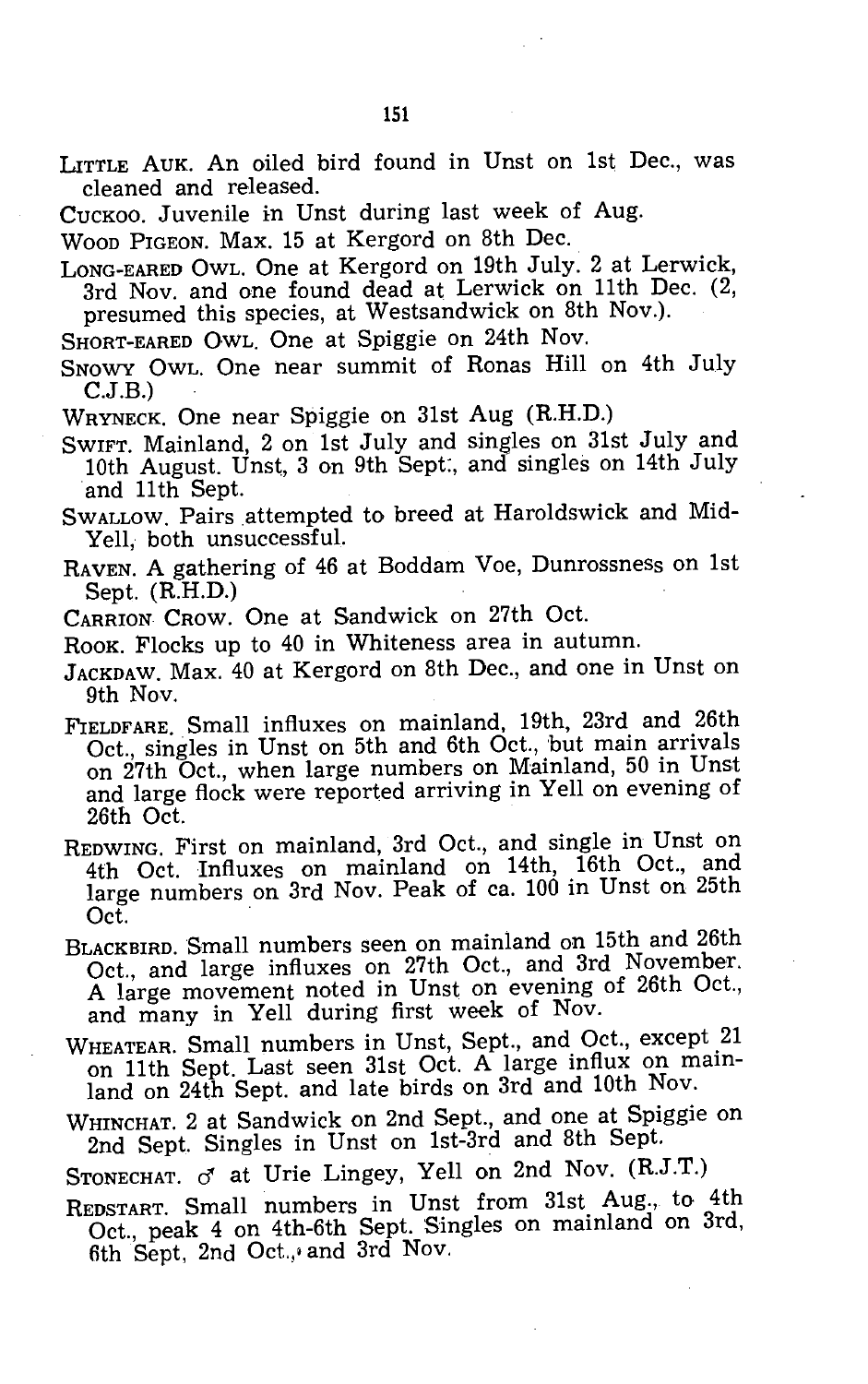- BLACKCAP. Singles on mainland on 27th Sept., 5th and 8th Oct.
- GARDEN WARBLER. One on 29th Aug. and 2 on 3rd Oct. in Unst. 2 on 1st and 9th, one on 2nd and 16th Sept., at Whiteness. Singles at Spiggie on 31st Aug., and 2nd Sept., and one at Quendale on 1st Sept.
- WHITETHROAT. Singles at Whiteness on 26th Aug., and 2nd Sept.

LESSER WHITETHROAT. One at Whiteness, 19th Oct.

BARRED WARBLER. One at Mid Yell in last week of Sept. (R.J.T.)

- WILLOW WARBLER. In Unst, 2 on 16th, 1 on 24th, 1 or 2 on most days 30th Aug. to 11th Sept. One at Spiggie on 31st Aug., and 6 there on 2nd Sept.
- CHIFFCHAFF. Singles in Unst on 24th, 25th Sept., and 2 there on 2nd and 1 on 5th Oct.
- GoLDCREST. Singles on mainland 8th, 31st Oct., 1st, 4th, and 6th Nov., and 3 on 3rd Nov. Singles in Unst on 6th Oct., 1st and 4th Nov.
- SPOTTED FLYCATCHER. One in Unst on 8th Sept., and singles at Spiggie on 1st and 2nd Sept.
- PIED FLYCATCHER. Odd birds in Unst from 11th Aug., to 20th Oct., peaks of 2 on 31st Aug., and 3 on 1st Sept. One on mainland on 11th Oct.
- WAXWING. One at Lerwick on 25th Oct., 14 at Voe on 2nd Nov., 3 at Lerwick on 3rd and 4th Nov. (D.C.) In Unst, 14 on 2nd, 10 on 3rd, 16 oh 4th, 22 on 5th, 12 on 6th, 1 on 7th, heard on 8th, 3 on 11th and 1 on 16th Nov. 2 in Yell on 28th Oct., and 5 on Fetlar on 2nd Nov.

GREAT GREY· SHRIKE. One near Loch of Tingwall on 19th Oct. REDPOLL. 5 mealy birds at Spiggie on 10th Nov.

BULLFINCH. Singles in Unst, 1st-6th and 16th Nov. (E.M. & M.S.). 2 at Lerwick, 10th Nov. (D.C.)

- CROSSBILL. Seen in Unst regularly 14th July-9th Sept., max. 12+ on 16th July. Small flock at Kergord on 16th and 19th July. 3 at Lerwick on 20th July and  $\bar{3}$  at Weisdale on 30th July. 2 at Tingwall on 1st and 1 at Urafirth on 17th Sept., and 2 late birds at Lerwick on 1st Nov.
- CHAFFINCH. One in Unst 23rd Oct., and small flocks noted on Mainland on 30th Oct. Noted in Yell on Oct. 23rd.

BRAMBLING. Singles in Unst on 10th, 26th Oct., and 1st-9th Nov. First noted on Mainland on 16th Oct., influx on 26th Oct., small numbers present until 7th Nov.

CORN BUNTING. Small flock in Yell on 7th, 19th and 21st Dec. REED BUNTING. One in Unst 28th Nov. Singles at Quendale on 6th Oct., and 3rd Nov.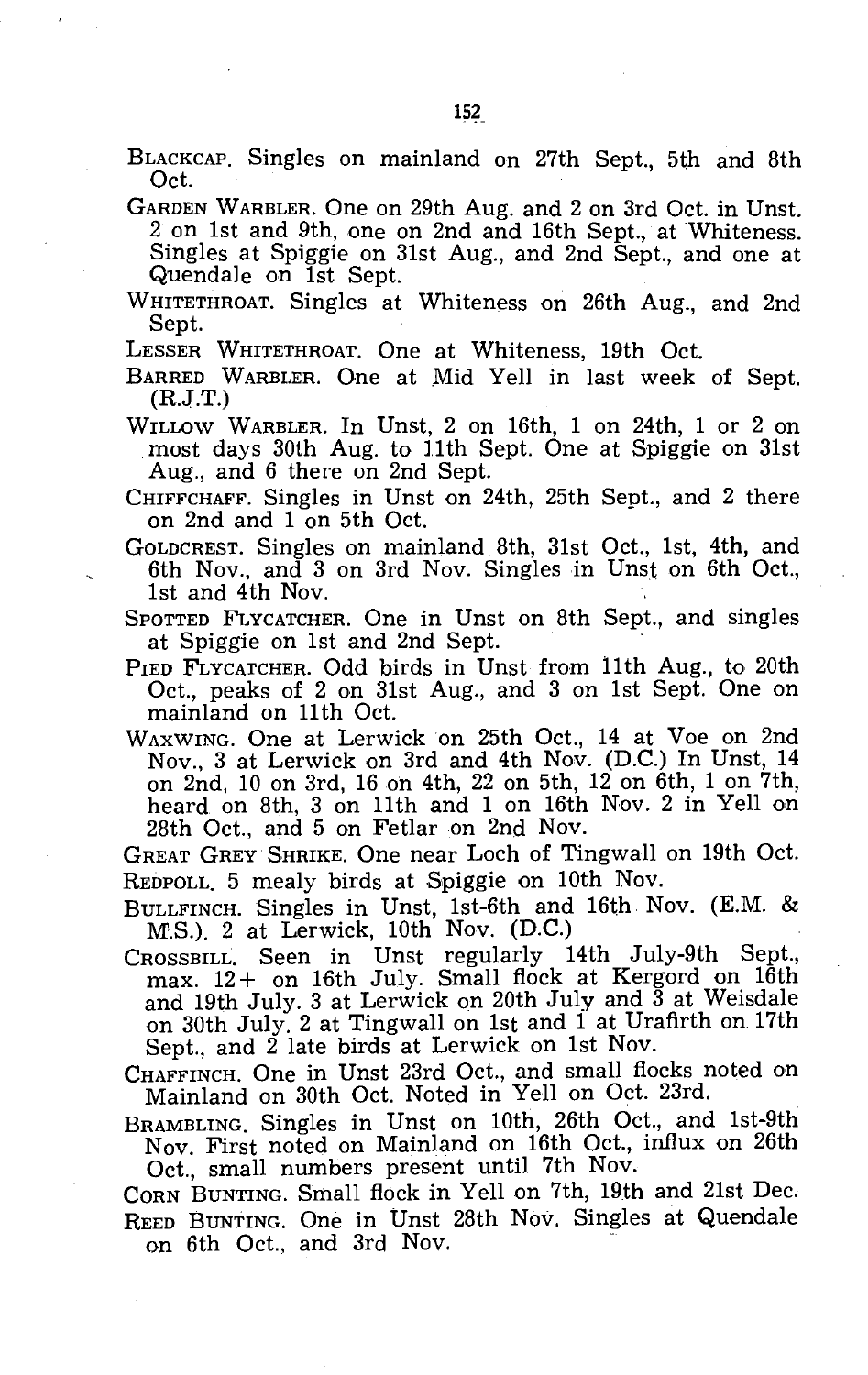LAPLAND BUNTING. 2 on 3rd Oct. in Unst. (E.M. & M.S.)

SNOW BUNTING. Singles in Unst from 11th Sept., 24 on 3rd Oct., and max. in Nov. was ca. 50.

TREE SPARROW. One at Mid Yell Oct./Nov., and 3 at Spiggie on 10th Nov.

R.H.D.

#### **40. Birds from the Good Shepherd**

#### GRAHAM BUNDY

Sea-watching has become increasingly popular in recent years, but the observatory logs have only sparse notes regarding the crossing between the isle and Grutness. It is hoped that this short essay describing what was probably a typical autumn trip, will stimulate future visitors to make a constant watch and note everything seen, however seemingly insignificant.

On 3rd September 1963, birds were not so much in evidence as on the return trip to Grutness described below. Fulmars and Gannets were constantly in view, especially the former although numbers dwindle away from the coasts. A  $\sigma$ Redstart flew around the boat several times before making off in a westerly direction, this was the only passerine noted on the outward trip. The only petrels encountered were 2 Leach's, distinguished from the smaller, shorter winged Storm by the characteristic buoyant flight.

The Good Shepherd left Fair Isle at 0645 hrs. B.S.T. on 17th September, with Alan and Tony Vittery, John Jones and myself perched in the lifeboat making a constant watch during the buoyant three hours journey to Grutness, about 25 miles north.

Although Shags greatly outnumber Cormorants in Shetland, up to 14 of the latter were seen flying south together. A single Red-throated Diver flew south followed by two larger divers, almost certainly Great Northerns. The only duck, apart from the usual raft of Eider, about the coasts, was a single Wigeon flying south quite high over the sea. About half-way across we encountered a loose flock of Storm Petrels, at least 20 individuals being concerned, with them were two Leach's Petrels. A Sooty Shearwater swung closely by and went south, while shortly afterwards two glided up quite close to the stern before banking away and also going south. The large colonies of auks and Kittiwakes have mostly dispersed from the breeding cliffs in this area by September. Altogether 17 Kittiwakes were seen, mostly immature, while only 7 Puffins and one Guillemot were located, all on the sea close to the boat. An exception to this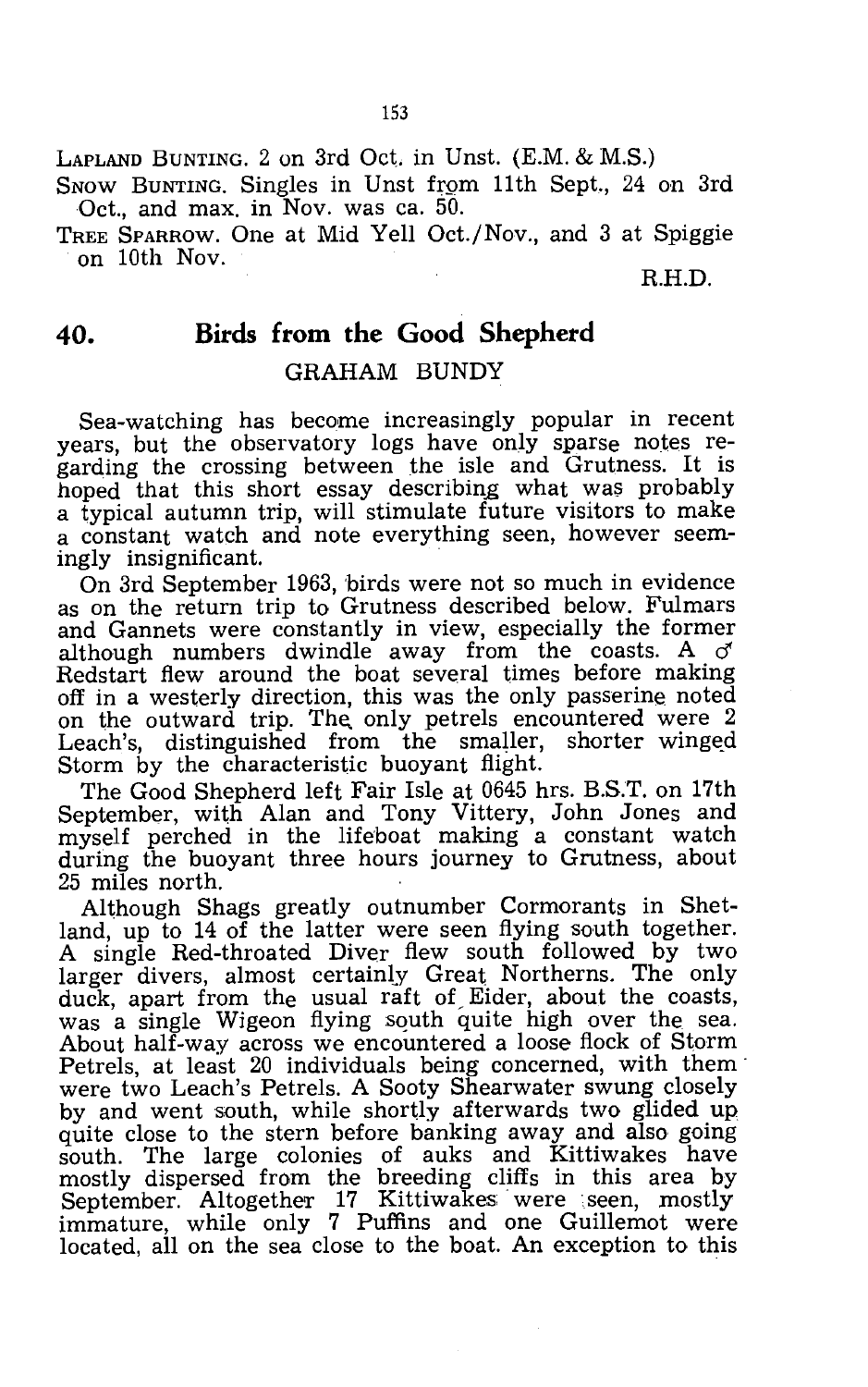of course is the Black Guillemot, which is common around the islands, but none was seen on the crossing. A single Lesser Black-backed Gull of the *graellsi* race flew south while we were still about half-way across, followed by a "Comic" Tern and two Sandwich Terns, the latter being a rarity in Shetland. Six Great Skuas were seen away from the coasts, the majority of skuas having by now dispersed. The only passerines were six Meadow Pipits and two Wheatears, all of which after flying up to the boat proceeded flying south west into a moderate wind, these all being seen about 13 miles from the nearest land.

Space does not permit inclusion of observations made on the St. Clair between Aberdeen and Lerwick, although a watch on that steamer can also be of interest. It is hoped that future visitors will note anything of interest en route to Fair Isle. The boatmen on the Good Shepherd will hand any notes made on the return journey to the warden.